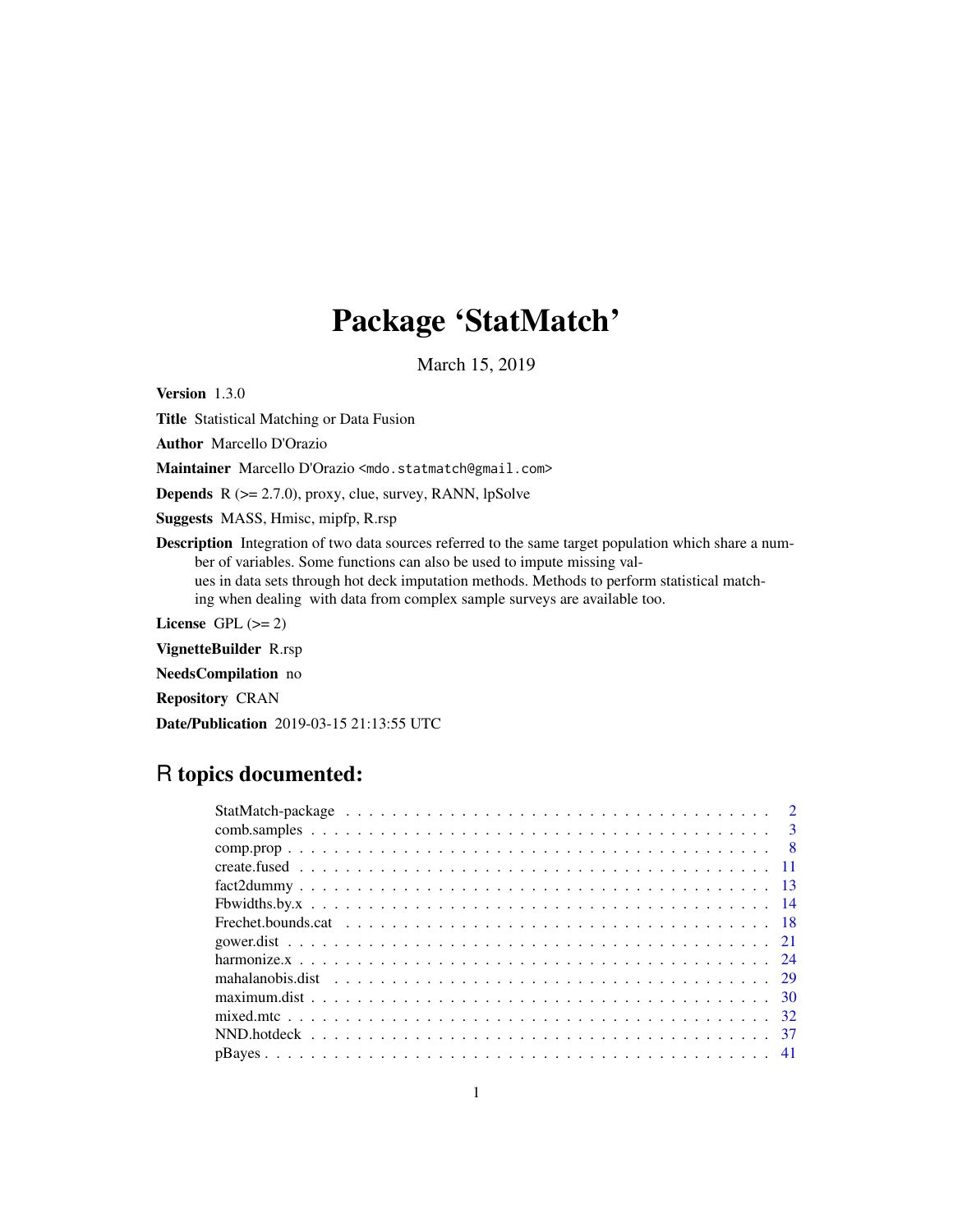<span id="page-1-0"></span>

### $\blacksquare$  Index  $\blacksquare$

StatMatch-package *Statistical Matching or Data Fusion*

#### Description

Functions to perform statistical matching (aka data fusion), i.e. the integration of two data sources. Some functions can also be used to impute missing values in data sets through hot deck imputation methods.

### Details

*Statistical matching* (aka *data fusion*) aims at integrating two data sources (typically samples) referred to same target population and sharing a number of variables. The final objective is that of studying the relationship of variables not jointly observed in a single data sources. The integration can be performed at *micro* (a *synthetic* or *fused* file is the output) or *macro* level (goal is estimation of correlation coefficients, regression coefficients, contingency tables, etc.). Nonparametric hot deck imputation methods (random, rank and nearest neighbour donor) can be used to derive the synthetic data set. In alternative it is possible to use a mixed (parametric-nonparametric) procedure based on predictive mean matching. Methods to perform statistical matching when dealing with data from complex sample surveys are available too. Finally some functions can be used to explore the uncertainty due to the typical matching framework. For major details see D'Orazio et al. (2006) or the package vignette.

### Author(s)

Marcello D'Orazio

Maintainer: Marcello D'Orazio <mdo.statmatch@gmail.com>

### References

D'Orazio M., Di Zio M., Scanu M. (2006) *Statistical Matching, Theory and Practice*. Wiley, Chichester.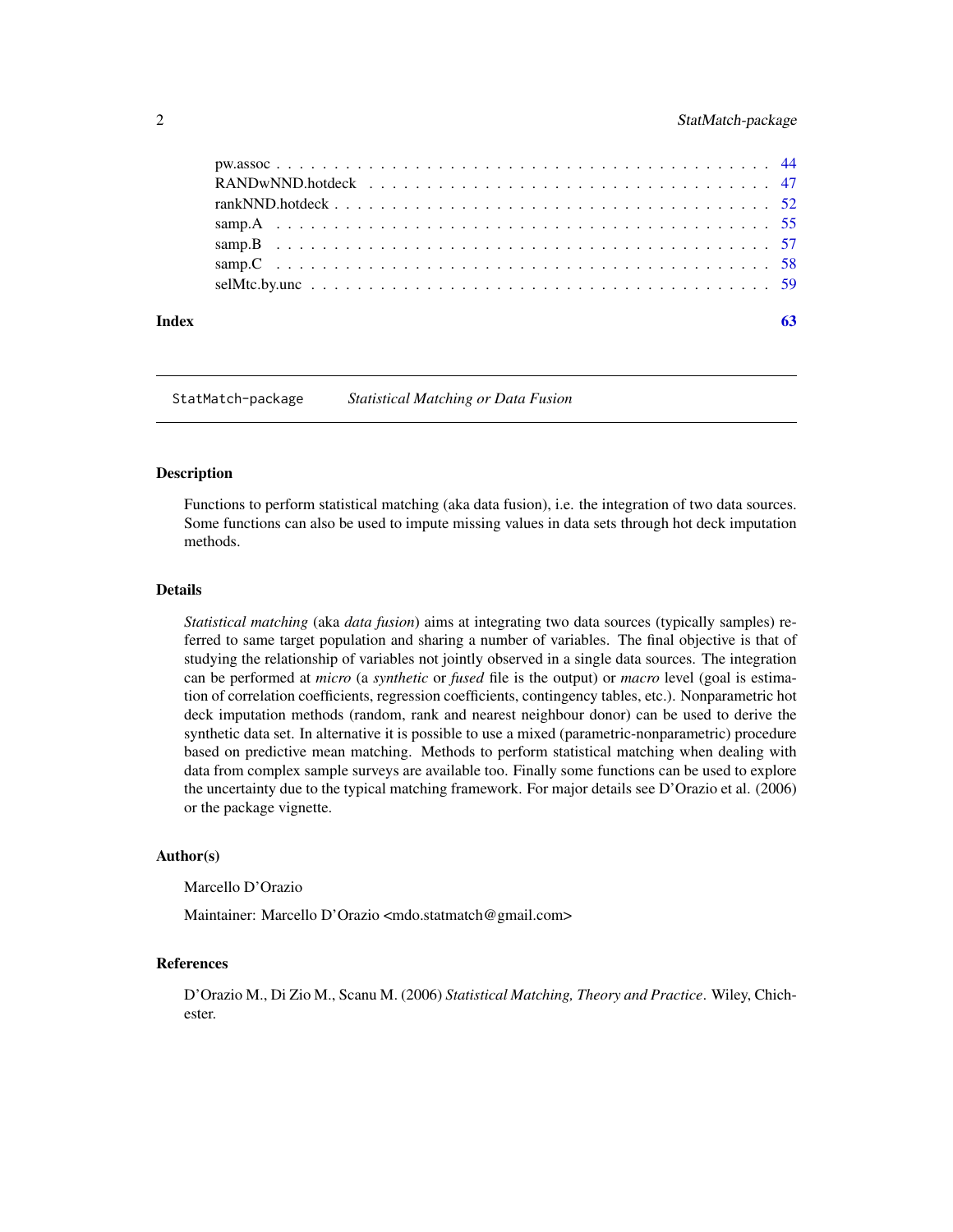### <span id="page-2-1"></span><span id="page-2-0"></span>Description

This function permits to cross-tabulate two categorical variables, Y and Z, observed separately in two independent surveys (Y is collected in survey A and Z is collected in survey B) carried out on the same target population. The two surveys share a number of common variables  $X$ . When it is available a third survey C, carried on the same population, in which both Y and Z are collected, these data are used as a source of auxiliary information.

The statistical matching is performed by carrying out calibration of the survey weights, as suggested in Renssen (1998).

It is possible also to use the function to derive the estimates that a unit falls in one of the categories of the target variable (estimation are based on Liner Probability Models and are obtained as a byproduct of the Renssen's method).

#### Usage

```
comb.samples(svy.A, svy.B, svy.C=NULL, y.lab, z.lab, form.x,
              estimation=NULL, micro=FALSE, ...)
```
### Arguments

| svy.A | A svydesign R object that stores the data collected in the survey A and all<br>the information concerning the corresponding sampling design. This object can<br>be created by using the function svydesign in the package survey. All the<br>variables specified in form. x and by y. lab must be available in svy. A. |
|-------|------------------------------------------------------------------------------------------------------------------------------------------------------------------------------------------------------------------------------------------------------------------------------------------------------------------------|
| svy.B | A syydesign R object that stores the data collected in the survey B and all<br>the information concerning the corresponding sampling design. This object can<br>be created by using the function svydesign in the package survey. All the<br>variables specified in form. x and by z. lab must be available in svy. B. |
| svy.C | A svydesign R object that stores the data collected in the the survey C and all<br>the information concerning the corresponding sampling design. This object can<br>be created by using the function svydesign in the package survey.                                                                                  |
|       | When svy. C=NULL (default), i.e. no auxiliary information is available, the func-<br>tion returns an estimate of the contingency table of Y vs. Z under the Conditional<br>Independence assumption (CIA) (see Details for major information).                                                                          |
|       | When svy. C is available, if estimation="incomplete" then it must contain at<br>leasty. lab and z. lab variables. On the contrary, when estimation="synthetic"<br>all the variables specified in form.x, y.lab and z.lab must be available in<br>svy.C.                                                                |
| y.lab | A string providing the name of the Y variable, available in survey A and in<br>survey C (if available). The Y variable can be a categorical variable (factor in<br>$R$ ) or a continuous one (in this latter case z. lab should be categorical).                                                                       |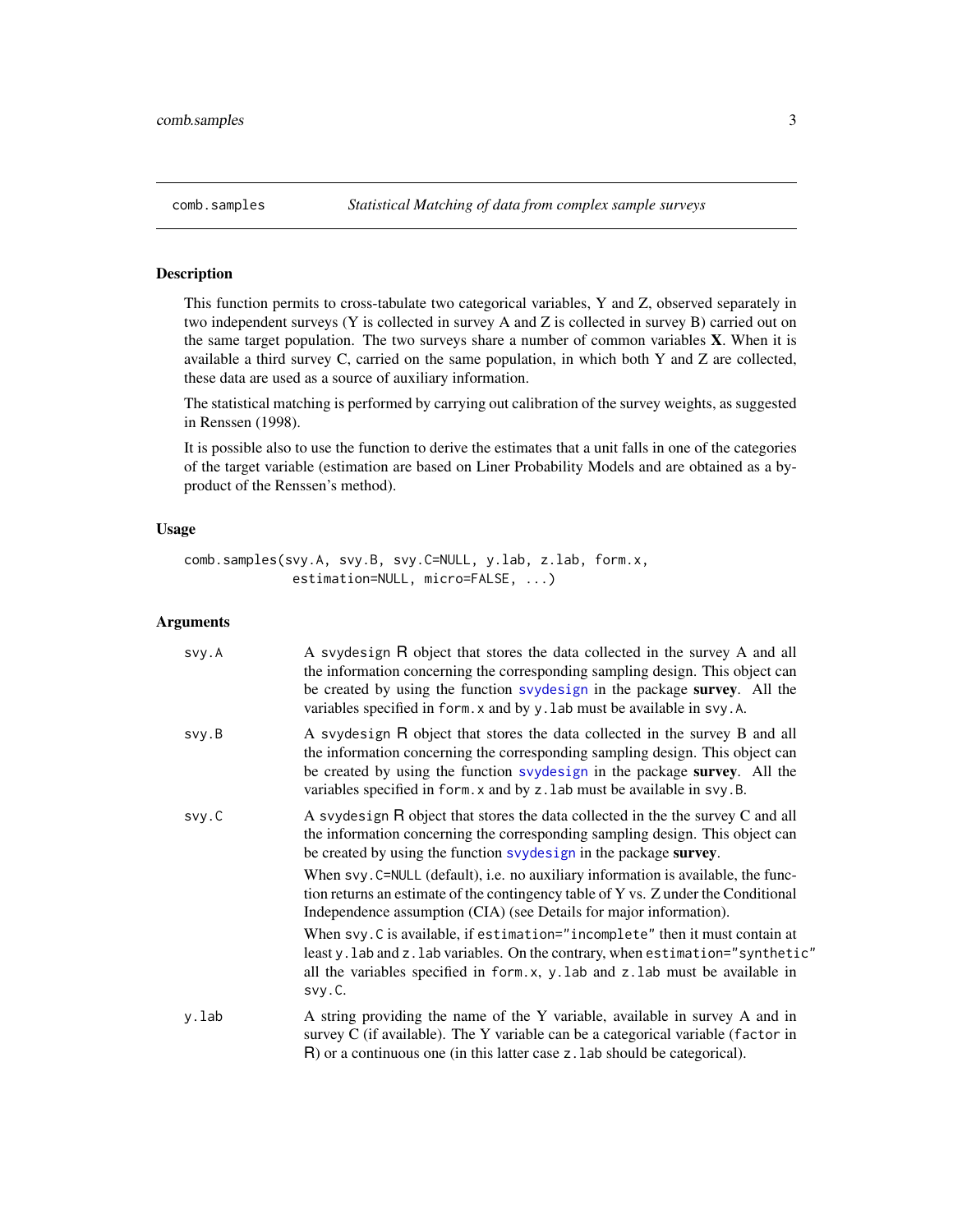<span id="page-3-0"></span>

| z.lab      | A string providing the name of the Z variable available in survey B and in survey<br>C (if available). The Z variable can be a categorical variable (factor in $R$ ) or a<br>continuous one (in this latter case y. lab should be categorical).                                                                                                                                                                                                                                                                                                                                                                                                                                                                                    |
|------------|------------------------------------------------------------------------------------------------------------------------------------------------------------------------------------------------------------------------------------------------------------------------------------------------------------------------------------------------------------------------------------------------------------------------------------------------------------------------------------------------------------------------------------------------------------------------------------------------------------------------------------------------------------------------------------------------------------------------------------|
| form.x     | A R formula specifying the matching variables (subset of the $X$ variables) col-<br>lected in all the surveys, and how have to be considered in combining samples.<br>For instance, form. $x = x1 + x2$ means that the variables x1 and x2 have to be con-<br>sidered marginally without taking into account their cross-tabulation; just their<br>marginal distribution is considered. In order to skip the intercept the formula<br>has to be written as form. $x = x^2 + x^2 - 1$ .                                                                                                                                                                                                                                             |
|            | When dealing with categorical variables, form. $x = x1 : x2 - 1$ means that the the<br>joint distribution of the two variables (table of x1 vs. x2) has to be considered.                                                                                                                                                                                                                                                                                                                                                                                                                                                                                                                                                          |
|            | To better understand the usage of form. x see model. matrix (see also<br>formula).                                                                                                                                                                                                                                                                                                                                                                                                                                                                                                                                                                                                                                                 |
|            | Due to weights calibration features, it is preferable to work with categorical $X$<br>variables. In some cases, procedure may be successful when a single continuous<br>variable is considered jointly with one or more categorical variables but, often,<br>it may be necessary to categorize the continuous variable (see Details).                                                                                                                                                                                                                                                                                                                                                                                              |
| estimation | A character string that identifies the method to be used to estimate the table of Y<br>vs. Z when data from survey C are available. As suggested in Renssen (1998),<br>two alternative methods are available: (i) Incomplete Two-Way Stratification<br>(estimation="incomplete", or estimation="ITWS", the default one) and (ii)<br>Synthetic Two-Way Stratification (estimation="synthetic" or<br>estimation="STWS"). In the first case (estimation="incomplete") only Y<br>and Z variables must be available in svy. C. On the contrary, when<br>estimation="synthetic" the survey $C$ must contain all the $X$ variables speci-<br>fied via form.x, as well as the Y and Z variables. See Details for further infor-<br>mation. |
| micro      | Logical, when TRUE predictions of $Z$ in $A$ and of $Y$ in $B$ are provided. In par-<br>ticular when Y and Z are both categorical variables it is provided the estimated<br>probability that a unit falls in each of the categories of the given variable. These<br>probabilities are estimated as a by-product of the whole procedure by consider-<br>ing Linear Probability Models, as suggested in Renssen (1998) (see Details)                                                                                                                                                                                                                                                                                                 |
| $\cdots$   | Further arguments that may be necessary for calibration. In particular, the argu-<br>ment calfun allows to specify the calibration function:<br>(i) calfun="linear" for linear calibration (default);<br>(ii) calfun="raking" to rake the survey weights; and<br>(iii) calfun="logit" for logit calibration. See calibrate for major details.                                                                                                                                                                                                                                                                                                                                                                                      |
|            | Note that when calfun="linear" calibration may return negative weights. Gen-<br>erally speaking, in sample surveys weights are expected to be greater than or<br>equal to $1$ , i.e. bounds= $c(1, Inf)$ .                                                                                                                                                                                                                                                                                                                                                                                                                                                                                                                         |
|            | The number of iterations used in calibration can be modified by using the argu-<br>ment maxit (by default maxit=50).                                                                                                                                                                                                                                                                                                                                                                                                                                                                                                                                                                                                               |
|            | See calibrate for further details.                                                                                                                                                                                                                                                                                                                                                                                                                                                                                                                                                                                                                                                                                                 |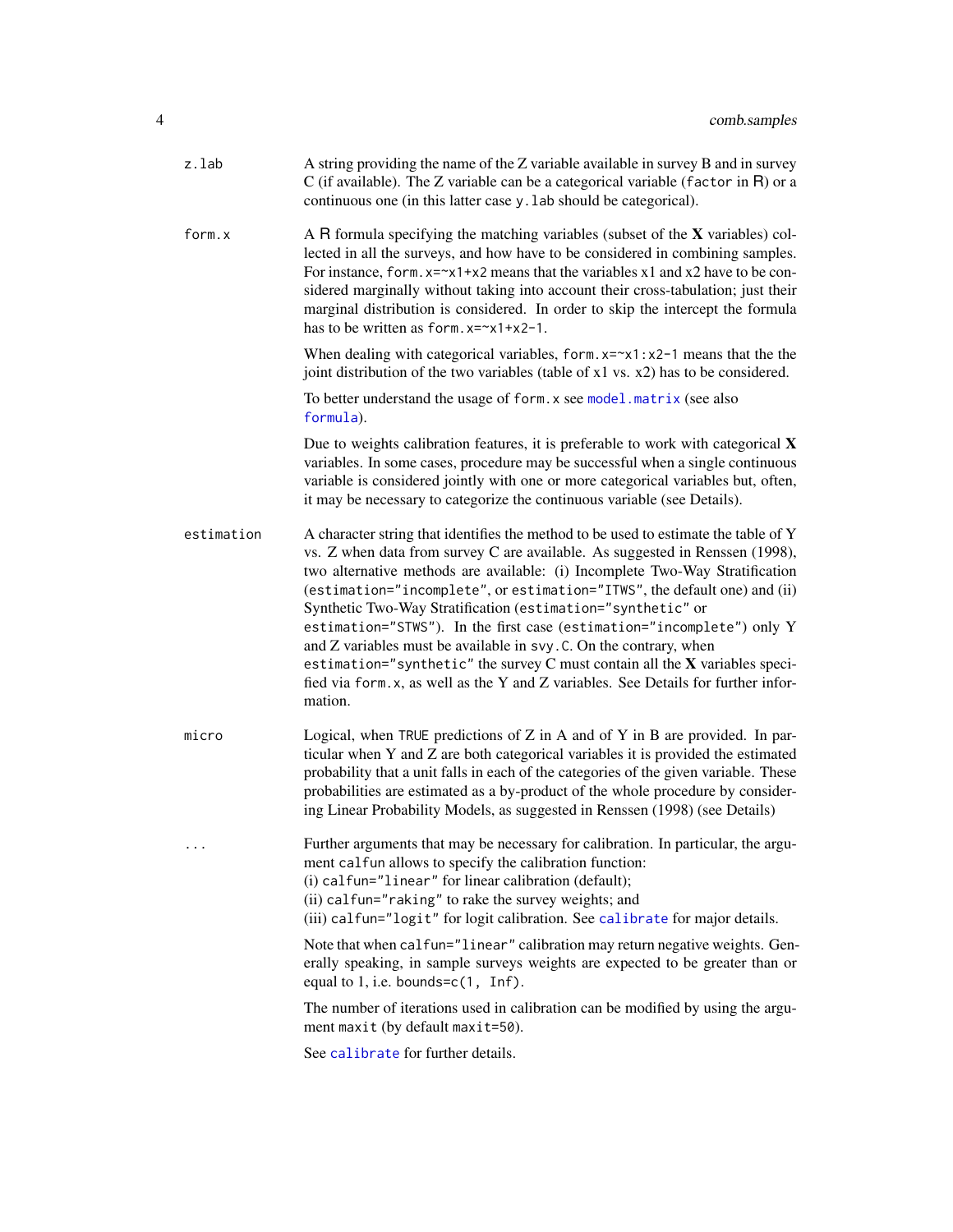### <span id="page-4-0"></span>comb.samples 5

#### Details

This function estimates the contingency table of Y vs. Z by performing a series of calibrations of the survey weights. In practice the estimation is carried out on data in survey C by exploiting all the information from surveys A and B. When survey C is not available the table of Y vs. Z is estimated under the assumption of Conditional Independence (CIA), i.e.  $p(Y, Z) = p(Y|X) \times p(Z|X)$  $p(\boldsymbol{X}).$ 

When data from survey C are available (Renssen, 1998), the table of Y vs. Z can be estimated by: Incomplete Two-Way Stratification (ITWS) or Synthetic Two-Way Stratification (STWS). In the first case (ITWS) the weights of the units in survey C are calibrated so that the new weights allow to reproduce the marginal distributions of Y estimated on survey A, and that of Z estimated on survey B. Note that the distribution of the  $X$  variables in survey A and in survey B, must be harmonized before performing ITWS (see [harmonize.x](#page-23-1)).

The Synthetic Two-Way Stratification allows to estimate the table of Y vs. Z by considering also the X variables observed in C. This method consists in correcting the table of Y vs. Z estimated under the CIA according to the relationship between Y and Z observed in survey C (for major details see Renssen, 1998).

When the argument micro is set to TRUE the function provides also Z.A and Y.B. The first data.frame has the same rows as svy.A and the number of columns equals the number of categories of the Z variable specified via z.lab. Each row provides the estimated probabilities of assuming a value in the various categories. The same happens for Y.B which presents the estimated probabilities of assuming a category of y.lab for each unit in B. The estimated probabilities are obtained by applying the linear probability models (for major details see Renssen, 1998). Unfortunately, such models may provide estimated probabilities less than 0 or greater than 1. Much caution should be used in using such predictions for practical purposes.

### Value

A R list with the results of the calibration procedure according to the input arguments.

| vz.CIA | The table of Y $(y.$ lab) vs. Z $(z.$ lab) estimated under the Conditional Indepen-<br>dence Assumption (CIA).                                                                                                                                                             |
|--------|----------------------------------------------------------------------------------------------------------------------------------------------------------------------------------------------------------------------------------------------------------------------------|
| cal.C  | The survey object svy. C after the calibration. Only when svy. C is provided.                                                                                                                                                                                              |
| vz.est | The table of Y $(y, lab)$ vs. Z $(z, lab)$ estimated under the method specified via<br>estimation argument. Only when svy. C is provided.                                                                                                                                  |
| Z.A    | Only when micro=TRUE. It is a data frame with the same rows as in svy.A<br>and the number of columns is equal to the number of categories of the variable<br>z. lab. Each row provides the estimated probabilities for a unit being in the<br>various categories of z.1ab. |
| Y.B    | Only when micro=TRUE. It is a data frame with the same rows as in svy. B and<br>the number of columns is equal to the number of categories of y. lab. Each row<br>provides the estimated probabilities for a unit being in the various categories of<br>y.lab.             |
| call   | Stores the call to this function with all the values specified for the various argu-<br>ments $(call = match.call())$ .                                                                                                                                                    |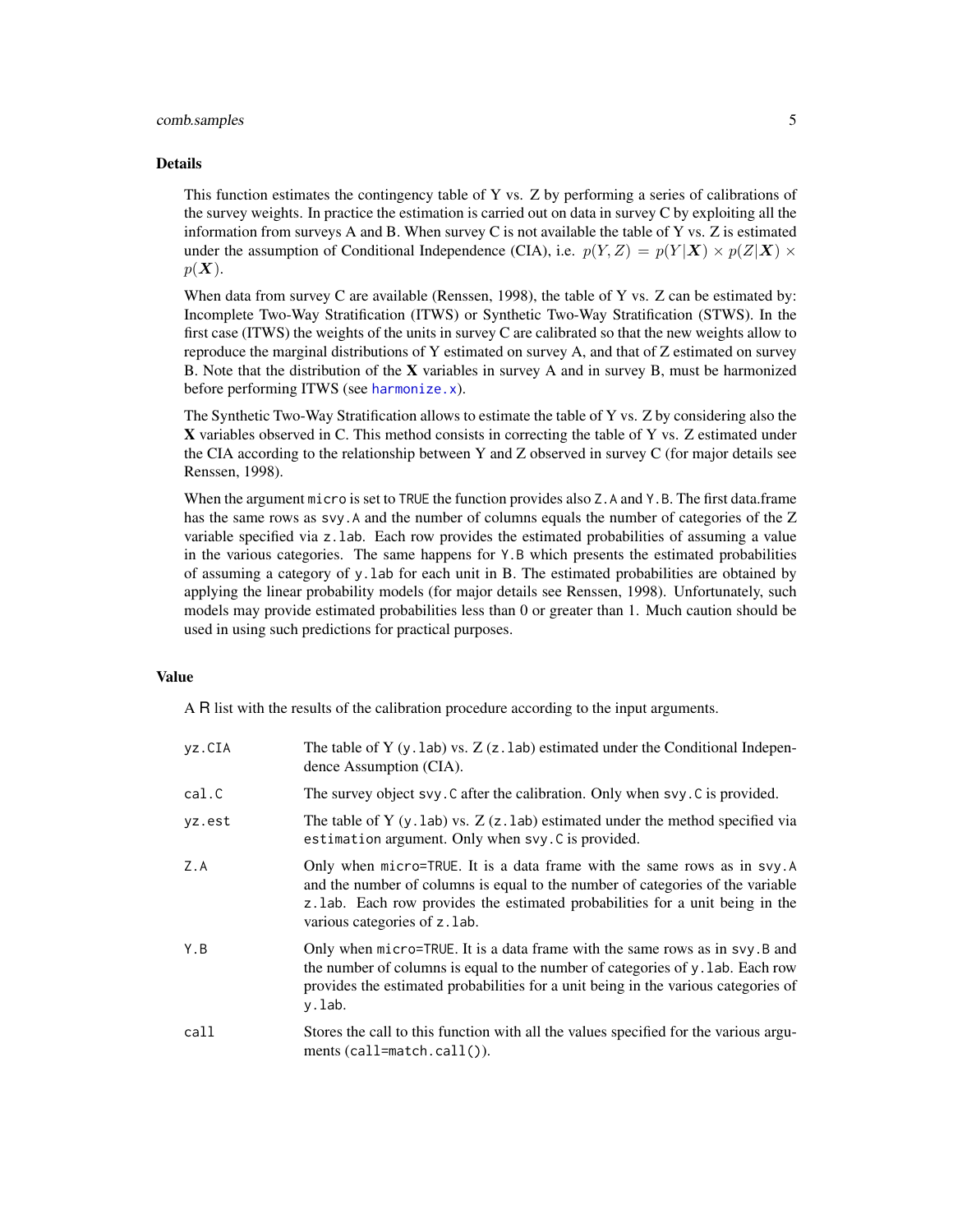### <span id="page-5-0"></span>Author(s)

Marcello D'Orazio <mdo.statmatch@gmail.com>

### References

D'Orazio, M., Di Zio, M. and Scanu, M. (2006). *Statistical Matching: Theory and Practice*. Wiley, Chichester.

Renssen, R.H. (1998) "Use of Statistical Matching Techniques in Calibration Estimation". *Survey Methodology*, 24, pp. 171–183.

### See Also

[calibrate](#page-0-0), [svydesign](#page-0-0), [harmonize.x](#page-23-1)

### Examples

```
data(quine, package="MASS") #loads quine from MASS
str(quine)
quine$c.Days <- cut(quine$Days, c(-1, seq(0,20,10),100))
table(quine$c.Days)
# split quine in two subsets
suppressWarnings(RNGversion("3.5.0"))
set.seed(124)
lab.A <- sample(nrow(quine), 70, replace=TRUE)
quine.A <- quine[lab.A, c("Eth","Sex","Age","Lrn")]
quine.B <- quine[-lab.A, c("Eth","Sex","Age","c.Days")]
# create svydesign objects
require(survey)
quine.A$f <- 70/nrow(quine) # sampling fraction
quine.B$f <- (nrow(quine)-70)/nrow(quine)
svy.qA <- svydesign(~1, fpc=~f, data=quine.A)
svy.qB <- svydesign(~1, fpc=~f, data=quine.B)
# Harmonizazion wrt the joint distribution
# of ('Sex' x 'Age' x 'Eth')
# vector of population total known
# estimated from the full data set
# note the formula!
tot.m <- colSums(model.matrix(~Eth:Sex:Age-1, data=quine))
tot.m
out.hz <- harmonize.x(svy.A=svy.qA, svy.B=svy.qB, x.tot=tot.m,
            form.x=~Eth:Sex:Age-1, cal.method="linear")
# estimation of 'Lrn' vs. 'c.Days' under the CIA
```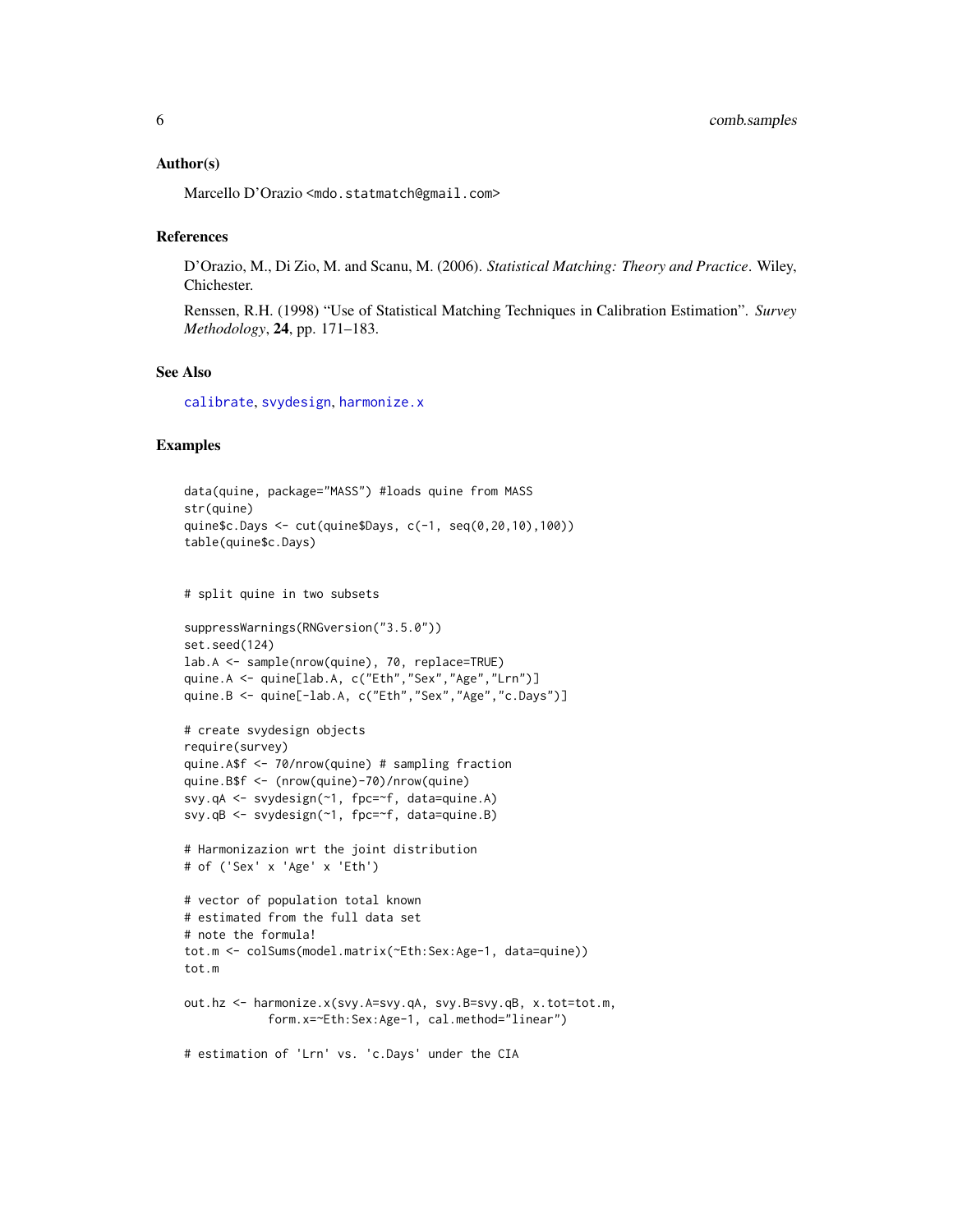```
svy.qA.h <- out.hz$cal.A
svy.qB.h <- out.hz$cal.B
out.1 <- comb.samples(svy.A=svy.qA.h, svy.B=svy.qB.h,
            svy.C=NULL, y.lab="Lrn", z.lab="c.Days",
            form.x=~Eth:Sex:Age-1)
out.1$yz.CIA
addmargins(out.1$yz.CIA)
#
# incomplete two-way stratification
# select a sample C from quine
# and define a survey object
suppressWarnings(RNGversion("3.5.0"))
set.seed(4321)
lab.C <- sample(nrow(quine), 50, replace=TRUE)
quine.C <- quine[lab.C, c("Lrn","c.Days")]
quine.C$f <- 50/nrow(quine) # sampling fraction
svy.qC <- svydesign(~1, fpc=~f, data=quine.C)
# call comb.samples
out.2 <- comb.samples(svy.A=svy.qA.h, svy.B=svy.qB.h,
            svy.C=svy.qC, y.lab="Lrn", z.lab="c.Days",
            form.x=~Eth:Sex:Age-1, estimation="incomplete",
            calfun="linear", maxit=100)
summary(weights(out.2$cal.C))
out.2$yz.est # estimated table of 'Lrn' vs. 'c.Days'
# difference wrt the table 'Lrn' vs. 'c.Days' under CIA
addmargins(out.2$yz.est)-addmargins(out.2$yz.CIA)
# synthetic two-way stratification
# only macro estimation
quine.C <- quine[lab.C, ]
quine.C$f <- 50/nrow(quine) # sampling fraction
svy.qC <- svydesign(~1, fpc=~f, data=quine.C)
out.3 <- comb.samples(svy.A=svy.qA.h, svy.B=svy.qB.h,
            svy.C=svy.qC, y.lab="Lrn", z.lab="c.Days",
            form.x=~Eth:Sex:Age-1, estimation="synthetic",
            calfun="linear",bounds=c(.5,Inf), maxit=100)
summary(weights(out.3$cal.C))
out.3$yz.est # estimated table of 'Lrn' vs. 'c.Days'
# difference wrt the table of 'Lrn' vs. 'c.Days' under CIA
addmargins(out.3$yz.est)-addmargins(out.3$yz.CIA)
# diff wrt the table of 'Lrn' vs. 'c.Days' under incomplete 2ws
```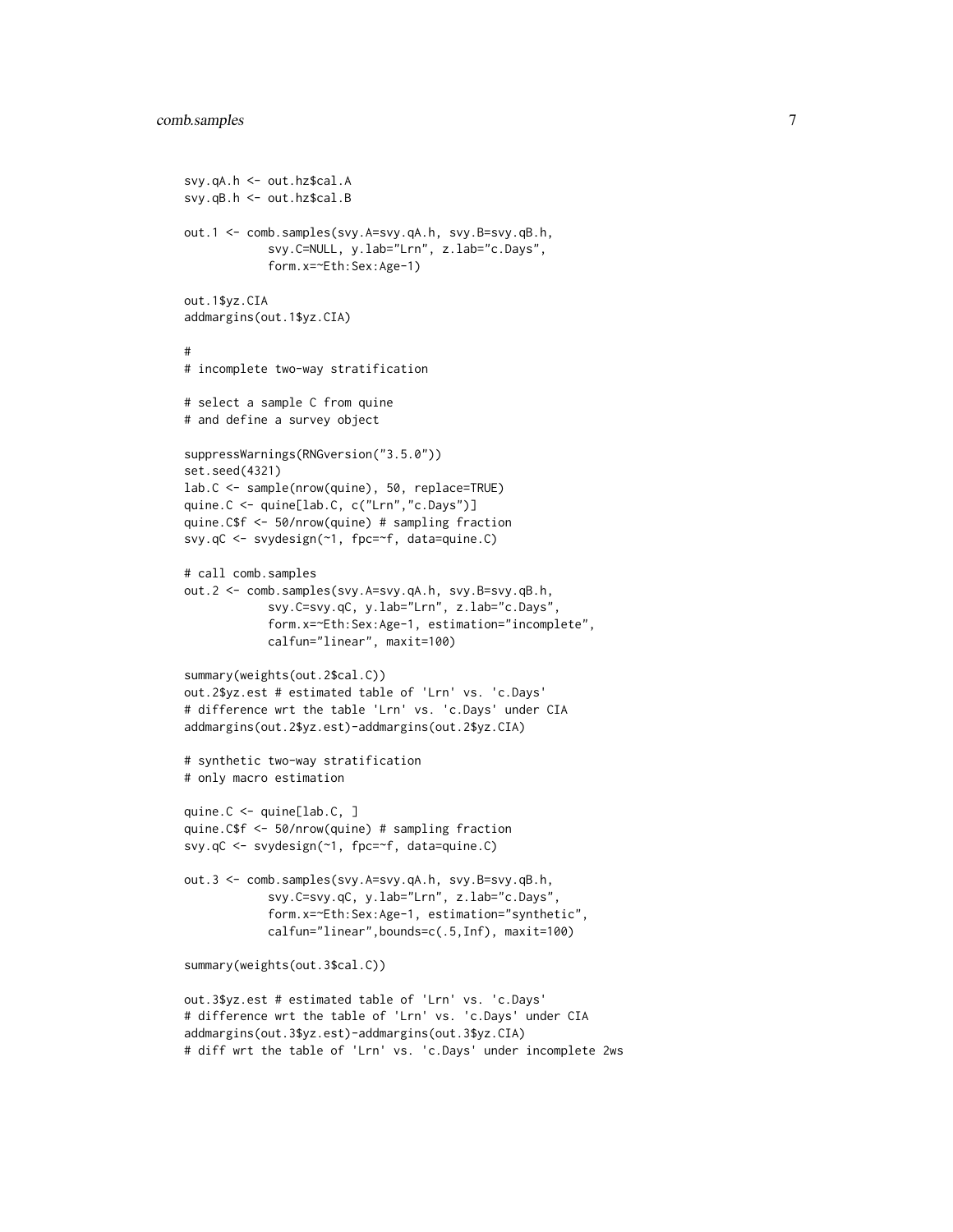### <span id="page-7-0"></span>8 comp.prop

```
addmargins(out.3$yz.est)-addmargins(out.2$yz.CIA)
# synthetic two-way stratification
# with micro predictions
out.4 <- comb.samples(svy.A=svy.qA.h, svy.B=svy.qB.h,
            svy.C=svy.qC, y.lab="Lrn", z.lab="c.Days",
            form.x=~Eth:Sex:Age-1, estimation="synthetic",
            micro=TRUE, calfun="linear",bounds=c(.5,Inf),
            maxit=100)
head(out.4$Z.A)
head(out.4$Y.B)
```
comp.prop *Compares two distributions of the same categorical variable*

### Description

This function compares two (estimated) distributions of the same categorical variable(s).

#### Usage

comp.prop(p1, p2, n1, n2=NULL, ref=FALSE)

### Arguments

| p1  | A vector or an array containing relative or absolute frequencies for one or more<br>categorical variables. Usually it is the output of the function xtabs or table.                                                                                                                                                                                                                                                             |
|-----|---------------------------------------------------------------------------------------------------------------------------------------------------------------------------------------------------------------------------------------------------------------------------------------------------------------------------------------------------------------------------------------------------------------------------------|
| p2  | A vector or an array containing relative or absolute frequencies for one or more<br>categorical variables. Usually it is the output of the function xtabs or table. If<br>$ref$ = FALSE then p2 is a further estimate of the distribution of the categorical<br>variable(s) being considered. On the contrary ( $ref = TRUE$ ) it is the 'reference'<br>distribution (the distribution considered true or a reliable estimate). |
| n1  | The size of the sample on which p1 has been estimated.                                                                                                                                                                                                                                                                                                                                                                          |
| n2  | The size of the sample on which p2 has been estimated, required just when<br>$ref = FALSE (p2 is estimated on another sample and is not the reference distri-$<br>bution).                                                                                                                                                                                                                                                      |
| ref | Logical. When $ref = TRUE$ , p2 is the reference distribution (true or reliable<br>estimate of distribution), on the contrary when $ref = FALSE$ it an estimate of<br>the distribution derived from another sample with sample size n2.                                                                                                                                                                                         |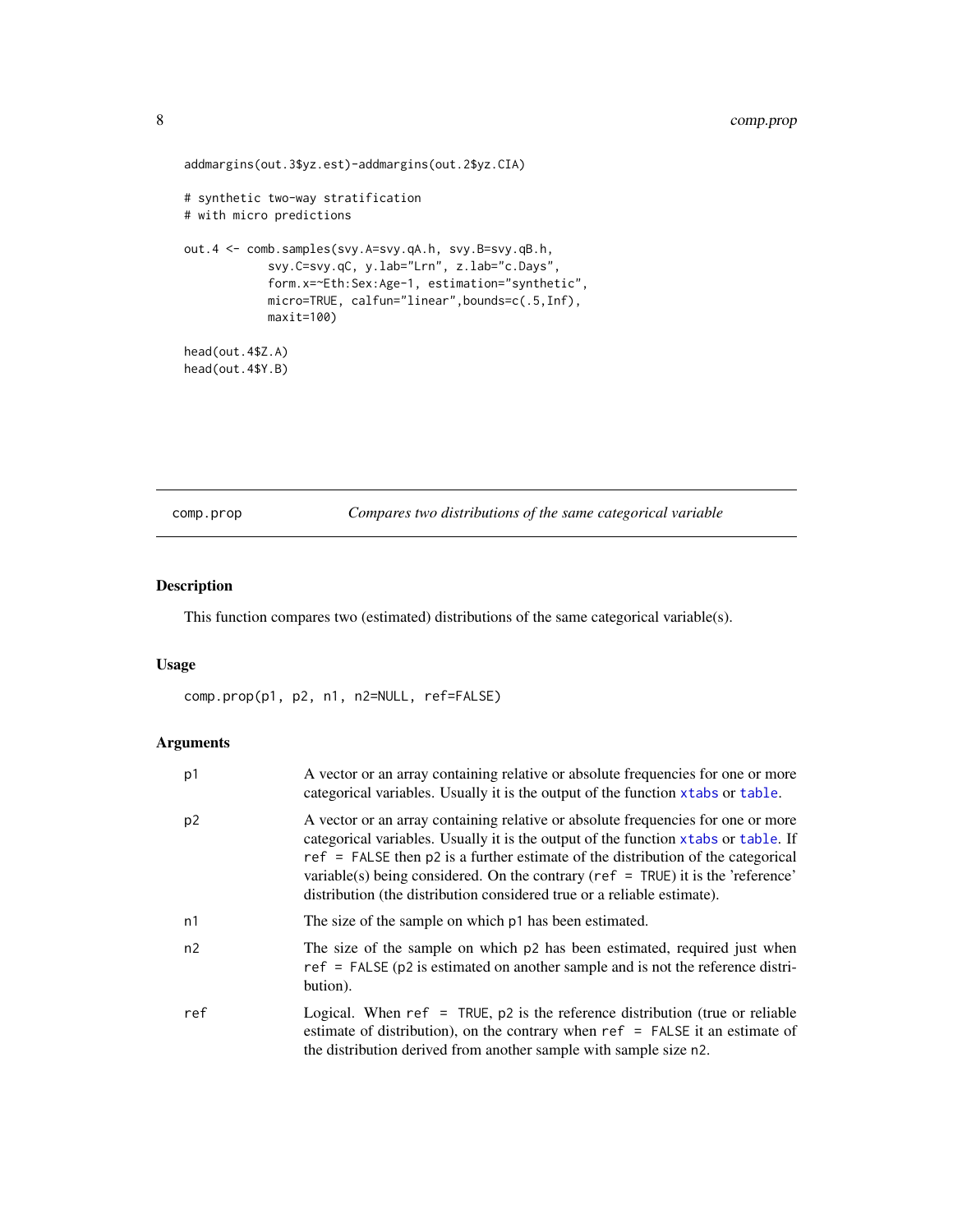### comp.prop 9

#### Details

This function computes some similarity or dissimilarity measures between marginal (joint) distribution of categorical variables(s). The following measures are considered:

*Dissimilarity index* or *total variation distance*:

$$
\Delta_{12} = \frac{1}{2} \sum_{j=1}^{J} |p_{1,j} - p_{2,j}|
$$

where  $p_{s,j}$  are the relative frequencies ( $0 \leq p_{s,j} \leq 1$ ). The dissimilarity index ranges from 0 (minimum dissimilarity) to 1. It can be interpreted as the smallest fraction of units that need to be reclassified in order to make the distributions equal. When p2 is the reference distribution (true or expected distribution under a given hypothesis) than, following the Agresti's rule of thumb (Agresti 2002, pp. 329–330), values of  $\Delta_{12} \leq 0.03$  denotes that the estimated distribution p1 follows the true or expected pattern quite closely.

*Overlap* between two distributions:

$$
O_{12} = \sum_{j=1}^{J} min(p_{1,j}, p_{2,j})
$$

It is a measure of similarity which ranges from 0 to 1 (the distributions are equal). It is worth noting that  $O_{12} = 1 - \Delta_{12}$ .

*Bhattacharyya coefficient*:

$$
B_{12} = \sum_{j=1}^{J} \sqrt{p_{1,j} \times p_{2,j}}
$$

It is a measure of similarity and ranges from 0 to 1 (the distributions are equal). *Hellinger's distance*:

$$
d_{H,12} = \sqrt{1 - B_{12}}
$$

It is a dissimilarity measure ranging from 0 (distributions are equal) to 1 (max dissimilarity). It satisfies all the properties of a distance measure ( $0 \le d_{H,12} \le 1$ ; symmetry and triangle inequality). Hellinger's distance is related to the dissimilarity index, and it is possible to show that:

$$
d_{H,12}^2 \le \Delta_{12} \le d_{H,12}\sqrt{2}
$$

Alongside with those similarity/dissimilarity measures the Pearson's Chi-squared is computed. Two formulas are considered. When p2 is the reference distribution (true or expected under some hypothesis, ref=TRUE):

$$
\chi_P^2 = n_1 \sum_{j=1}^J \frac{(p_1, j - p_{2,j})^2}{p_{2,j}}
$$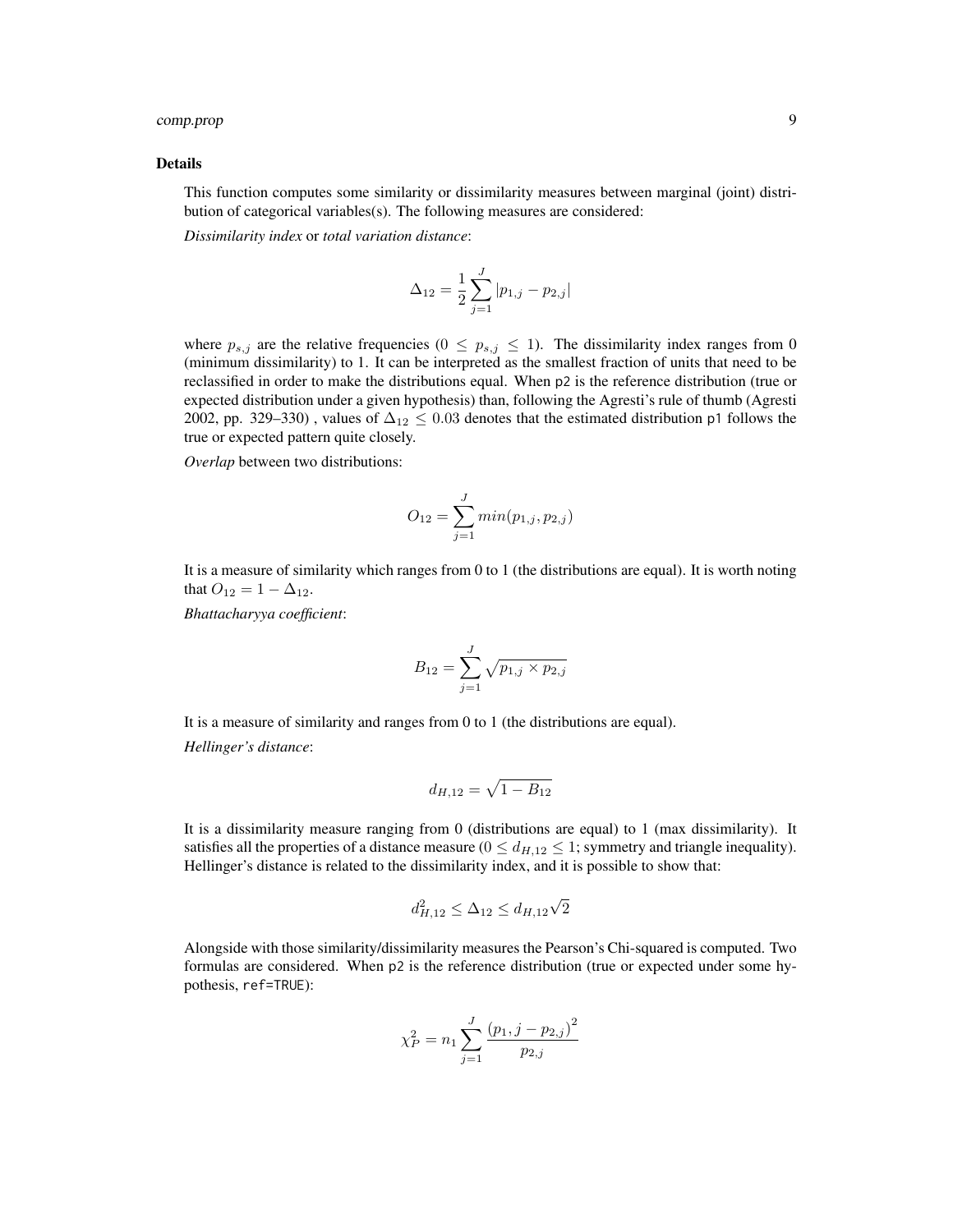When  $p2$  is a distribution estimated on a second sample then:

$$
\chi_P^2 = \sum_{i=1}^2 \sum_{j=1}^J n_i \frac{\left(p_{i,j} - p_{+,j}\right)^2}{p_{+,j}}
$$

where  $p_{+,j}$  is the expected frequency for category *j*, obtained as follows:

$$
p_{+,j} = \frac{n_1 p_{1,j} + n_2 p_{2,j}}{n_1 + n_2}
$$

being  $n_1$  and  $n_2$  the sizes of the samples.

The Chi-Square value can be used to test the hypothesis that two distributions are equal  $(df = J - 1)$ . Unfortunately such a test would not be useful when the distribution are estimated from samples selected from a finite population using complex selection schemes (stratification, clustering, etc.). In such a case different alternative corrected Chi-square tests are available (cf. Sarndal et al., 1992, Sec. 13.5). One possibility consist in dividing the Pearson's Chi-square test by the *generalised design effect* of both the surveys. Its estimation is not straightforward (sampling design variables need to be available). Generally speacking, the generalised design effect is smaller than 1 in the presence of stratified random sampling designs, while it exceeds 1 the presence of a two stage cluster sampling design. For the purposes of analysis it is reported the value of the generalised design effect *g* that would determine the acceptance of the null hypothesis (equality of distributions) in the case of  $\alpha = 0.05$  ( $df = J - 1$ ), i.e. values of *g* such that

$$
\frac{\chi_P^2}{g} \le \chi_{J-1,0.05}^2
$$

### Value

A list object with two or three components depending on the argument ref.

| meas   | A vector with the measures of similarity/dissimilarity between the distributions:<br>dissimilarity index ("tvd"), overlap ("overlap"), Bhattacharyya coefficient<br>("Bhatt") and Hellinger's distance ("Hell").                                                                                                      |
|--------|-----------------------------------------------------------------------------------------------------------------------------------------------------------------------------------------------------------------------------------------------------------------------------------------------------------------------|
| chi.sq | A vector with the following values: Pearson's Chi-square ("Pearson"), the de-<br>grees of freedom ("df"), the percentile of a Chi-squared distribution (" $q0.05$ ")<br>and the largest admissible value of the generalised design effect that would de-<br>termine the acceptance of HO (equality of distributions). |
| p.exp  | When ref=FALSE it is reported the value of the reference distribution $p_{+,i}$ esti-<br>mated used in deriving the Chi-square statistic and also the dissimilarity index.<br>On the contrary (ref=FALSE) it is set equal to the argument p2.                                                                         |

### Author(s)

Marcello D'Orazio <mdo.statmatch@gmail.com>

#### References

Agresti A (2002) *Categorical Data Analysis. Second Edition*. Wiley, new York. Sarndal CE, Swensson B, Wretman JH (1992) *Model Assisted Survey Sampling*. Springer–Verlag, New York.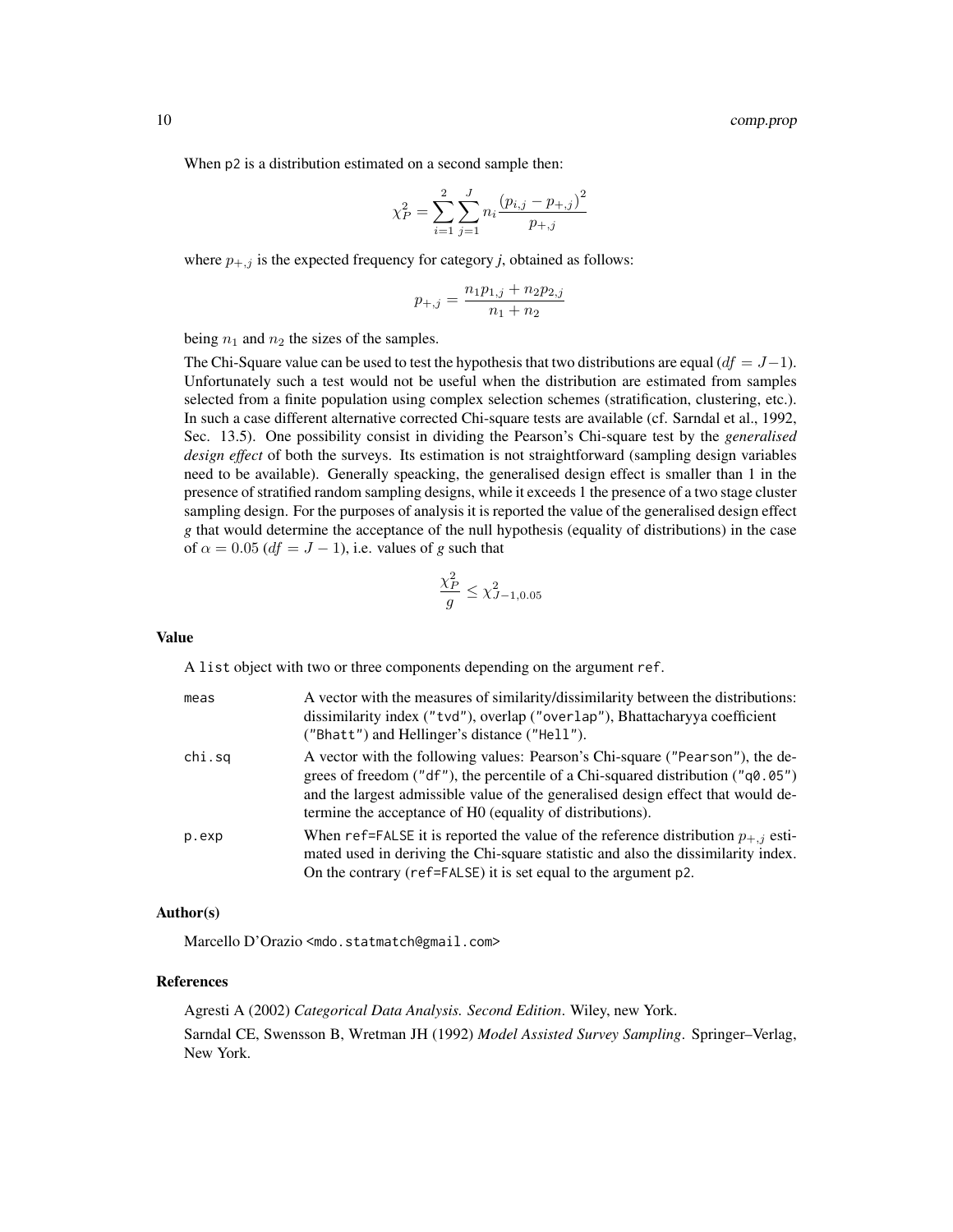#### <span id="page-10-0"></span>create.fused 11

### Examples

```
data(quine, package="MASS") #loads quine from MASS
str(quine)
# split quine in two subsets
suppressWarnings(RNGversion("3.5.0"))
set.seed(124)
lab.A <- sample(nrow(quine), 70, replace=TRUE)
quine.A <- quine[lab.A, c("Eth","Sex","Age")]
quine.B <- quine[-lab.A, c("Eth","Sex","Age")]
# compare est. distributions from 2 samples
# 1 variable
tt.A <- xtabs(~Age, data=quine.A)
tt.B <- xtabs(~Age, data=quine.B)
comp.prop(p1=tt.A, p2=tt.B, n1=nrow(quine.A), n2=nrow(quine.B), ref=FALSE)
# joint distr. of more variables
tt.A <- xtabs(~Eth+Sex+Age, data=quine.A)
tt.B <- xtabs(~Eth+Sex+Age, data=quine.B)
comp.prop(p1=tt.A, p2=tt.B, n1=nrow(quine.A), n2=nrow(quine.B), ref=FALSE)
# compare est. distr. with a one considered as reference
tt.A <- xtabs(~Eth+Sex+Age, data=quine.A)
tt.all <- xtabs(~Eth+Sex+Age, data=quine)
comp.prop(p1=tt.A, p2=tt.all, n1=nrow(quine.A), n2=NULL, ref=TRUE)
```
create.fused *Creates a matched (synthetic) dataset*

### Description

Creates a *synthetic* data frame after the statistical matching of two data sources at *micro* level.

#### Usage

```
create.fused(data.rec, data.don, mtc.ids,
                z.vars, dup.x=FALSE, match.vars=NULL)
```
### Arguments

| data.rec | A matrix or data frame that plays the role of <i>recipient</i> in the statistical matching<br>application.  |
|----------|-------------------------------------------------------------------------------------------------------------|
| data.don | A matrix or data frame that that plays the role of <i>donor</i> in the statistical matching<br>application. |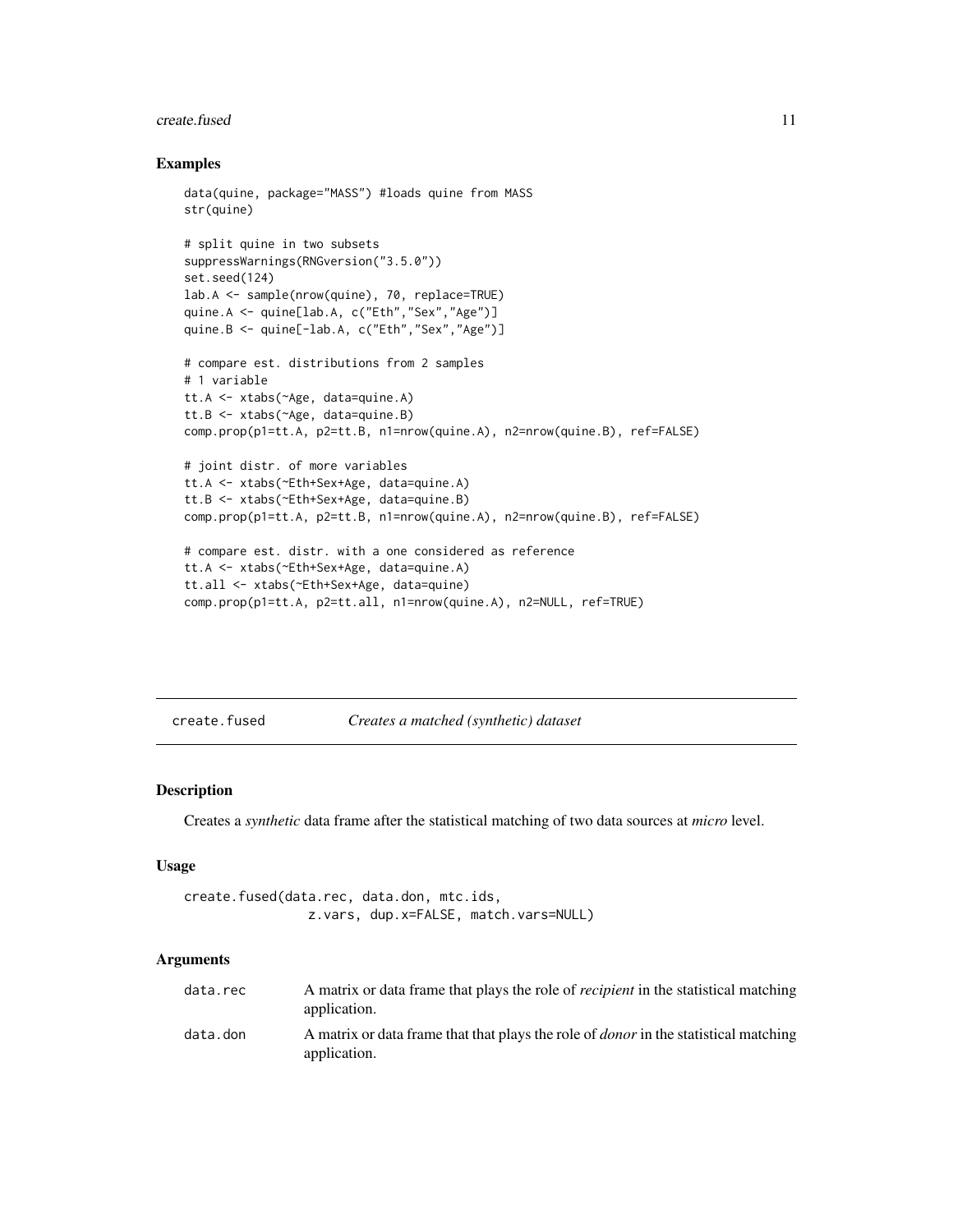<span id="page-11-0"></span>

| mtc.ids    | A matrix with two columns. Each row must contain the name or the index of<br>the recipient record (row) in data, don and the name or the index of the corre-<br>sponding donor record (row) in data.don. Note that this type of matrix is re-<br>turned by the functions NND. hotdeck, RANDwNND. hotdeck, rankNND. hotdeck,<br>and mixed.mtc. |
|------------|-----------------------------------------------------------------------------------------------------------------------------------------------------------------------------------------------------------------------------------------------------------------------------------------------------------------------------------------------|
| z.vars     | A character vector with the names of the variables available only in data.don<br>that should be "donated" to data.rec.                                                                                                                                                                                                                        |
| dup.x      | Logical. When TRUE the values of the matching variables in data, don are also<br>"donated" to data.rec. The names of the matching variables have to be spec-<br>ified with the argument match vars. To avoid confusion, the matching vari-<br>ables added to data, rec are renamed by adding the suffix "don". By default<br>$dup.x = FALSE.$ |
| match.vars | A character vector with the names of the matching variables. It has to be speci-<br>fied only when dup. x=TRUE.                                                                                                                                                                                                                               |
|            |                                                                                                                                                                                                                                                                                                                                               |

### Details

This function allows to create the synthetic (or fused) data set after the application of a statistical matching in a *micro* framework. For details see D'Orazio *et al.* (2006).

### Value

The data frame data.rec with the z.vars filled in and, when dup. $x$ =TRUE, with the values of the matching variables match.vars observed on the donor records.

### Author(s)

Marcello D'Orazio <mdo.statmatch@gmail.com>

### References

D'Orazio, M., Di Zio, M. and Scanu, M. (2006). *Statistical Matching: Theory and Practice.* Wiley, Chichester.

### See Also

[NND.hotdeck](#page-36-1) [RANDwNND.hotdeck](#page-46-1) [rankNND.hotdeck](#page-51-1)

### Examples

lab <- c(1:15, 51:65, 101:115) iris.rec <- iris[lab, c(1:3,5)] # recipient data.frame iris.don <- iris[-lab,  $c(1:2,4:5)$ ] # donor data.frame # Now iris.rec and iris.don have the variables # "Sepal.Length", "Sepal.Width" and "Species" # in common. # "Petal.Length" is available only in iris.rec # "Petal.Width" is available only in iris.don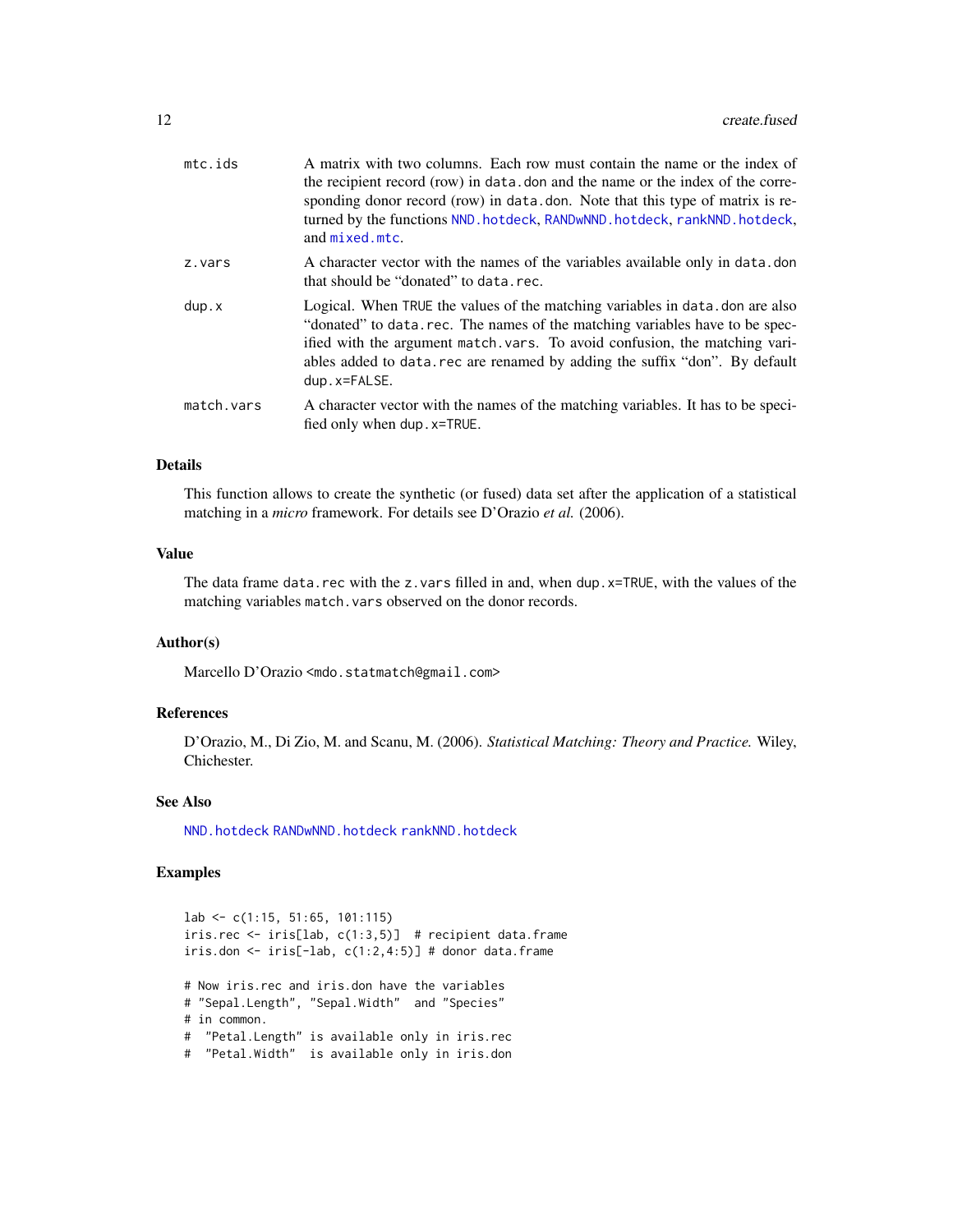```
# find the closest donors using NND hot deck;
# distances are computed on "Sepal.Length" and "Sepal.Width"
out.NND <- NND.hotdeck(data.rec=iris.rec, data.don=iris.don,
            match.vars=c("Sepal.Length", "Sepal.Width"),
            don.class="Species")
# create synthetic data.set, without the
# duplication of the matching variables
fused.0 <- create.fused(data.rec=iris.rec, data.don=iris.don,
            mtc.ids=out.NND$mtc.ids, z.vars="Petal.Width")
# create synthetic data.set, with the "duplication"
# of the matching variables
fused.1 <- create.fused(data.rec=iris.rec, data.don=iris.don,
            mtc.ids=out.NND$mtc.ids, z.vars="Petal.Width",
            dup.x=TRUE, match.vars=c("Sepal.Length", "Sepal.Width"))
```
fact2dummy *Transforms a categorical variable in a set of dummy variables*

#### Description

Transforms a factor or more factors contained in a data frame in a set of dummy variables.

#### Usage

```
fact2dummy(data, all=TRUE, lab="x")
```
### Arguments

| data | A factor or a data frame that contains one or more factors (columns whose class)<br>is "factor" or "ordered") that have to be substituted by dummy variables.                                                                                                |
|------|--------------------------------------------------------------------------------------------------------------------------------------------------------------------------------------------------------------------------------------------------------------|
| all  | Logical. When all=TRUE (default) the output matrix will contain as many<br>dummy variables as the number of the levels of the factor variable. On the<br>contrary, when all=FALSE, the dummy variable related to the last level of the<br>factor is dropped. |
| lab  | A character string with the name of the variable to be pasted with its levels. This<br>is used only when data is a factor. By default it is set to "x".                                                                                                      |

### Details

This function substitutes categorical variables in the input data frame (columns whose class is "factor" or "ordered") with the corresponding dummy variables.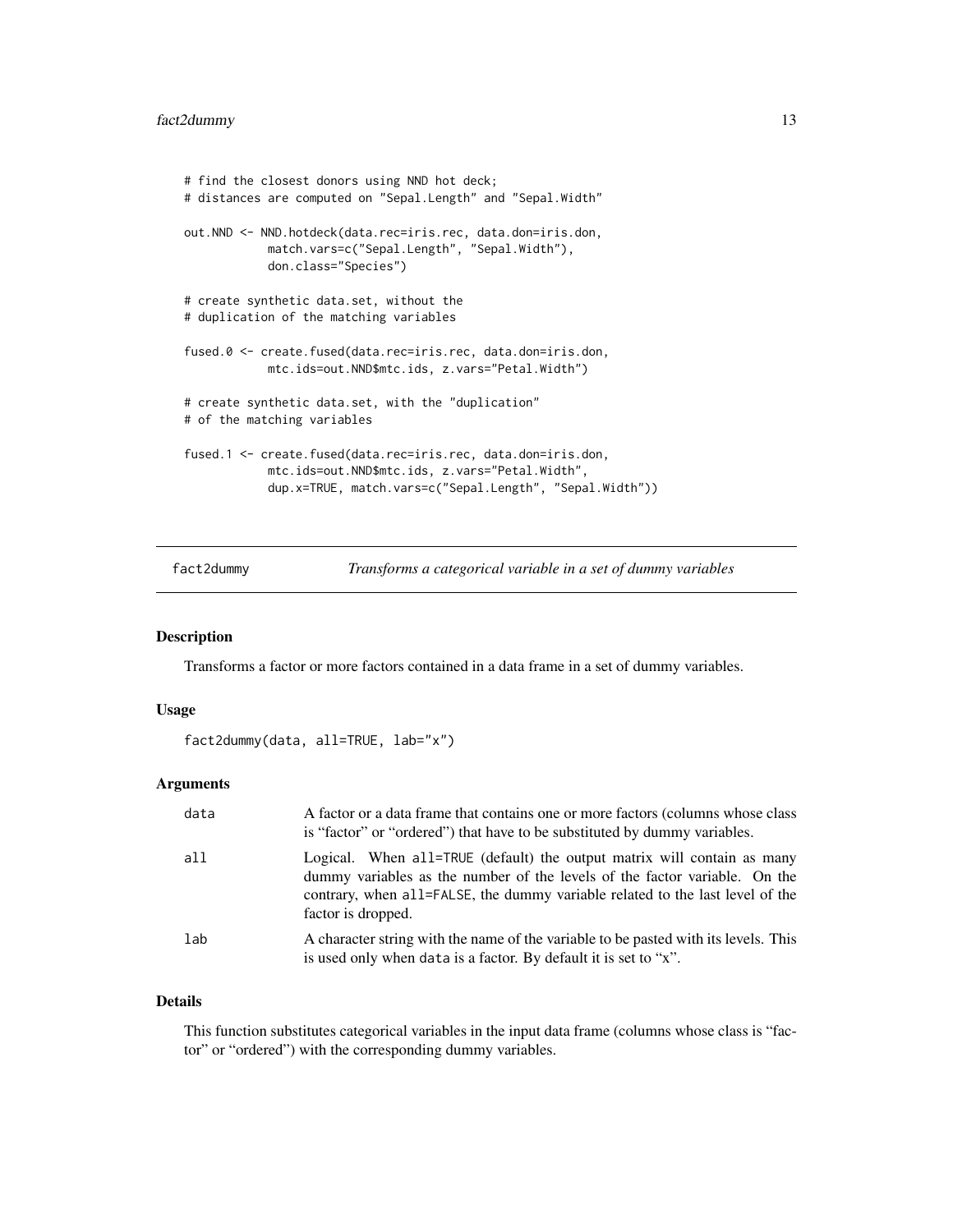<span id="page-13-0"></span>A matrix with the dummy variables instead of initial factor variables.

### Author(s)

Marcello D'Orazio <mdo.statmatch@gmail.com>

#### See Also

[gower.dist](#page-20-1)

### Examples

```
x \leftarrow runif(5)y <- factor(c(1,2,1,2,2))
z <- ordered(c(1,2,3,2,2))
xyz <- data.frame(x,y,z)
fact2dummy(xyz)
fact2dummy(xyz, all=FALSE)
#example with iris data frame
str(iris)
ir.mat <- fact2dummy(iris)
head(ir.mat)
```
<span id="page-13-1"></span>Fbwidths.by.x *Computes the Frechet bounds of cells in a contingency table by considering all the possible subsets of the common variables.*

### Description

This function permits to compute the bounds for cell probabilities in the contingency table Y vs. Z starting from the marginal tables  $(X \text{ vs. } Y)$ ,  $(X \text{ vs. } Z)$  and the joint distribution of the  $X$  variables, by considering all the possible subsets of the X variables. In this manner it is possible to identify which subset of the X variables produces the major reduction of the average width of conditional bounds.

### Usage

Fbwidths.by.x(tab.x, tab.xy, tab.xz, deal.sparse="discard", nA=NULL, nB=NULL, ...)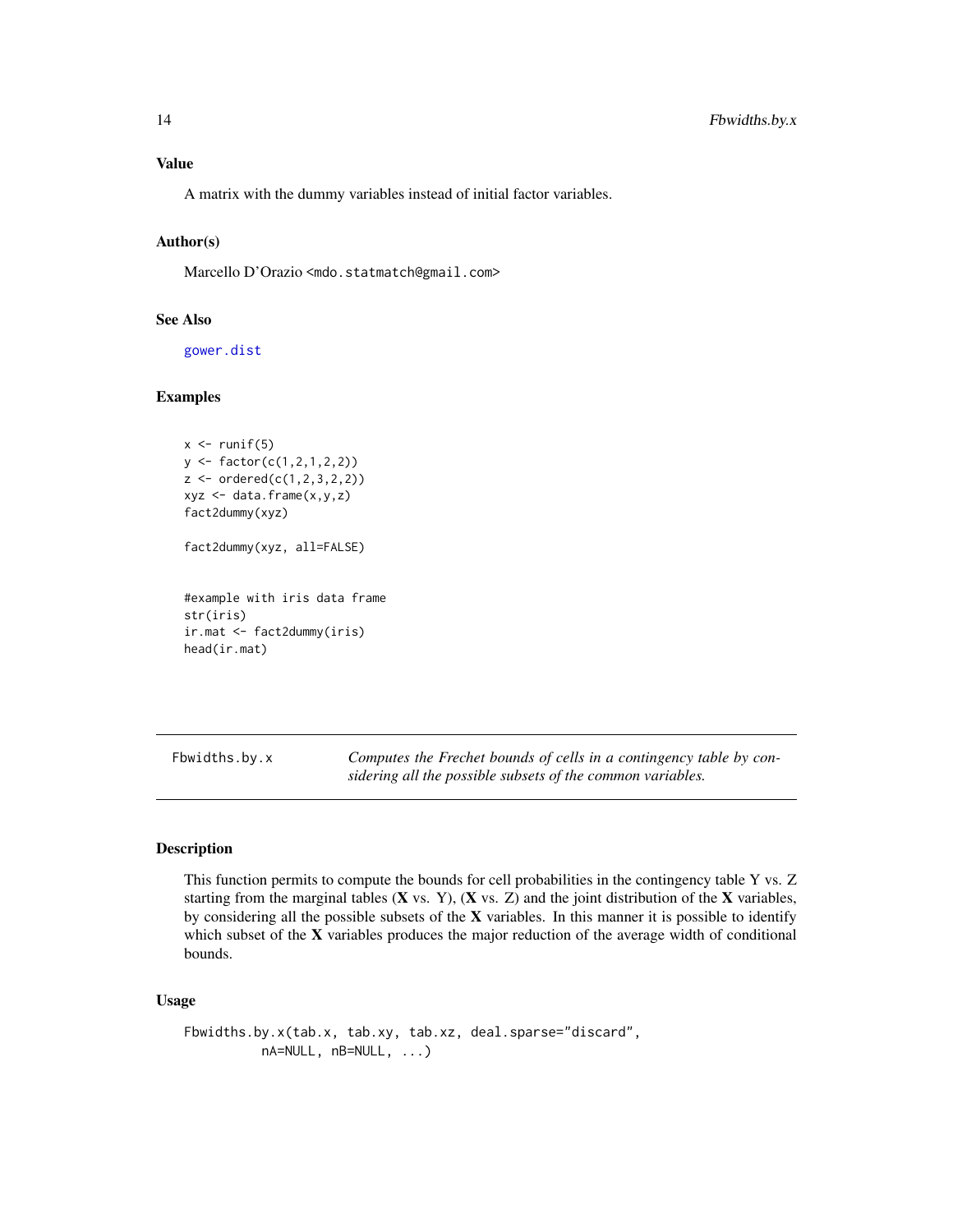### <span id="page-14-0"></span>Arguments

| A R table crossing the $X$ variables. This table must be obtained by using the<br>function xtabs or table, e.g.<br>$tab.x \leftarrow x \text{tabs}(\text{rx1+x2+x3}, data=data.a11).$                                                                                                                                                                                                                                                                                                                 |
|-------------------------------------------------------------------------------------------------------------------------------------------------------------------------------------------------------------------------------------------------------------------------------------------------------------------------------------------------------------------------------------------------------------------------------------------------------------------------------------------------------|
| A R table of $X$ vs. Y variable. This table must be obtained by using the function<br>xtabs or table, e.g.<br>$tablexy \leftarrow x tabs(\gamma x1+x2+x3+y, data=data.A).$                                                                                                                                                                                                                                                                                                                            |
| A single categorical Y variables is allowed. One or more categorical variables<br>can be considered as $X$ variables (common variables). The same $X$ variables in<br>tab. x must be available in tab. xy. Moreover, it is assumed that the joint dis-<br>tribution of the $X$ variables computed from $tab. xy$ is equal to $tab. x; a warning$<br>is produced if this is not true.                                                                                                                  |
| A R table of $X$ vs. Z variable. This table must be obtained by using the function<br>xtabs or table, e.g.<br>$tab.xz \leftarrow x tabs(\sim x1+x2+x3+z, data=data.B).$                                                                                                                                                                                                                                                                                                                               |
| A single categorical Z variable is allowed. One or more categorical variables<br>can be considered as $X$ variables (common variables). The same $X$ variables in<br>tab. x must be available in tab. xz. Moreover, it is assumed that the joint dis-<br>tribution of the $X$ variables computed from $tab.xz$ is equal to $tab.x; a warning$<br>is produced if this is not true.                                                                                                                     |
| Text, how to estimate the cell relative frequencies when dealing with too sparse<br>tables. When deal.sparse="discard" (default) no estimation is performed if<br>tab.xy or tab.xz is too sparse. When deal.sparse="relfreq" the standard<br>estimator (cell count divided by the sample size) is considered. Note that here<br>sparseness is measured by number of cells with respect to the sample size; sparse<br>table are those where the number of cells exceeds the sample size (see Details). |
| Integer, sample size of file A used to estimate tab.xy. If NULL, it is obtained as<br>sum of frequencies intab.xy.                                                                                                                                                                                                                                                                                                                                                                                    |
| Integer, sample size of file B used to estimate tab. xz. If NULL, it is obtained as<br>sum of frequencies intab.xz.                                                                                                                                                                                                                                                                                                                                                                                   |
| Additional arguments that may be required when deriving an estimate of uncer-<br>tainty by calling Frechet.bounds.cat.                                                                                                                                                                                                                                                                                                                                                                                |
|                                                                                                                                                                                                                                                                                                                                                                                                                                                                                                       |

### Details

This function permits to compute the Frechet bounds for the frequencies in the contingency table of Y vs. Z, starting from the conditional distributions  $P(Y|X)$  and  $P(Z|X)$  (for details see

[Frechet.bounds.cat](#page-17-1)), by considering all the possible subsets of the X variables. In this manner it is possible to identify the subset of the X variables, with highest association with both Y and Z, that permits to reduce the uncertainty concerning the distribution of Y vs. Z.

The uncertainty is measured by the average of the widths of the bounds for the cells in the table Y vs. Z:

$$
\bar{d} = \frac{1}{J \times K} \sum_{j,k} (p_{Y=j,Z=k}^{(up)} - p_{Y=j,Z=k}^{(low)})
$$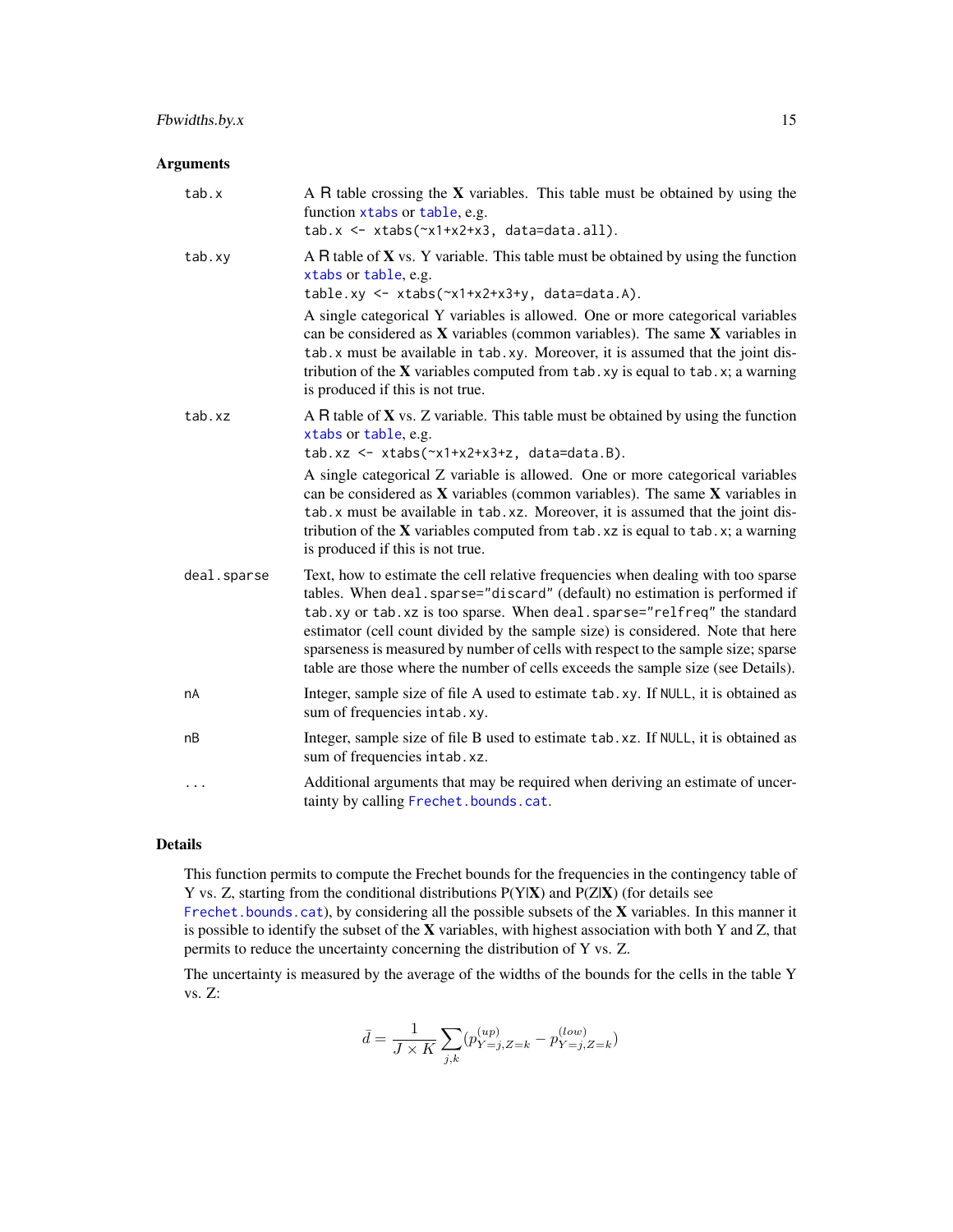For details see [Frechet.bounds.cat](#page-17-1).

Provided that uncertainty, measured in terms of  $\bar{d}$ , tends to reduce when conditioning on a higher number of  $X$  variables. Two penalties are introduced to account for the additional number of cells to be estimated when adding a X variable. The first penalty, introduced in D'Orazio et al. (2017), is:

$$
g_1 = \log\left(1 + \frac{H_{D_m}}{H_{D_Q}}\right)
$$

Where  $H_{D_m}$  is the number of cell in the table obtained by crossing the given subset of **X** variables and the  $H_{D<sub>o</sub>}$  is the number of cell in the table achieved by crossing all the available X variables. A second penalty takes into account the number of cells to estimate with respect to the sample size (D'Orazio et al., 2019). It is obtained as:

$$
g_2 = max\left[\frac{1}{n_A - H_{D_m} \times J}, \frac{1}{n_B - H_{D_m} \times K}\right]
$$

with  $n_A > H_{D_m} \times J$  and  $n_B > H_{D_m} \times K$ . In practice, it is considered the number of cells to estimate compared to the sample size. This criterion is considered to measure sparseness too. In particular, for the purposes of this function, tables are NOT considered sparse when:

$$
min\left[\frac{n_A}{H_{D_m} \times J}, \frac{n_B}{H_{D_m} \times K}\right] > 1
$$

This rule is applied when deciding how to proceed with estimation in case of sparse table (argument deal. sparse). Note that sparseness can be measured in different manners. The outputs include also the empty cells in each table (due to statistical zeros or structural zeros) and the Cohen's effect size with respect to the case of uniform distribution of frequencies across cells (the value 1/no.of.cells in every cell):

$$
\omega_{eq} = \sqrt{H \sum_{h=1}^{H} (\hat{p}_h - 1/H)^2}
$$

values of  $\omega_{eq}$  jointly with  $n/H \leq 1$  usually indicate severe sparseness.

### Value

A list with the estimated bounds for the cells in the table of Y vs. Z for each possible subset of the X variables. The final component in the list, sum unc, is a data.frame that summarizes the main results. In particular, it reports the number of  $\bf{X}$  variables ("x, vars"), the number of cells in each of the input tables and the cells with frequency equal to 0 (columns ending with freq0 ). Moreover, it reported the value ("av.n") of the rule used to decide whether we are dealing with a sparse case (see Details) and the Cohen's effect size measured for the table crossing the considered combination of the X variables. Finally, it is provided the average width of the uncertainty intervals ("av.width"), the penalty terms g1 and  $g2$  ("penalty1" and "penalty2" respectively), and the penalized average widths ("av.width.pen1" and "av.width.pen2", where av.width.pen1=av.width+pen1 and av.width.pen2=av.width+pen2).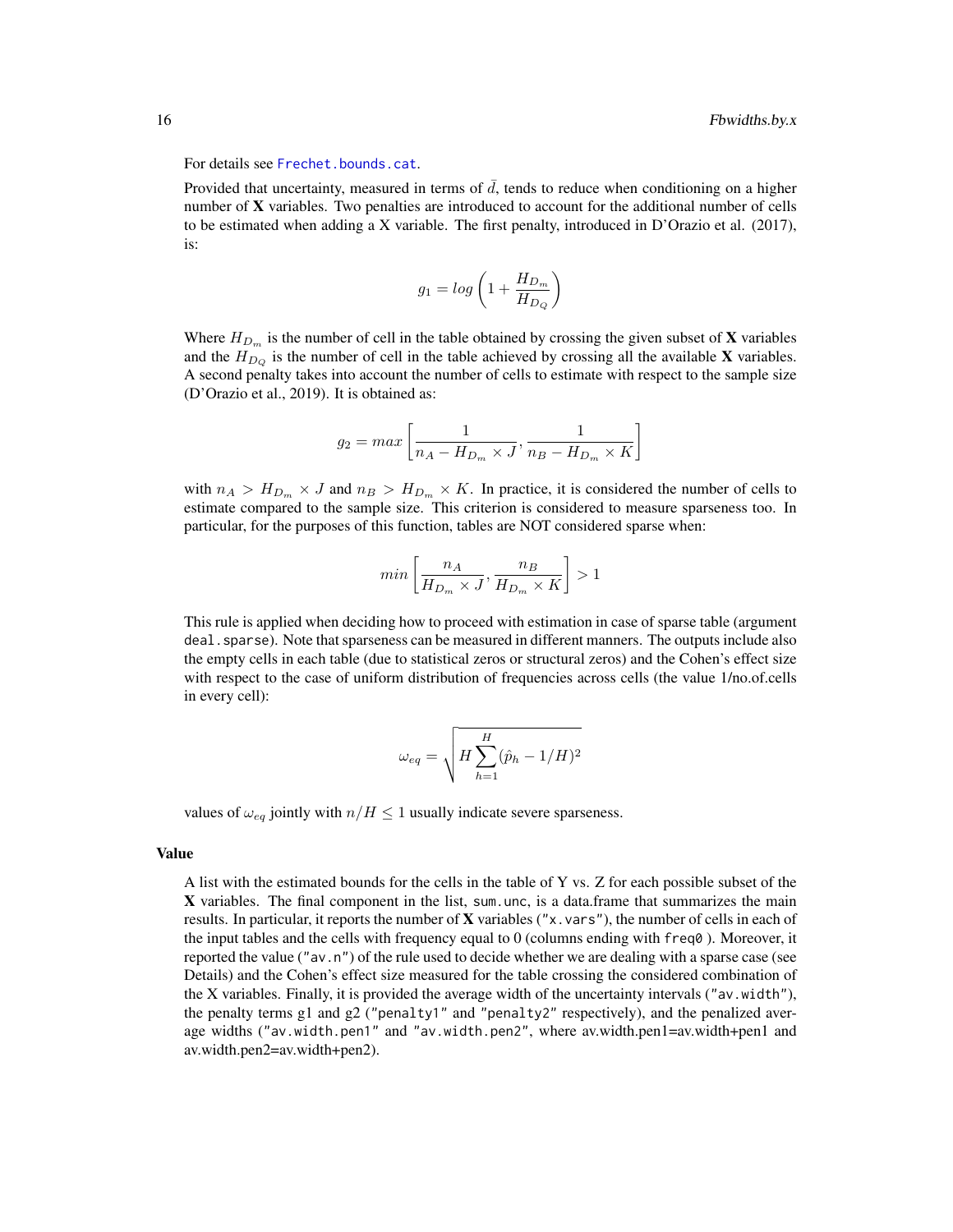### <span id="page-16-0"></span>Fbwidths.by.x 17

### Author(s)

Marcello D'Orazio <mdo.statmatch@gmail.com>

### References

D'Orazio, M., Di Zio, M. and Scanu, M. (2006). *Statistical Matching: Theory and Practice.* Wiley, Chichester.

D'Orazio, M., Di Zio, M. and Scanu, M. (2017). "The use of uncertainty to choose matching variables in statistical matching". *International Journal of Approximate Reasoning* , 90, pp. 433- 440.

D'Orazio, M., Di Zio, M. and Scanu, M. (2019). "Auxiliary variable selection in a a statistical matching problem". In Zhang, L.-C. and Chambers, R. L. (eds.) *Analysis of Integrated Data*, Chapman & Hall/CRC (Forthcoming).

### See Also

[Frechet.bounds.cat](#page-17-1), [harmonize.x](#page-23-1)

### Examples

```
data(quine, package="MASS") #loads quine from MASS
str(quine)
quine$c.Days <- cut(quine$Days, c(-1, seq(0,50,10),100))
table(quine$c.Days)
```

```
# split quine in two subsets
suppressWarnings(RNGversion("3.5.0"))
set.seed(4567)
lab.A <- sample(nrow(quine), 70, replace=TRUE)
quine.A <- quine[lab.A, 1:4]
quine.B \leq quine[-lab.A, c(1:3,6)]
```

```
# compute the tables required by Fbwidths.by.x()
freq.xA <- xtabs(~Eth+Sex+Age, data=quine.A)
freq.xB <- xtabs(~Eth+Sex+Age, data=quine.B)
```

```
freq.xy <- xtabs(~Eth+Sex+Age+Lrn, data=quine.A)
freq.xz <- xtabs(~Eth+Sex+Age+c.Days, data=quine.B)
```

```
# apply Fbwidths.by.x()
bounds.yz <- Fbwidths.by.x(tab.x=freq.xA+freq.xB, tab.xy=freq.xy,
       tab.xz=freq.xz)
```
bounds.yz\$sum.unc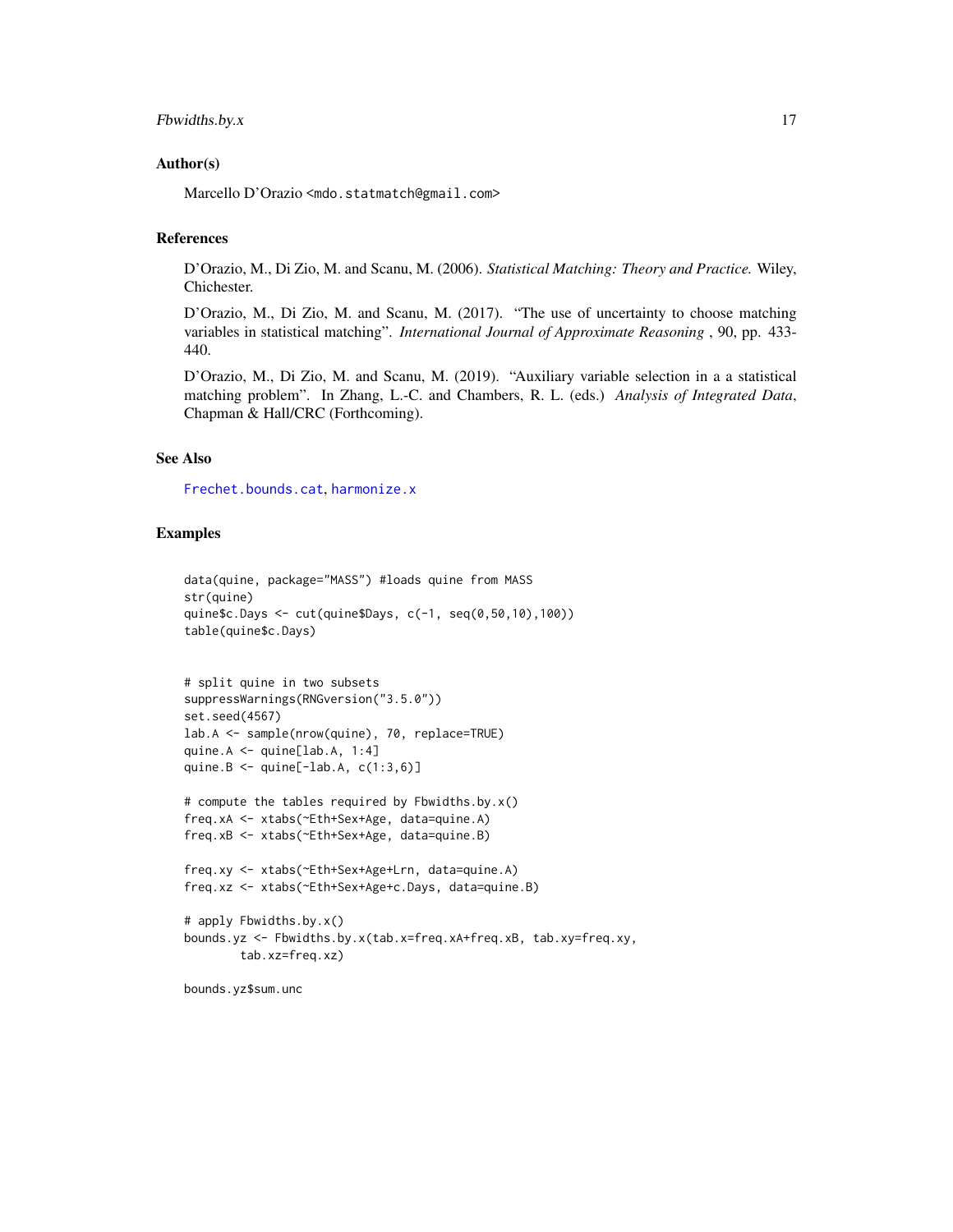<span id="page-17-1"></span><span id="page-17-0"></span>Frechet.bounds.cat *Frechet bounds of cells in a contingency table*

### Description

This function permits to derive the bounds for cell probabilities of the table Y vs. Z starting from the marginal tables  $(X \text{ vs. } Y)$ ,  $(X \text{ vs. } Z)$  and the joint distribution of the  $X$  variables.

### Usage

Frechet.bounds.cat(tab.x, tab.xy, tab.xz, print.f="tables", align.margins = FALSE, tol= 0.001, warn = TRUE)

### Arguments

| tab.x   | A R table crossing the $X$ variables. This table must be obtained by using the<br>function xtabs or table, e.g.<br>$tab.x \leftarrow x \cdot abs(\neg x1 + x2 + x3, data = data.a11).$<br>When $tab.x = NULL$ then only $tab.xy$ and $tab.xz$ must be supplied.                                                                                                                                                                                                                                                                                                                                                                                                                                                  |
|---------|------------------------------------------------------------------------------------------------------------------------------------------------------------------------------------------------------------------------------------------------------------------------------------------------------------------------------------------------------------------------------------------------------------------------------------------------------------------------------------------------------------------------------------------------------------------------------------------------------------------------------------------------------------------------------------------------------------------|
| tab.xy  | A R table of $X$ vs. Y variable. This table must be obtained by using the function<br>xtabs or table, e.g.<br>$tablexy \leftarrow x tabs(\gamma x1+x2+x3+y, data=data.A).$                                                                                                                                                                                                                                                                                                                                                                                                                                                                                                                                       |
|         | A single categorical Y variable is allowed. One or more categorical variables<br>can be considered as $X$ variables (common variables). Obviously, the same $X$<br>variables in tab. x must be available in tab. xy. Usually, it is assumed that the<br>joint distribution of the $X$ variables computed from tab. xy is equal to tab. x (a<br>warning appears if any absolute difference is greater than tol). Note that when<br>marginal distribution of $X$ in tab. xy is not equal to that of tab. x it is possible<br>to ask their alignment (see argument align.margins).<br>When $tab.x = NULL$ then $tab.xy$ should be a one-dimensional table providing<br>the marginal distribution of the Y variable. |
| tab.xz  | A R table of <b>X</b> vs. Z variable. This table must be obtained by using the function<br>xtabs or table, e.g.<br>$tab.xz \leftarrow x tabs(\sim x1+x2+x3+z, data=data.B).$<br>A single categorical Z variable is allowed. One or more categorical variables<br>can be considered as $X$ variables (common variables). The same $X$ variables in<br>tab. x must be available in tab. xz. Usually, it is assumed that the joint distri-<br>bution of the $X$ variables computed from $tab.xz$ is equal to $tab.x$ (a warning                                                                                                                                                                                     |
|         | appears if any absolute difference is greater than tol). Note that when marginal<br>distribution of $X$ in tab. xz is not equal to that of tab. x it is possible to ask their<br>alignment (see argument align.margins).                                                                                                                                                                                                                                                                                                                                                                                                                                                                                         |
|         | When $tab.x = NULL$ then $tab.xz$ should be a one-dimensional table providing<br>the marginal distribution of the Z variable.                                                                                                                                                                                                                                                                                                                                                                                                                                                                                                                                                                                    |
| print.f | A string: when print.f="tables" (default) all the cells' estimates will be<br>saved as tables in a list. On the contrary, if print. f="data. frame", they will<br>be saved as columns of a data.frame.                                                                                                                                                                                                                                                                                                                                                                                                                                                                                                           |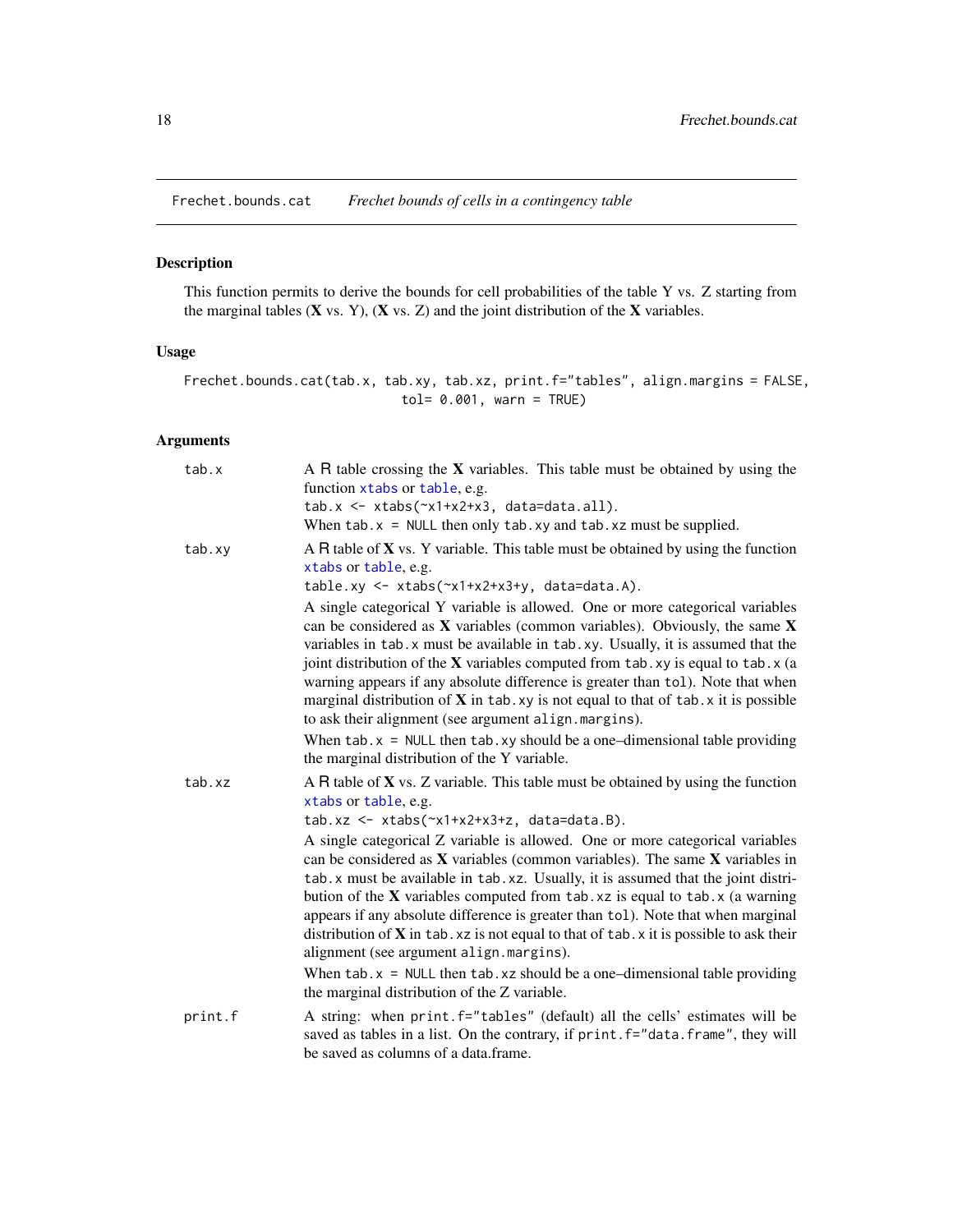<span id="page-18-0"></span>

| align.margins | Logical (default FALSE). When when TRUE the distribution of $X$ variables in<br>tab.xy is aligned with the distribution resulting from tab.x, without affect-<br>ing the marginal distribution of Y. Similarly, the distribution of $X$ variables in<br>tab. xz is aligned with the distribution resulting from tab. x without affecting<br>the marginal distribution of Z. The alignment is performed by running IPF algo-<br>rithm as implemented in the function Estimate in the package mipfp. Note that<br>to avoid lack of convergence due to combinations of Xs encountered in one table<br>but not in the other (statistical 0s), before running IPF a small constant (1e-06)<br>is added to empty cells in tab. xy and tab. xz. |
|---------------|------------------------------------------------------------------------------------------------------------------------------------------------------------------------------------------------------------------------------------------------------------------------------------------------------------------------------------------------------------------------------------------------------------------------------------------------------------------------------------------------------------------------------------------------------------------------------------------------------------------------------------------------------------------------------------------------------------------------------------------|
| tol           | Tolerance used in comparing joint distributions as far as $X$ variables are con-<br>sidered (default tol= 0.001); estimation of cells bounds would require that<br>distribution of X variables computed from tab.xy and tab.xz should be ap-<br>proximately equal to that in tab. x, on contrary incoherences in estimated cells'<br>bounds could happen. In case of not-coherent marginal distributions it is sug-<br>gested to get them aligned by setting align. margins=TRUE.                                                                                                                                                                                                                                                        |
| warn          | Logical, when TRUE (default) return warnings when marginal distributions of $X$<br>variables show differences grater than tol.                                                                                                                                                                                                                                                                                                                                                                                                                                                                                                                                                                                                           |

### Details

This function permits to compute the expected conditional Frechet bounds for the relative frequencies in the contingency table of Y vs. Z, starting from the distributions P(Y|X), P(Z|X) and P(X). The expected conditional bounds for the relative frequencies  $p_{j,k}$  in the table Y vs. Z are:

$$
p_{Y=j,Z=k}^{(low)} = \sum_{i} p_{X=i} \max(0; p_{Y=j|X=i} + p_{Z=k|X=i} - 1)
$$

$$
p_{Y=j,Z=k}^{(up)} = \sum_{i} p_{X=i} \min(p_{Y=j|X=i}; p_{Z=k|X=i})
$$

The relative frequencies  $p_{X=i} = n_i/n$  are computed from the frequencies in tab.x; the relative frequencies  $p_{Y=j|X=i} = n_{ij}/n_{i+}$  are derived from tab.xy, finally,  $p_{Z=k|X=i} = n_{ik}/n_{i+}$  are derived from tab.xz.

Estimation requires that all the starting tables share the same marginal distribution of the X variables.

This function returns also the unconditional bounds for the relative frequencies in the contingency table of Y vs. Z, i.e. computed also without considering the  $X$  variables:

$$
\max\{0; p_{Y=j} + p_{Z=k} - 1\} \le p_{Y=j, Z=k} \le \min\{p_{Y=j}; p_{Z=k}\}\
$$

These bounds represent the unique output when  $tab.x = NULL$ .

Finally, the contingency table of Y vs. Z estimated under the Conditional Independence Assumption (CIA) is obtained by considering:

$$
p_{Y=j,Z=k} = p_{Y=j|X=i} \times p_{Z=k|X=i} \times p_{X=i}.
$$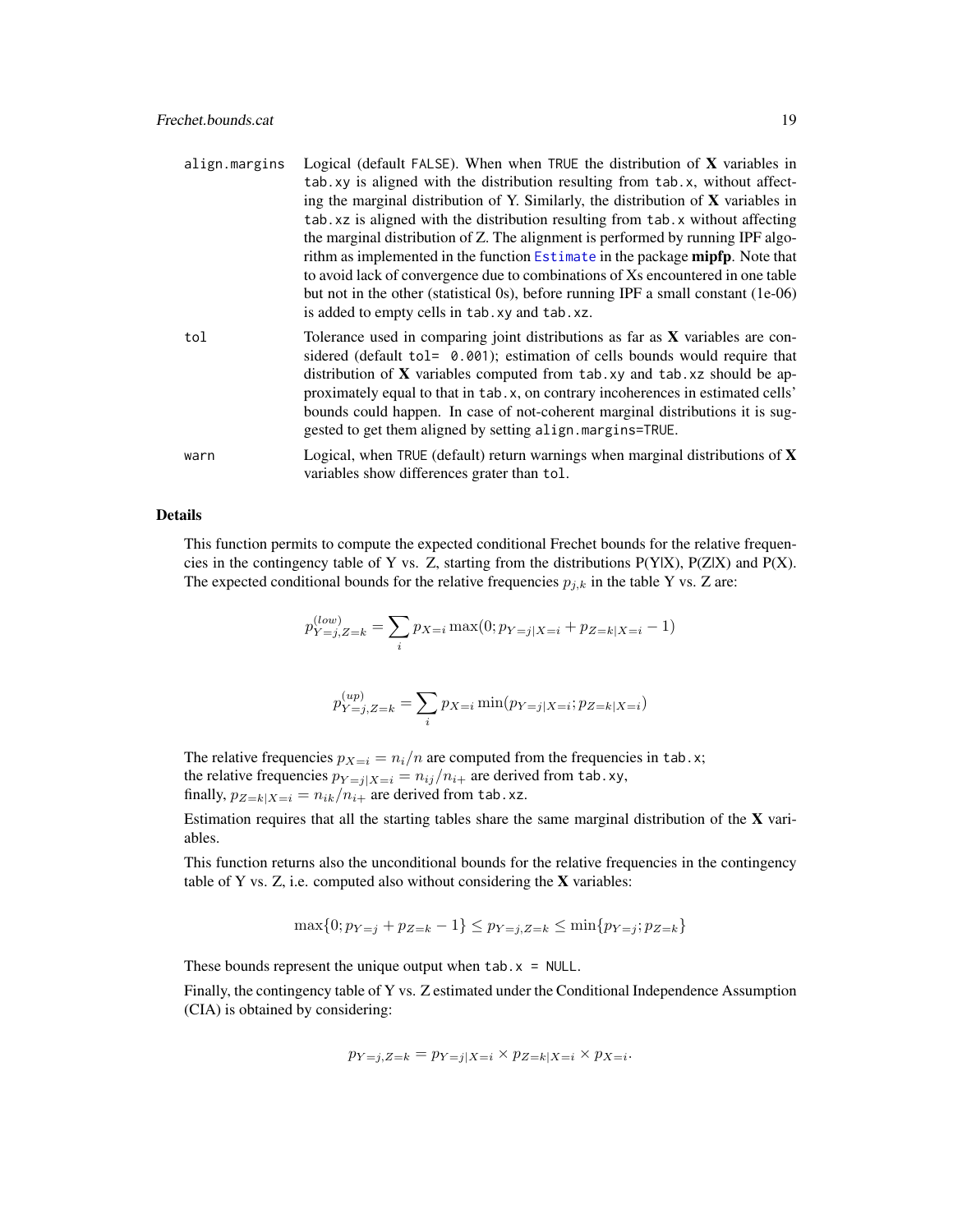<span id="page-19-0"></span>When  $\text{tab. x = NULL}$  then it is also provided the expected table under the assumption of independence between Y and Z:

$$
p_{Y=j,Z=k} = p_{Y=j} \times p_{Z=k}.
$$

The presence of too many cells with 0s in the input contingency tables is an indication of sparseness; this is an unappealing situation when estimating the cells' relative frequencies needed to derive the bounds; in such cases the corresponding results may be unreliable. A possible alternative way of working consists in estimating the required parameters by considering a pseudo-Bayes estimator (see [pBayes](#page-40-1)); in practice the input tab.x, tab.xy and tab.xz should be the ones provided by the [pBayes](#page-40-1) function.

#### Value

When print.f="tables" (default) a list with the following components:

| low.u       | The estimated lower bounds for the relative frequencies in the table Y vs. Z<br>without conditioning on the $X$ variables.                                |
|-------------|-----------------------------------------------------------------------------------------------------------------------------------------------------------|
| up.u        | The estimated upper bounds for the relative frequencies in the table Y vs. Z<br>without conditioning on the $X$ variables.                                |
| CIA         | The estimated relative frequencies in the table Y vs. Z under the Conditional<br>Independence Assumption (CIA).                                           |
| low.cx      | The estimated lower bounds for the relative frequencies in the table Y vs. Z<br>when conditioning on the $X$ variables.                                   |
| up.cx       | The estimated upper bounds for the relative frequencies in the table Y vs. Z<br>when conditioning on the $X$ variables.                                   |
| uncertainty | The uncertainty associated to input data, measured in terms of average width of<br>uncertainty bounds with and without conditioning on the $X$ variables. |
|             | When print. $f = "data. frame"$ the output list contains just two components:                                                                             |
| bounds      | A data frame whose columns reports the estimated uncertainty bounds.                                                                                      |

uncertainty The uncertainty associated to input data, measured in terms of average width of uncertainty bounds with and without conditioning on the X variables.

### Author(s)

Marcello D'Orazio <mdo.statmatch@gmail.com>

### References

D'Orazio, M., Di Zio, M. and Scanu, M. (2006) "Statistical Matching for Categorical Data: Displaying Uncertainty and Using Logical Constraints", *Journal of Official Statistics*, 22, pp. 137–157. D'Orazio, M., Di Zio, M. and Scanu, M. (2006). *Statistical Matching: Theory and Practice.* Wiley, Chichester.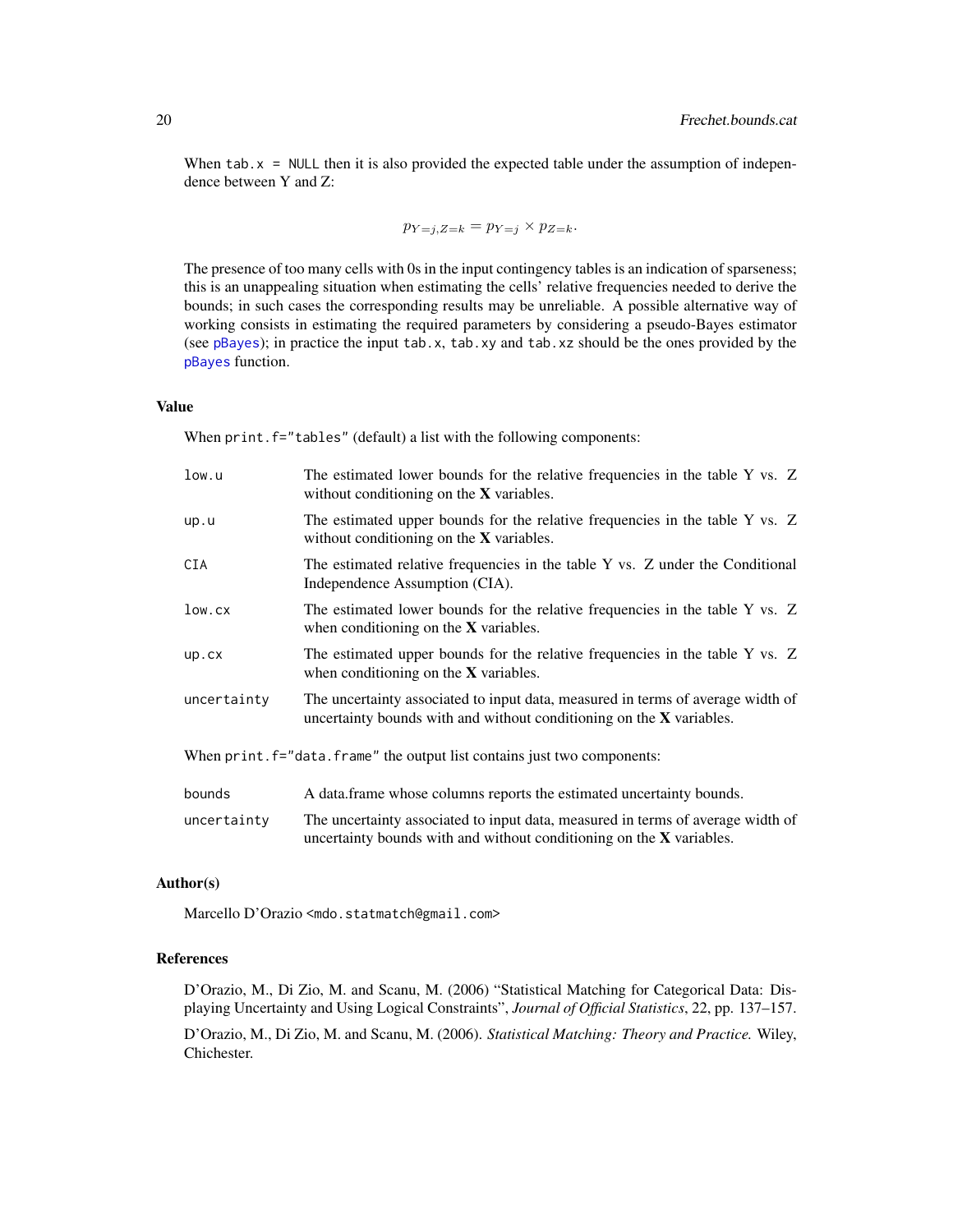#### <span id="page-20-0"></span>gower.dist 21

### See Also

[Fbwidths.by.x](#page-13-1), [harmonize.x](#page-23-1)

### Examples

```
data(quine, package="MASS") #loads quine from MASS
str(quine)
# split quine in two subsets
suppressWarnings(RNGversion("3.5.0"))
set.seed(7654)
lab.A <- sample(nrow(quine), 70, replace=TRUE)
quine.A \leq \text{quire}[lab.A, 1:3]
quine.B \leq - quine[-lab.A, 2:4]
# compute the tables required by Frechet.bounds.cat()
freq.xA <- xtabs(~Sex+Age, data=quine.A)
freq.xB <- xtabs(~Sex+Age, data=quine.B)
freq.xy <- xtabs(~Sex+Age+Eth, data=quine.A)
freq.xz <- xtabs(~Sex+Age+Lrn, data=quine.B)
# apply Frechet.bounds.cat()
bounds.yz <- Frechet.bounds.cat(tab.x=freq.xA+freq.xB, tab.xy=freq.xy,
        tab.xz=freq.xz, print.f="data.frame")
bounds.yz
# harmonize distr. of Sex vs. Age during computations
# in Frechet.bounds.cat()
#compare marg. distribution of Xs in A and B vs. pooled estimate
comp.prop(p1=margin.table(freq.xy,c(1,2)), p2=freq.xA+freq.xB,
          n1=nrow(quine.A), n2=nrow(quine.A)+nrow(quine.B), ref=TRUE)
comp.prop(p1=margin.table(freq.xz,c(1,2)), p2=freq.xA+freq.xB,
          n1=nrow(quine.A), n2=nrow(quine.A)+nrow(quine.B), ref=TRUE)
bounds.yz <- Frechet.bounds.cat(tab.x=freq.xA+freq.xB, tab.xy=freq.xy,
       tab.xz=freq.xz, print.f="data.frame", align.margins=TRUE)
bounds.yz
```
<span id="page-20-1"></span>gower.dist *Computes the Gower's Distance*

### Description

This function computes the Gower's distance (dissimilarity) between units in a dataset or between observations in two distinct datasets.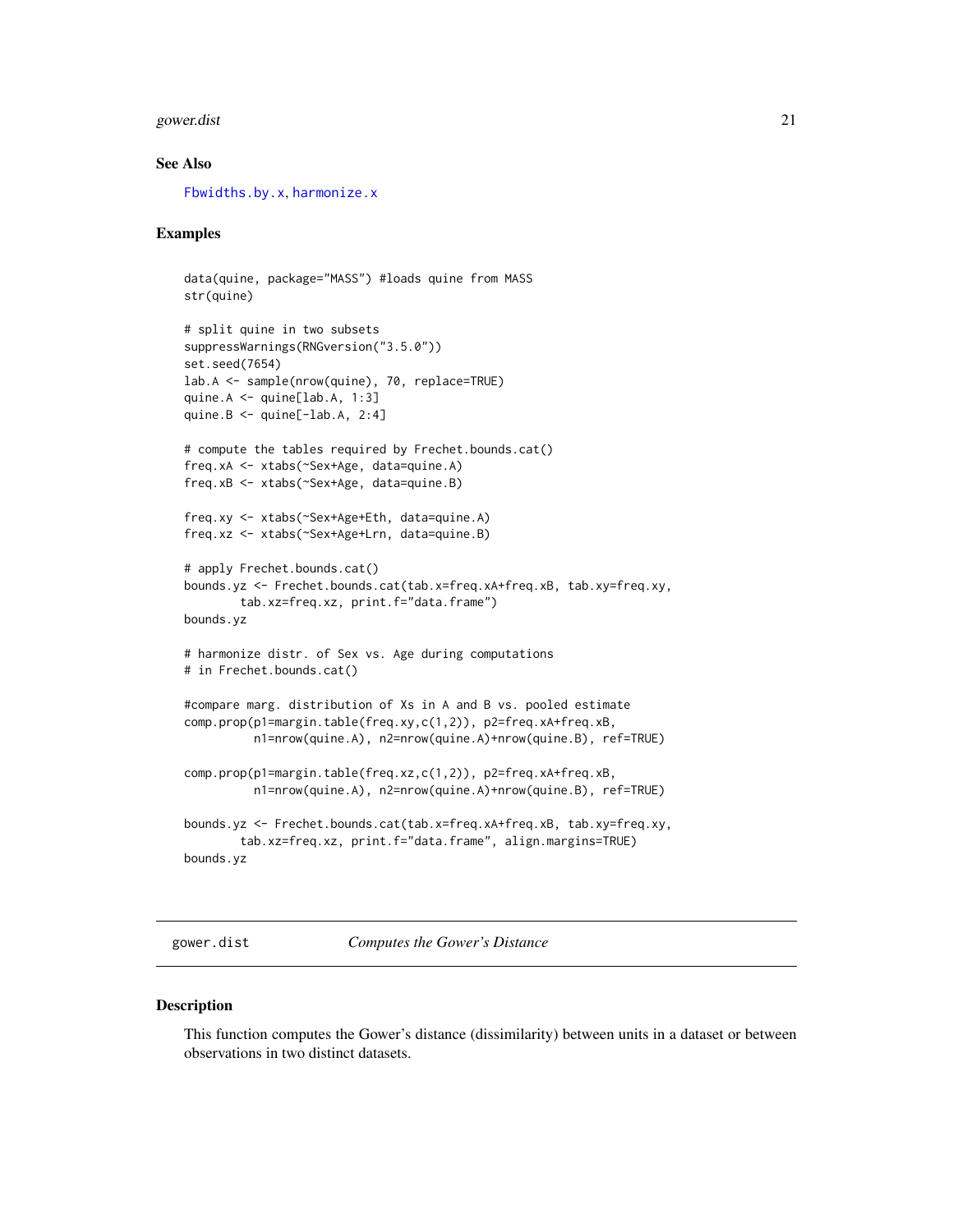### Usage

```
gower.dist(data.x, data.y=data.x, rngs=NULL, KR.corr=TRUE, var.weights = NULL)
```
### Arguments

| data.x      | A matrix or a data frame containing variables that should be used in the compu-<br>tation of the distance.                                                                                                                                                                                                                                                                                                                                                                                                                                        |
|-------------|---------------------------------------------------------------------------------------------------------------------------------------------------------------------------------------------------------------------------------------------------------------------------------------------------------------------------------------------------------------------------------------------------------------------------------------------------------------------------------------------------------------------------------------------------|
|             | Columns of mode numeric will be considered as interval scaled variables; columns<br>of mode character or class factor will be considered as categorical nominal<br>variables; columns of class ordered will be considered as categorical ordinal<br>variables and, columns of mode logical will be considered as binary asym-<br>metric variables (see Details for further information).                                                                                                                                                          |
|             | Missing values (NA) are allowed.                                                                                                                                                                                                                                                                                                                                                                                                                                                                                                                  |
|             | If only data.x is supplied, the dissimilarities between rows of data.x will be<br>computed.                                                                                                                                                                                                                                                                                                                                                                                                                                                       |
| data.y      | A numeric matrix or data frame with the same variables, of the same type, as<br>those in data.x. Dissimilarities between rows of data.x and rows of data.y<br>will be computed. If not provided, by default it is assumed equal to data. x and<br>only dissimilarities between rows of data. x will be computed.                                                                                                                                                                                                                                  |
| rngs        | A vector with the ranges to scale the variables. Its length must be equal to<br>number of variables in data.x. In correspondence of nonnumeric variables,<br>just put 1 or NA. When rngs=NULL (default) the range of a numeric variable is<br>estimated by jointly considering the values for the variable in data. x and those<br>in data.y. Therefore, assuming rngs=NULL, if a variable "X1" is considered:                                                                                                                                    |
|             | rngs["X1"] <- max(data.x[,"X1"], data.y[,"X1"]) -<br>$min(data.x[, "X1"]$ , data.y[,"X1"])                                                                                                                                                                                                                                                                                                                                                                                                                                                        |
|             |                                                                                                                                                                                                                                                                                                                                                                                                                                                                                                                                                   |
| KR.corr     | When TRUE (default) the extension of the Gower's dissimilarity measure pro-<br>posed by Kaufman and Rousseeuw (1990) is used. Otherwise, when<br>KR. corr=FALSE, the Gower's (1971) formula is considered.                                                                                                                                                                                                                                                                                                                                        |
| var.weights | By default (NULL) each variable has the same weight (value 1) when calculating<br>the overall distance (weighted average of distances on single variables; see De-<br>tails). User can specify different weights for the different variables by providing<br>a numeric value for each of the variables contributing to the distance. In other<br>words, var . weights should be set equal to a numeric vector having length equal<br>to the number of variables considered in calculating distance. Entered weights<br>are scales to sum up to 1. |

### Details

This function computes distances between records when variables of different type (categorical and continuous) have been observed. In order to handle different types of variables, the Gower's dissimilarity coefficient (Gower, 1971) is used. By default (KR.corr=TRUE) the Kaufman and Rousseeuw (1990) extension of the Gower's dissimilarity coefficient is used.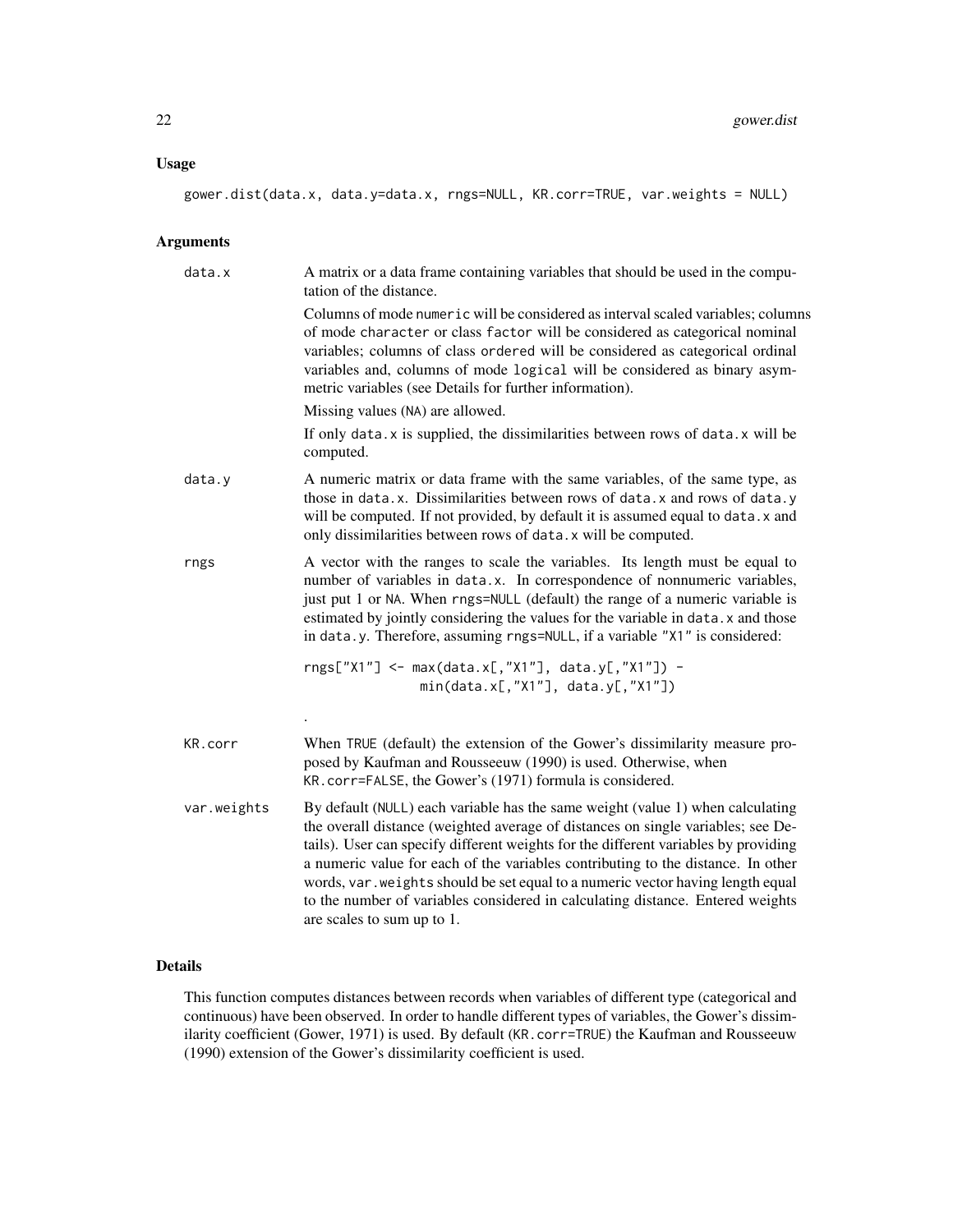#### <span id="page-22-0"></span>gower.dist 23

The final dissimilarity between the *i*th and *j*th unit is obtained as a weighted sum of dissimilarities for each variable:

$$
d(i,j) = \frac{\sum_{k} \delta_{ijk} d_{ijk} w_k}{\sum_{k} \delta_{ijk} w_k}
$$

In particular, dijk represents the distance between the *i*th and *j*th unit computed considering the *k*th variable, while  $w_k$  is the weight assigned to variable k (by default 1 for all the variables, unless different weights are provided by user with argument var.weights). Distance depends on the nature of the variable:

- logical columns are considered as asymmetric binary variables, for such case  $d_{ijk} = 0$  if  $x_{ik} = x_{jk} = \text{TRUE}, 1 \text{ otherwise};$
- factor or character columns are considered as categorical nominal variables and  $d_{ijk} = 0$ if  $x_{ik} = x_{jk}$ , 1 otherwise;
- numeric columns are considered as interval-scaled variables and

$$
d_{ijk} = \frac{|x_{ik} - x_{jk}|}{R_k}
$$

being  $R_k$  the range of the  $k$ th variable. The range is the one supplied with the argument rngs (rngs[k]) or the one computed on available data (when rngs=NULL);

• ordered columns are considered as categorical ordinal variables and the values are substituted with the corresponding position index,  $r_{ik}$  in the factor levels. When KR.corr=FALSE these position indexes (that are different from the output of the R function [rank](#page-0-0)) are transformed in the following manner

$$
z_{ik} = \frac{(r_{ik} - 1)}{max(r_{ik}) - 1}
$$

These new values,  $z_{ik}$ , are treated as observations of an interval scaled variable.

As far as the weight  $\delta_{ijk}$  is concerned:

- $\delta_{ijk} = 0$  if  $x_{ik} = \text{NA}$  or  $x_{jk} = \text{NA}$ ;
- $\delta_{ijk} = 0$  if the variable is asymmetric binary and  $x_{ik} = x_{jk} = 0$  or  $x_{ik} = x_{jk} =$  FALSE;
- $\delta_{ijk} = 1$  in all the other cases.

In practice, NAs and couple of cases with  $x_{ik} = x_{jk} =$  FALSE do not contribute to distance computation.

### Value

A matrix object with distances between rows of data.x and those of data.y.

### Author(s)

Marcello D'Orazio <mdo.statmatch@gmail.com>

#### References

Gower, J. C. (1971), "A general coefficient of similarity and some of its properties". *Biometrics*, 27, 623–637.

Kaufman, L. and Rousseeuw, P.J. (1990), *Finding Groups in Data: An Introduction to Cluster Analysis.* Wiley, New York.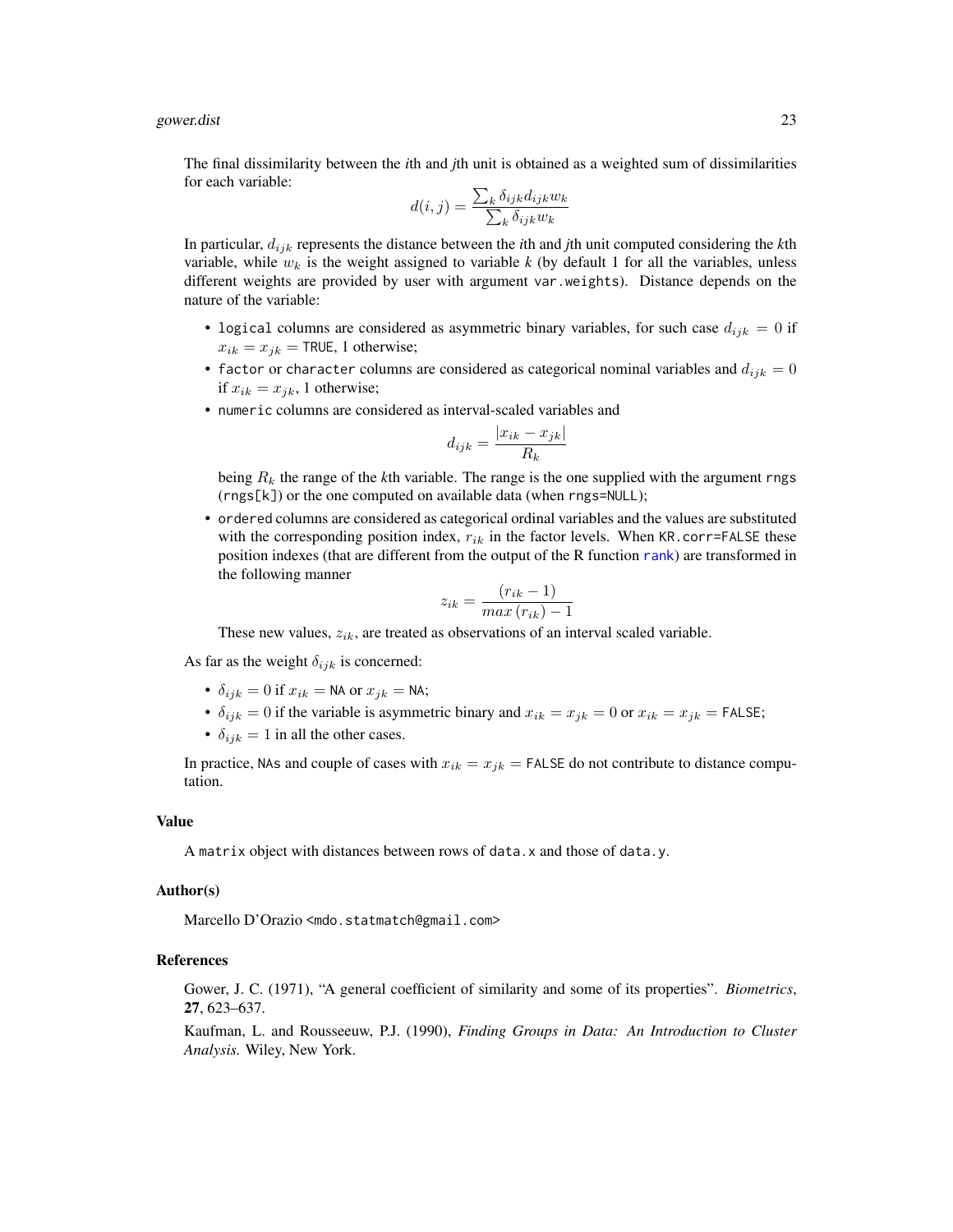### See Also

[daisy](#page-0-0), [dist](#page-0-0)

### Examples

```
x1 <- as.logical(rbinom(10,1,0.5))
x2 <- sample(letters, 10, replace=TRUE)
x3 \le- rnorm(10)
x4 <- ordered(cut(x3, -4:4, include.lowest=TRUE))
xx <- data.frame(x1, x2, x3, x4, stringsAsFactors = FALSE)
# matrix of distances between observations in xx
dx <- gower.dist(xx)
head(dx)
# matrix of distances between first obs. in xx
# and the remaining ones
gower.dist(data.x=xx[1:6,], data.y=xx[7:10,], var.weights = c(1, 2, 5, 2))
```
<span id="page-23-1"></span>

| harmonize.x | Harmonizes the marginal (joint) distribution of a set of variables ob- |
|-------------|------------------------------------------------------------------------|
|             | served independently in two sample surveys referred to the same target |
|             | population                                                             |

### Description

This function permits to harmonize the marginal or the joint distribution of a set of variables observed independently in two sample surveys carried out on the same target population. This harmonization is carried out by using the calibration of the survey weights of the sample units in both the surveys according to the procedure suggested by Renssen (1998).

### Usage

```
harmonize.x(svy.A, svy.B, form.x, x.tot=NULL,
                      cal.method="linear", ...)
```
### Arguments

| svy.A | A syydesign R object that stores the data collected in the the survey A and all<br>the information concerning the corresponding sampling design. This object can<br>be created by using the function syposity in the package survey.  |
|-------|---------------------------------------------------------------------------------------------------------------------------------------------------------------------------------------------------------------------------------------|
| svy.B | A syydesign R object that stores the data collected in the the survey B and all<br>the information concerning the corresponding sampling design. This object can<br>be created by using the function syydesign in the package survey. |

<span id="page-23-0"></span>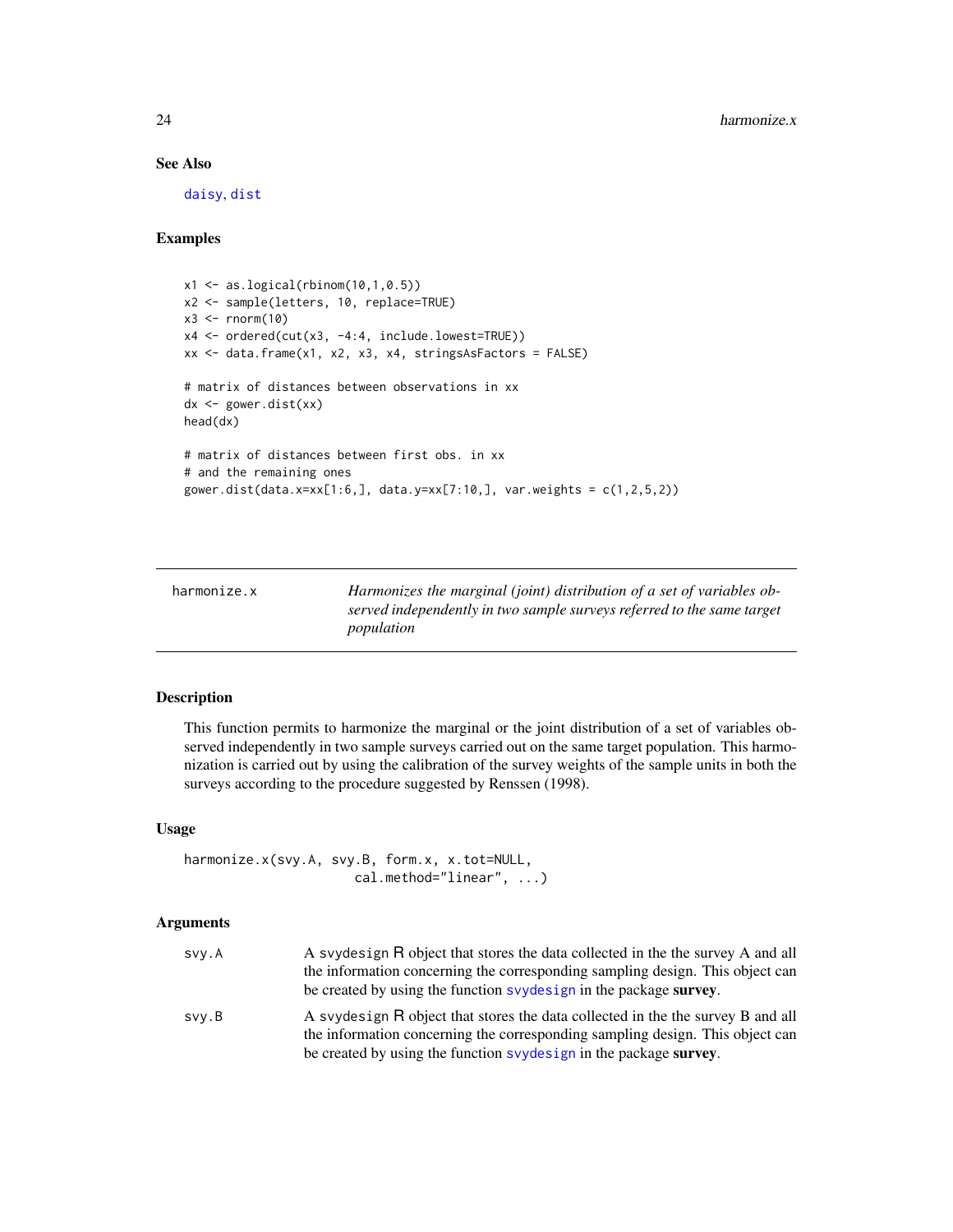<span id="page-24-0"></span>

| form.x     | A R formula specifying which of the variables, common to both the surveys,<br>have to be considered, and how have to be considered. For instance<br>form. $x = x1+x2$ means that the marginal distribution of the variables x1 and<br>x2 have to be harmonized and there is also an 'Intercept'. In order to skip the<br>intercept the formula has to be written in the following manner<br>form.x= $-x1+x2-1$ . |
|------------|------------------------------------------------------------------------------------------------------------------------------------------------------------------------------------------------------------------------------------------------------------------------------------------------------------------------------------------------------------------------------------------------------------------|
|            | When dealing with categorical variables, the formula form. $x = x1 : x2 - 1$ means<br>that the harmonization has to be carried out by considering the joint distribution<br>of the two variables $(x1 \text{ vs. } x2)$ . To better understand how form. x works see<br>model.matrix (see also formula).                                                                                                         |
|            | Due to weights calibration features, it is preferable to work with categorical<br>X variables. In some cases, the procedure may be successful when a single<br>continuous variable is considered jointly with one or more categorical variables.<br>When dealing with several continuous variable it may be preferable to categorize<br>them.                                                                    |
| x.tot      | A vector or table with known population totals for the $X$ variables. A vector is<br>required when cal.method="linear" or cal.method="raking". The names<br>and the length of the vector depends on the way it is specified the argument<br>form.x (see model.matrix). A contingency table is required when<br>cal.method="poststratify" (for details see postStratify).                                         |
|            | When x.tot is not provided (i.e. x.tot=NULL) then the vector of totals is es-<br>timated as a weighted average of the totals estimated on the two surveys. The<br>weight assigned to the totals estimated from A is $\lambda = n_A/(n_A + n_B); 1 - \lambda$<br>is the weight assigned to <b>X</b> totals estimated from survey B ( $n_A$ and $n_B$ are the<br>number of units in A and B respectively).         |
| cal.method | A string that specifies how the calibration of the weights in svy. A and svy. B has<br>to be carried out. By default linear calibration is performed (cal.method="linear").<br>In particular, the calibration is carried out by mean of the function calibrate<br>in the package survey.                                                                                                                         |
|            | Alternatively, it is possible to rake the origin survey weights by specifying<br>cal.method="raking". Finally, it is possible to perform a simple post-stratification<br>by setting cal.method="poststratify". Note that in this case the weights ad-<br>justments are carried out by considering the function<br>postStratify in the package survey.                                                            |
|            | Further arguments that may be necessary for calibration or post-stratification.<br>The number of iterations used in calibration can be modified too by using the<br>argument maxit (by default maxit=50).<br>See calibrate for further details.                                                                                                                                                                  |

### Details

This function harmonizes the totals of the  $X$  variables, observed in both survey A and survey B, to be equal to given known totals specified via x.tot. When these totals are not known (x.tot=NULL) they are estimated by combining the estimates derived from the two separate surveys. The harmonization is carried out according to a procedure suggested by Renssen (1998) based on calibration of survey weights (for major details on calibration see Sarndal and Lundstrom, 2005). The procedure is particularly suited to deal with categorical X variables, in this case it permits to harmonize the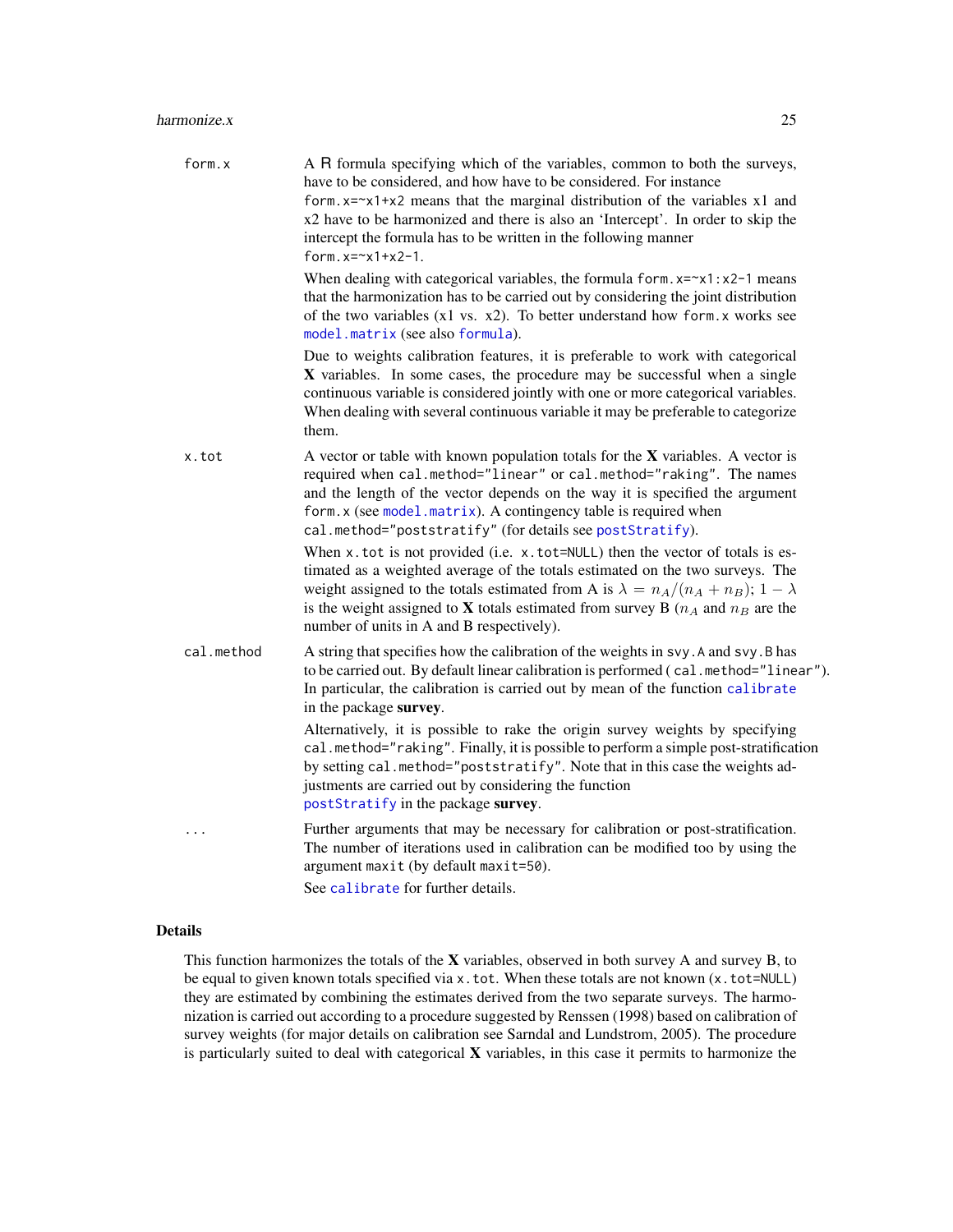joint or the marginal distribution of the categorical variables being considered. Note that an incomplete crossing of the X variables can be considered: i.e. harmonisation wrt to the joint distribution of  $X_1 \times X_2$  and the marginal distribution of  $X_3$ ).

The calibration procedure may not produce the final result due to convergence problems. In this case an error message appears. In order to reach convergence it may be necessary to launch the procedure with less constraints (i.e a reduced number of population totals) by joining adjacent categories or by discarding some variables.

In some limited cases, it could be possible to consider both categorical and continuous variables. In this situation it may happen that calibration is not successful. In order to reach convergence it may be necessary to categorize the continuous  $X$  variables.

Post-stratification is a special case of calibration; all the weights of the units in a given post-stratum are modified so as to reproduce the known total for that post-stratum. Post-stratification avoids problems of convergence but, on the other hand, it may produce final weights with a higher variability than those derived from the calibration.

### Value

A R with list the results of calibration procedures carried out on survey A and survey B, respectively. In particular the following components will be provided:

| cal.A     | The survey object svy. A after the calibration; in particular, the weights now are<br>calibrated with respect to the totals of the $X$ variables. |
|-----------|---------------------------------------------------------------------------------------------------------------------------------------------------|
| cal.B     | The survey object svy. B after the calibration; in particular, the weights now are<br>calibrated with respect to the totals of the $X$ variables. |
| weights.A | The new calibrated weights associated to the the units in svy.A.                                                                                  |
| weights.B | The new calibrated weights associated to the the units in svy.B.                                                                                  |
| call      | Stores the call to this function with all the values specified for the various argu-<br>ments $(call = match.call())$ .                           |

### Author(s)

Marcello D'Orazio <mdo.statmatch@gmail.com>

### References

D'Orazio, M., Di Zio, M. and Scanu, M. (2006). *Statistical Matching: Theory and Practice*. Wiley, Chichester.

Renssen, R.H. (1998) "Use of Statistical Matching Techniques in Calibration Estimation". *Survey Methodology*, N. 24, pp. 171–183.

Sarndal, C.E. and Lundstrom, S. (2005) *Estimation in Surveys with Nonresponse*. Wiley, Chichester.

### See Also

[comb.samples](#page-2-1), [calibrate](#page-0-0), [svydesign](#page-0-0), [postStratify](#page-0-0),

<span id="page-25-0"></span>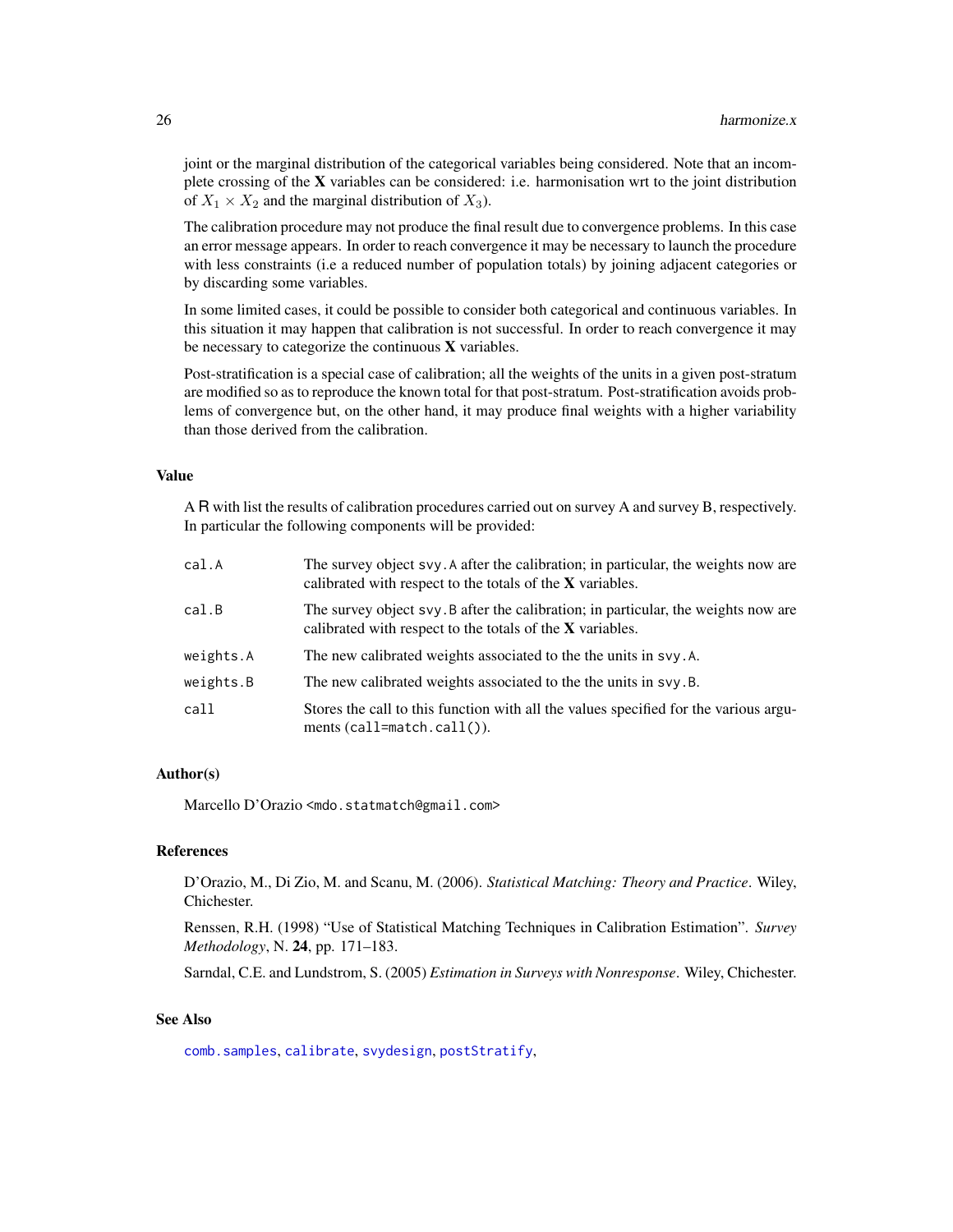#### harmonize.x 27

### Examples

```
data(quine, package="MASS") #loads quine from MASS
str(quine)
# split quine in two subsets
suppressWarnings(RNGversion("3.5.0"))
set.seed(7654)
lab.A <- sample(nrow(quine), 70, replace=TRUE)
quine.A <- quine[lab.A, c("Eth","Sex","Age","Lrn")]
quine.B <- quine[-lab.A, c("Eth","Sex","Age","Days")]
# create svydesign objects
require(survey)
quine.A$f <- 70/nrow(quine) # sampling fraction
quine.B$f <- (nrow(quine)-70)/nrow(quine)
svy.qA <- svydesign(~1, fpc=~f, data=quine.A)
svy.qB <- svydesign(~1, fpc=~f, data=quine.B)
#------------------------------------------------------
# example (1)
# Harmonizazion of the distr. of Sex vs. Age
# usign poststratification
# (1.a) known population totals
# the population toatal are computed on the full data frame
tot.sex.age <- xtabs(~Sex+Age, data=quine)
tot.sex.age
out.hz <- harmonize.x(svy.A=svy.qA, svy.B=svy.qB, form.x=~Sex+Age,
          x.tot=tot.sex.age, cal.method="poststratify")
tot.A <- xtabs(out.hz$weights.A~Sex+Age, data=quine.A)
tot.B <- xtabs(out.hz$weights.B~Sex+Age, data=quine.B)
tot.sex.age-tot.A
tot.sex.age-tot.B
# (1.b) unknown population totals (x.tot=NULL)
# the population total is estimated by combining totals from the
# two surveys
out.hz <- harmonize.x(svy.A=svy.qA, svy.B=svy.qB, form.x=~Sex+Age,
          x.tot=NULL, cal.method="poststratify")
tot.A <- xtabs(out.hz$weights.A~Sex+Age, data=quine.A)
tot.B <- xtabs(out.hz$weights.B~Sex+Age, data=quine.B)
tot.A
tot.A-tot.B
#-----------------------------------------------------
```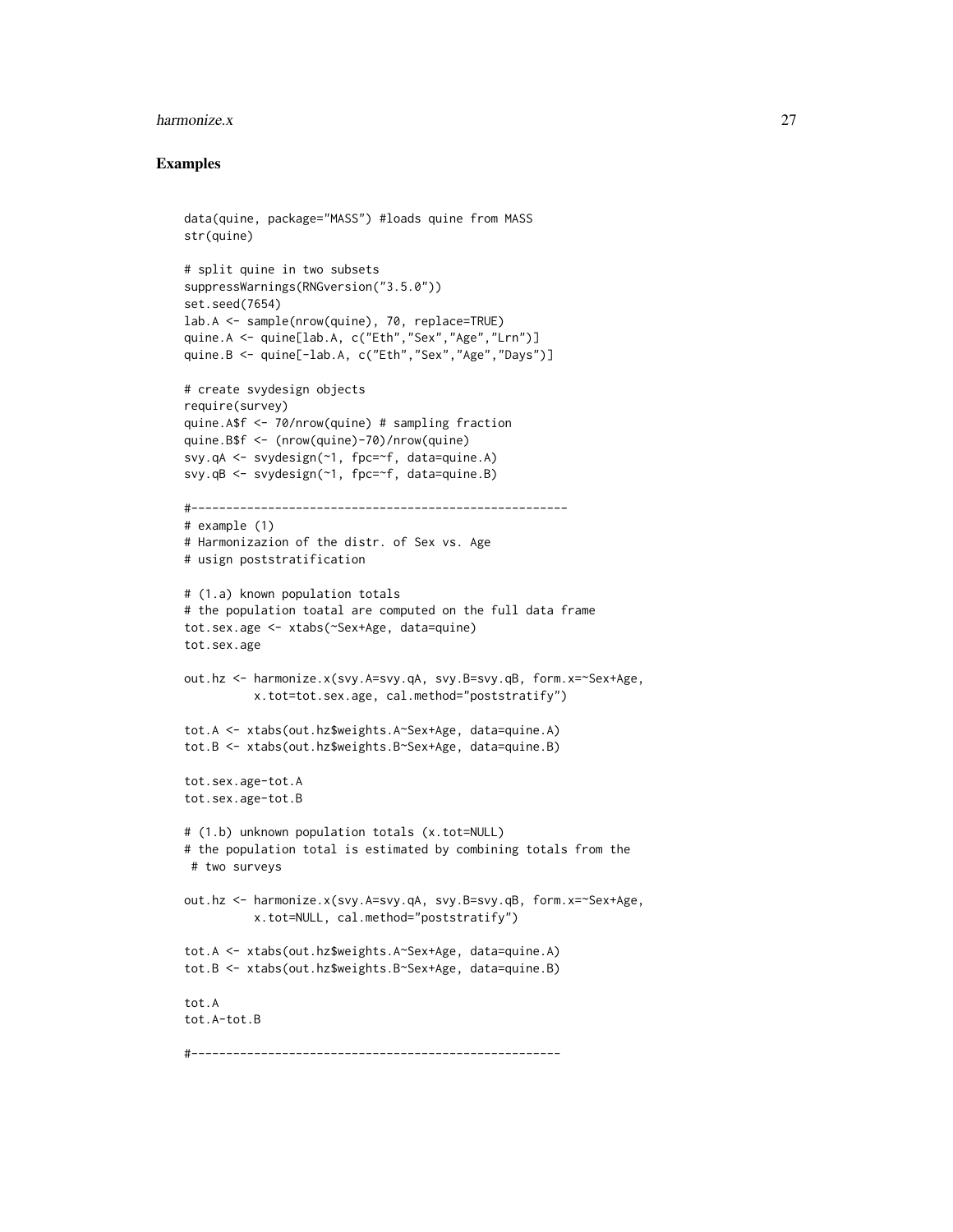```
# example (2)
# Harmonizazion wrt the maginal distribution
# of 'Eth', 'Sex' and 'Age'
# using linear calibration
# (2.a) vector of population total known
# estimated from the full data set
# note the formula! only marginal distribution of the
# variables are considered
tot.m <- colSums(model.matrix(~Eth+Sex+Age-1, data=quine))
tot.m
out.hz <- harmonize.x(svy.A=svy.qA, svy.B=svy.qB, x.tot=tot.m,
            form.x=~Eth+Sex+Age-1, cal.method="linear")
summary(out.hz$weights.A) #check for negative weights
summary(out.hz$weights.B) #check for negative weights
tot.m
svytable(formula=~Eth, design=out.hz$cal.A)
svytable(formula=~Eth, design=out.hz$cal.B)
svytable(formula=~Sex, design=out.hz$cal.A)
svytable(formula=~Sex, design=out.hz$cal.B)
# Note: margins are equal but joint distributions are not!
svytable(formula=~Sex+Age, design=out.hz$cal.A)
svytable(formula=~Sex+Age, design=out.hz$cal.B)
# (2.b) vector of population total unknown
out.hz <- harmonize.x(svy.A=svy.qA, svy.B=svy.qB, x.tot=NULL,
            form.x=~Eth+Sex+Age-1, cal.method="linear")
svytable(formula=~Eth, design=out.hz$cal.A)
svytable(formula=~Eth, design=out.hz$cal.B)
svytable(formula=~Sex, design=out.hz$cal.A)
svytable(formula=~Sex, design=out.hz$cal.B)
#-----------------------------------------------------
# example (3)
# Harmonizazion wrt the joint distribution of 'Sex' vs. 'Age'
# and the marginal distribution of 'Eth'
# using raking
# vector of population total known
# estimated from the full data set
# note the formula!
tot.m <- colSums(model.matrix(~Eth+(Sex:Age-1)-1, data=quine))
tot.m
out.hz <- harmonize.x(svy.A=svy.qA, svy.B=svy.qB, x.tot=tot.m,
            form.x=~Eth+(Sex:Age)-1, cal.method="raking")
```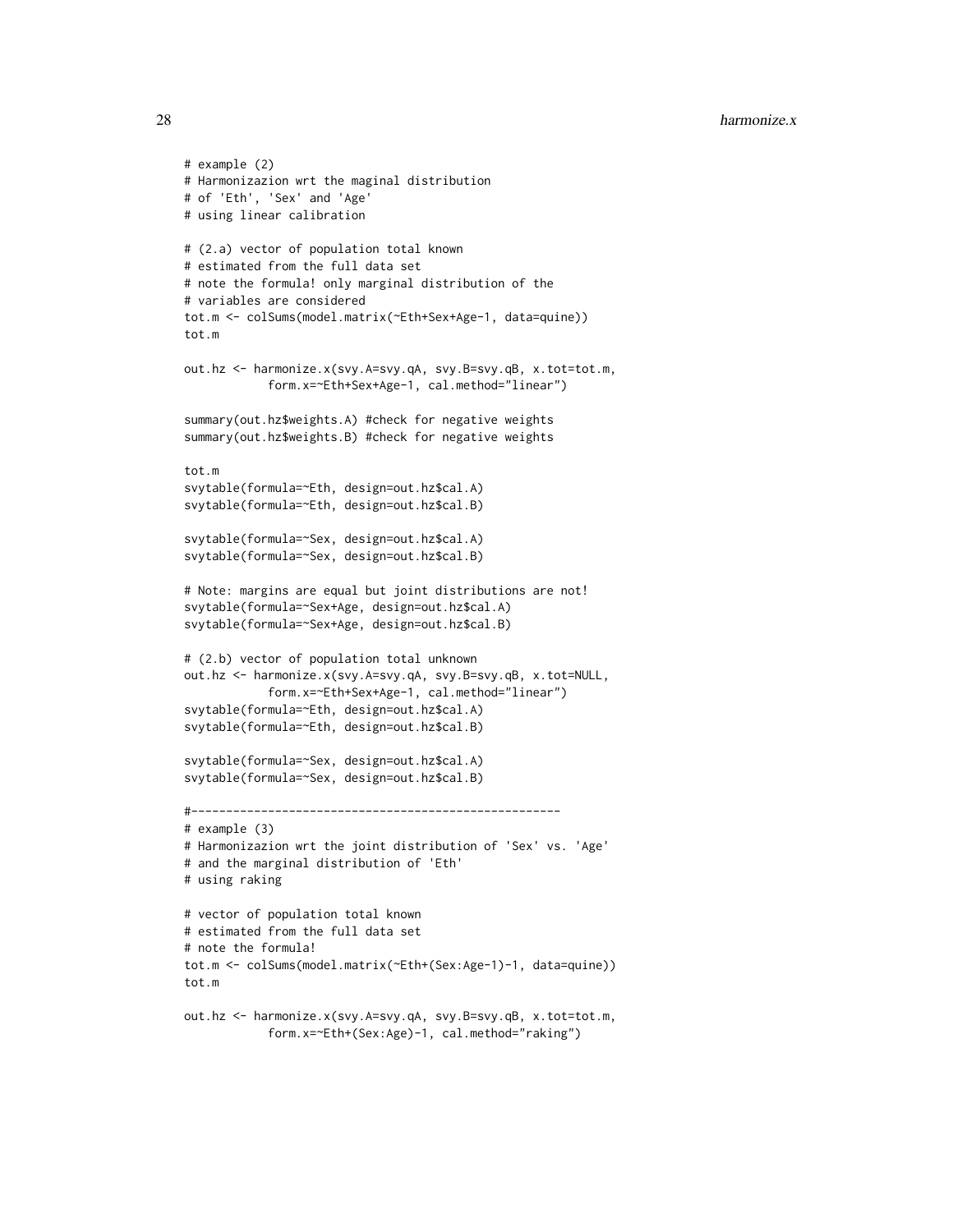### <span id="page-28-0"></span>mahalanobis.dist 29

```
summary(out.hz$weights.A) #check for negative weights
summary(out.hz$weights.B) #check for negative weights
tot.m
svytable(formula=~Eth, design=out.hz$cal.A)
svytable(formula=~Eth, design=out.hz$cal.B)
svytable(formula=~Sex+Age, design=out.hz$cal.A)
svytable(formula=~Sex+Age, design=out.hz$cal.B)
```
<span id="page-28-1"></span>mahalanobis.dist *Computes the Mahalanobis Distance*

### Description

This function computes the Mahalanobis distance among units in a dataset or between observations in two distinct datasets.

### Usage

mahalanobis.dist(data.x, data.y=NULL, vc=NULL)

### Arguments

| data.x    | A matrix or a data frame containing variables that should be used in the com-<br>putation of the distance between units. Only continuous variables are allowed.<br>Missing values (NA) are not allowed.                                                                                                                                                                                                                                                                                    |
|-----------|--------------------------------------------------------------------------------------------------------------------------------------------------------------------------------------------------------------------------------------------------------------------------------------------------------------------------------------------------------------------------------------------------------------------------------------------------------------------------------------------|
|           | When only data. $x$ is supplied, the distances between rows of data. $x$ is com-<br>puted.                                                                                                                                                                                                                                                                                                                                                                                                 |
| data.y    | A numeric matrix or data frame with the same variables, of the same type, as<br>those in data.x (only continuous variables are allowed). Dissimilarities be-<br>tween rows of data. x and rows of data. y will be computed. If not provided,<br>by default it is assumed data. y=data. x and only dissimilarities between rows<br>of data. x will be computed.                                                                                                                             |
| <b>VC</b> | Covariance matrix that should be used in distance computation. If it is not sup-<br>plied (vc = NULL) it is estimated from the input data. In particular, when<br>$vc = NULL$ and only data. x is supplied then the covariance matrix is estimated<br>from data.x (i.e. $vc = var(data.x)$ ). On the contrary when $vc = NULL$ and<br>both data. x and data. y are available then the covariance matrix is estimated<br>on the joined data sets (i.e. $vc = var(rbind(data.x, data.y))$ ). |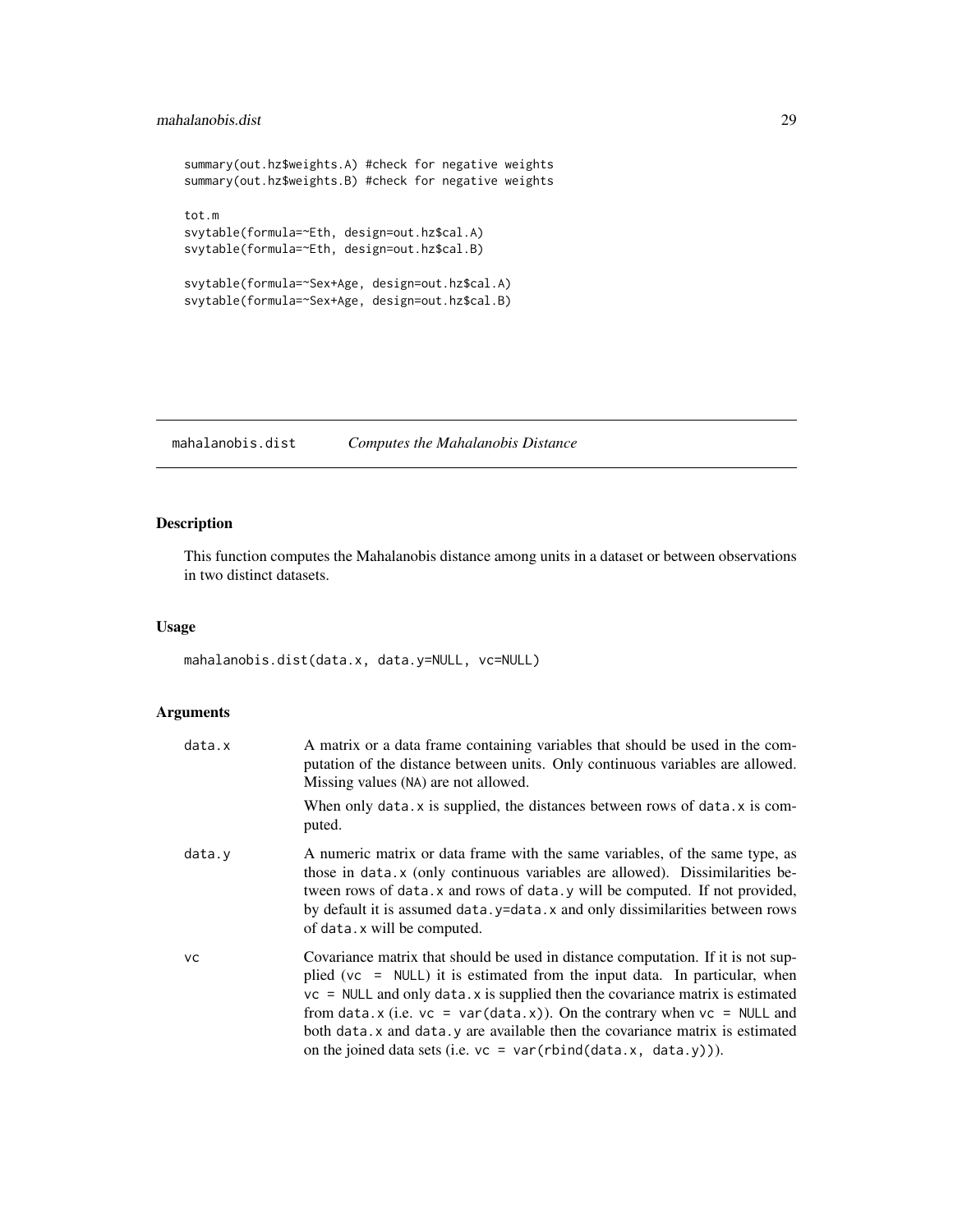### <span id="page-29-0"></span>Details

The Mahalanobis distance is calculated by means of:

$$
d(i, j) = \sqrt{(x_i - x_j)^T S^{-1} (x_i - x_j)}
$$

The covariance matrix *S* is estimated from the available data when vc=NULL, otherwise the one supplied via the argument vc is used.

### Value

A matrix object with distances among rows of data.x and those of data.y.

#### Author(s)

Marcello D'Orazio <mdo.statmatch@gmail.com>

### References

Mahalanobis, P C (1936) "On the generalised distance in statistics". Proceedings of the National Institute of Sciences of India 2, pp. 49-55.

### See Also

[mahalanobis](#page-0-0)

#### Examples

```
md1 <- mahalanobis.dist(iris[1:6,1:4])
md2 <- mahalanobis.dist(data.x=iris[1:6,1:4], data.y=iris[51:60, 1:4])
```

```
vv <- var(iris[,1:4])
md1a <- mahalanobis.dist(data.x=iris[1:6,1:4], vc=vv)
md2a <- mahalanobis.dist(data.x=iris[1:6,1:4], data.y=iris[51:60, 1:4], vc=vv)
```
<span id="page-29-1"></span>maximum.dist *Computes the Maximum Distance*

### Description

This function computes the Maximum distance (or  $L^{\infty}$  norm) between units in a dataset or between observations in two distinct datasets.

### Usage

```
maximum.dist(data.x, data.y=data.x, rank=FALSE)
```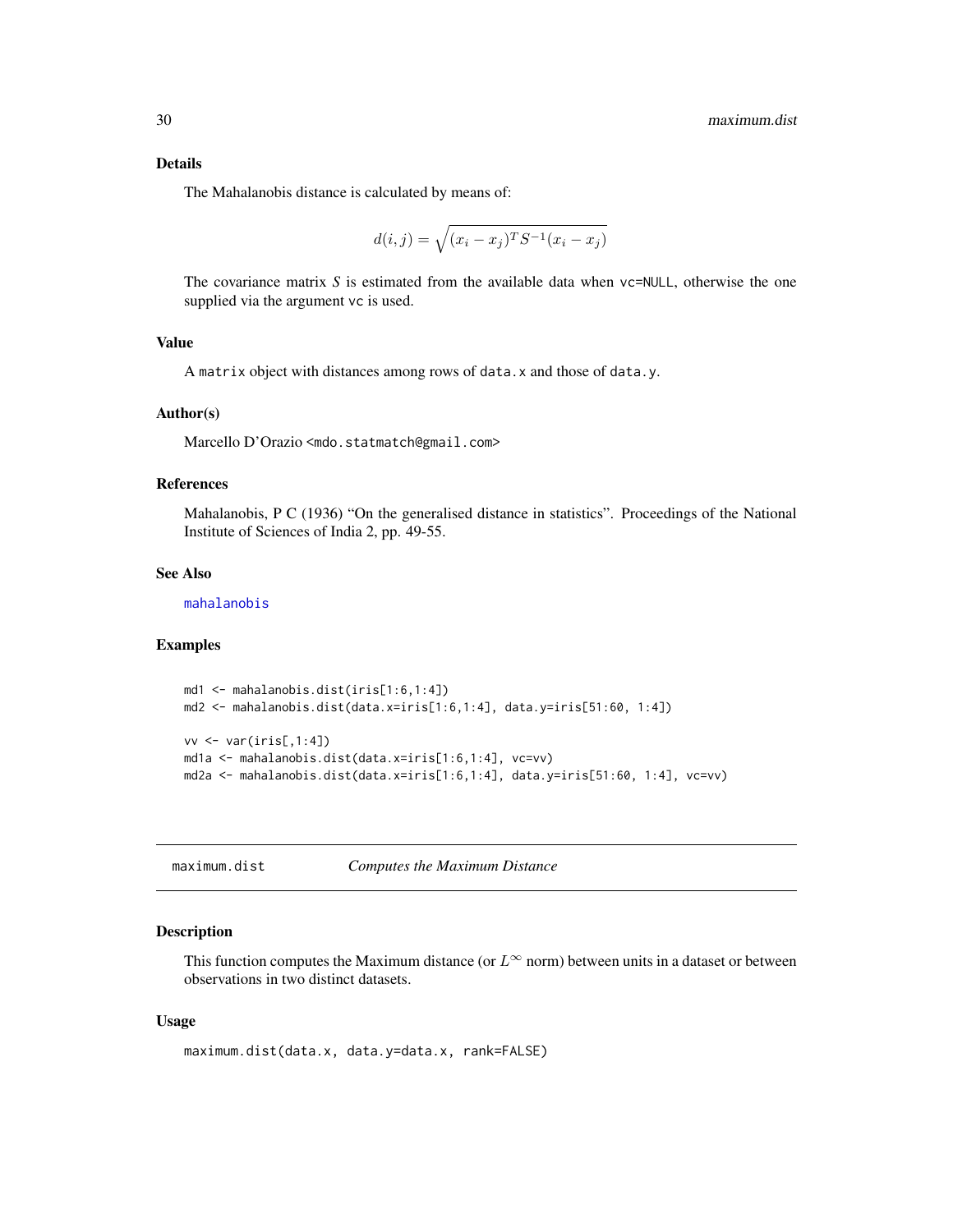### <span id="page-30-0"></span>maximum.dist 31

### Arguments

| data.x | A matrix or a data frame containing variables that should be used in the com-<br>putation of the distance. Only continuous variables are allowed. Missing values<br>(NA) are not allowed.                                                                                                                                                                                                                                    |
|--------|------------------------------------------------------------------------------------------------------------------------------------------------------------------------------------------------------------------------------------------------------------------------------------------------------------------------------------------------------------------------------------------------------------------------------|
|        | When only data. $x$ is supplied, the distances between rows of data. $x$ are com-<br>puted.                                                                                                                                                                                                                                                                                                                                  |
| data.v | A numeric matrix or data frame with the same variables, of the same type, as<br>those in data.x (only continuous variables are allowed). Dissimilarities be-<br>tween rows of data. x and rows of data. y will be computed. If not provided,<br>by default it is assumed data.y=data.x and only dissimilarities between rows<br>of data. x will be computed.                                                                 |
| rank   | Logical, when TRUE the original values are substituted by their ranks divided<br>by the number of values plus one (following suggestion in Kovar et al. 1988).<br>This rank transformation permits to remove the effect of different scales on the<br>distance computation. When computing ranks the tied observations assume the<br>average of their position (ties. method = "average" in calling the rank func-<br>tion). |

### Details

This function computes the  $L^{\infty}$  distance also know as *minimax* distance. In practice the distance between two records is the maximum of the absolute differences on the available variables:

$$
d(i, j) = max (|x_{1i} - x_{1j}|, |x_{2i} - x_{2j}|, \dots, |x_{Ki} - x_{Ki}|)
$$

When rank=TRUE the original values are substituted by their ranks divided by the number of values plus one (following suggestion in Kovar et al. 1988).

### Value

A matrix object with distances between rows of data.x and those of data.y.

### Author(s)

Marcello D'Orazio <mdo.statmatch@gmail.com>

### References

Kovar, J.G., MacMillan, J. and Whitridge, P. (1988). "Overview and strategy for the Generalized Edit and Imputation System". Statistics Canada, Methodology Branch Working Paper No. BSMD 88-007 E/F.

### See Also

[rank](#page-0-0),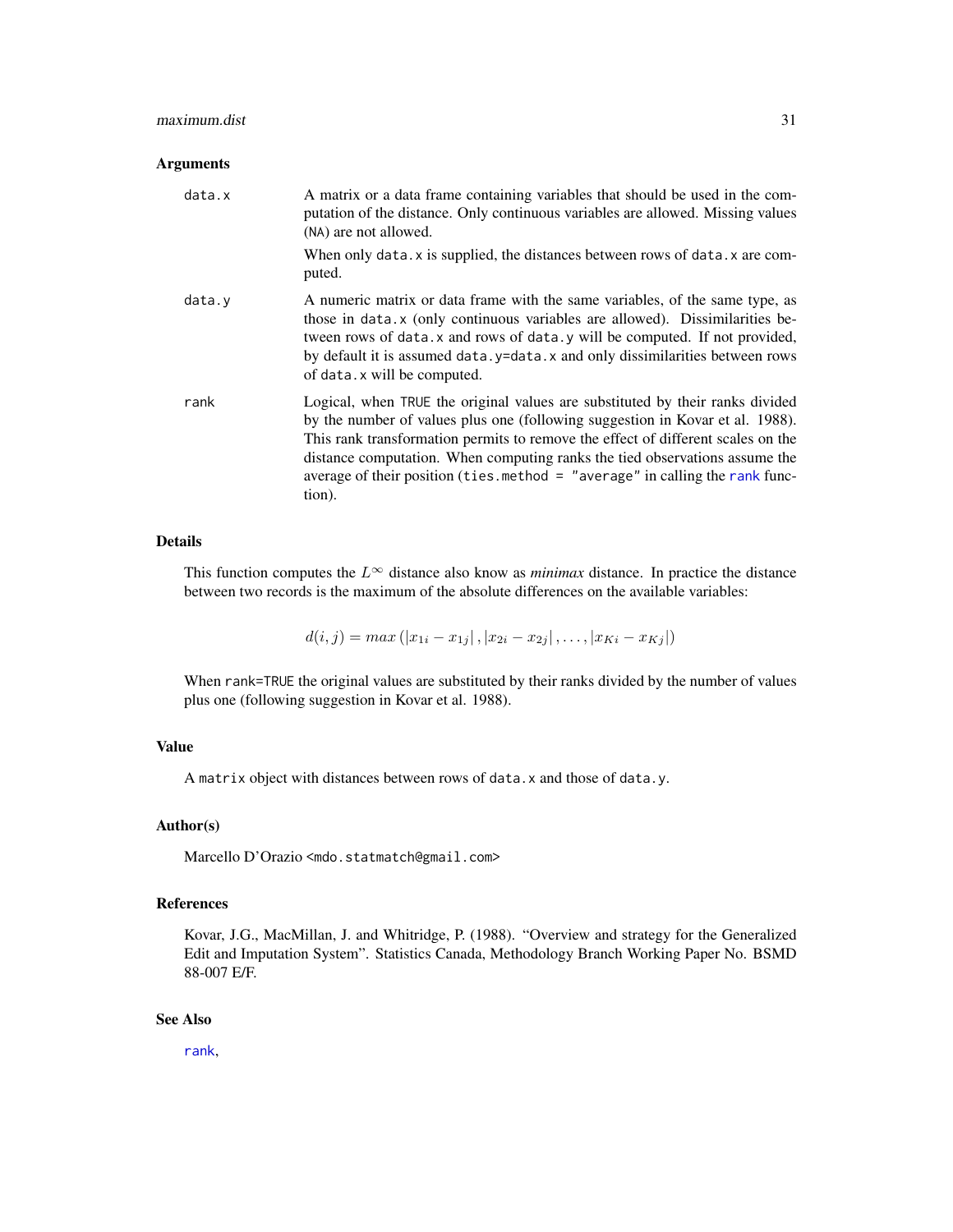### Examples

```
md1 <- maximum.dist(iris[1:10,1:4])
md2 <- maximum.dist(iris[1:10,1:4], rank=TRUE)
md3 <- maximum.dist(data.x=iris[1:50,1:4], data.y=iris[51:100,1:4])
md4 <- maximum.dist(data.x=iris[1:50,1:4], data.y=iris[51:100,1:4], rank=TRUE)
```
<span id="page-31-1"></span>

mixed.mtc *Statistical Matching via Mixed Methods*

### Description

This function implements some mixed methods to perform statistical matching between two data sources.

### Usage

mixed.mtc(data.rec, data.don, match.vars, y.rec, z.don, method="ML", rho.yz=NULL, micro=FALSE, constr.alg="Hungarian")

### Arguments

| data.rec   | A matrix or data frame that plays the role of <i>recipient</i> in the statistical matching<br>application. This data set must contain all variables (columns) that should be<br>used in statistical matching, i.e. the variables called by the arguments<br>match. vars and y. rec. Note that continuous variables are expected, if there<br>are some categorical variables they are re-coded into dummies. Missing values<br>(NA) are not allowed.        |
|------------|------------------------------------------------------------------------------------------------------------------------------------------------------------------------------------------------------------------------------------------------------------------------------------------------------------------------------------------------------------------------------------------------------------------------------------------------------------|
| data.don   | A matrix or data frame that plays the role of <i>donor</i> in the statistical matching<br>application. This data set must contain all the numeric variables (columns) that<br>should be used in statistical matching, i.e. the variables called by the arguments<br>match. vars and z.don. Note that continuous variables are expected, if there<br>are some categorical variables they are re-coded into dummies. Missing values<br>(NA) are not allowed. |
| match.vars | A character vector with the names of the common variables (the columns in both<br>the data frames) to be used as matching variables $(X)$ .                                                                                                                                                                                                                                                                                                                |
| y.rec      | A character vector with the name of the target variable Y that is observed only<br>for units in data.rec. Only one continuous variable is allowed.                                                                                                                                                                                                                                                                                                         |
| z.don      | A character vector with the name of the target variable Z that is observed only<br>for units in data.don. Only one continuous variable is allowed.                                                                                                                                                                                                                                                                                                         |
| method     | A character vector that identifies the method that should be used to estimate<br>the parameters of the regression models: $Y$ vs. $X$ and $Z$ vs. $X$ . Maximum<br>Likelihood method is used when method="ML" (default); on the contrary, when<br>method="MS" the parameters are estimated according to approach proposed by<br>Moriarity and Scheuren (2001 and 2003). See Details for further information.                                               |

<span id="page-31-0"></span>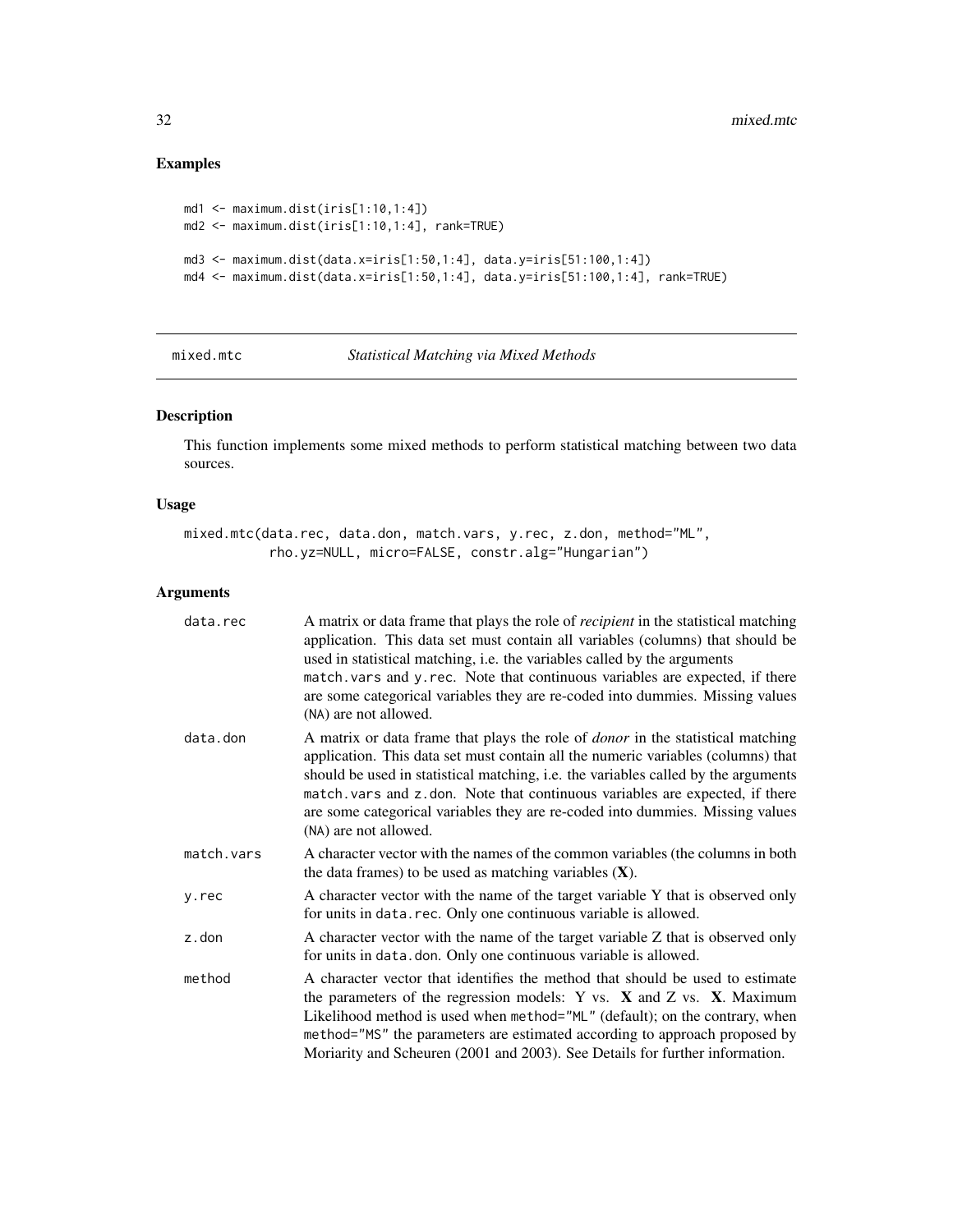#### <span id="page-32-0"></span>mixed.mtc 33

| rho.yz     | A numeric value representing a guess for the correlation between the $Y(y, rec)$<br>and the Z variable (z.don) that are not jointly observed. When method="MS"<br>then the argument cor. yz must specify the value of the correlation coefficient<br>$\rho_{YZ}$ ; on the contrary, when method="ML", it must specify the <i>partial correlation</i><br><i>coefficient</i> between Y and Z given <b>X</b> ( $\rho_{YZ X}$ ).                                                                                                                                                                                                                                               |
|------------|----------------------------------------------------------------------------------------------------------------------------------------------------------------------------------------------------------------------------------------------------------------------------------------------------------------------------------------------------------------------------------------------------------------------------------------------------------------------------------------------------------------------------------------------------------------------------------------------------------------------------------------------------------------------------|
|            | By default (rho. yz=NULL). In practice, in absence of auxiliary information con-<br>cerning the correlation coefficient or the partial correlation coefficient, the statis-<br>tical matching is carried out under the assumption of independence between Y<br>and Z given <b>X</b> (Conditional Independence Assumption, CIA), i.e. $\rho_{YZ X} = 0$ .                                                                                                                                                                                                                                                                                                                   |
| micro      | Logical. When micro=FALSE (default) only the parameters' estimates are re-<br>turned. On the contrary, when micro=TRUE the function returns also data.rec<br>filled in with the values for the variable $Z$ . The donors for filling in $Z$ in data. rec<br>are identified using a constrained distance hot deck method. In this case, the<br>number of units (rows) in data.don must be grater or equal to the number of<br>units (rows) in data.rec. See next argument and Details for further informa-<br>tion.                                                                                                                                                         |
| constr.alg | A string that has to be specified when micro=TRUE, in order to solve the trans-<br>portation problem involved by the constrained distance hot deck method. Two<br>choices are available: "lpSolve" and "Hungarian". In the first case,<br>constr.alg="lpSolve", the transportation problem is solved by means of the<br>function 1p. transport available in the package lpSolve. When<br>constr.alg="Hungarian" (default) the transportation problem is solved using<br>the Hungarian method implemented in the function solve_LSAP available in the<br>package clue (Hornik, 2012). Note that Hungarian algorithm is more efficient<br>and requires less processing time. |

### Details

This function implements some mixed methods to perform statistical matching. A mixed method consists of two steps:

(1) adoption of a parametric model for the joint distribution of  $(X, Y, Z)$  and estimation of its parameters;

(2) derivation of a complete "synthetic" data set (recipient data set filled in with values for the Z variable) using a nonparametric approach.

In this case, as far as (1) is concerned, it is assumed that  $(X, Y, Z)$  follows a multivariate normal distribution. Please note that if some of the  $X$  are categorical, then they are recoded into dummies before starting with the estimation. In such a case, the assumption of multivariate normal distribution may be questionable.

The whole procedure is based on the imputation method known as *predictive mean matching*. The procedure consists of three steps:

step 1a) *Regression step*: the two linear regression models Y vs. X and Z vs. X are considered and their parameters are estimated.

step 1b) *Computation of intermediate values*. For the units in data.rec the following intermediate values are derived:

$$
\tilde{z}_a = \hat{\alpha}_Z + \hat{\beta}_{Z\mathbf{X}} \mathbf{x}_a + e_a
$$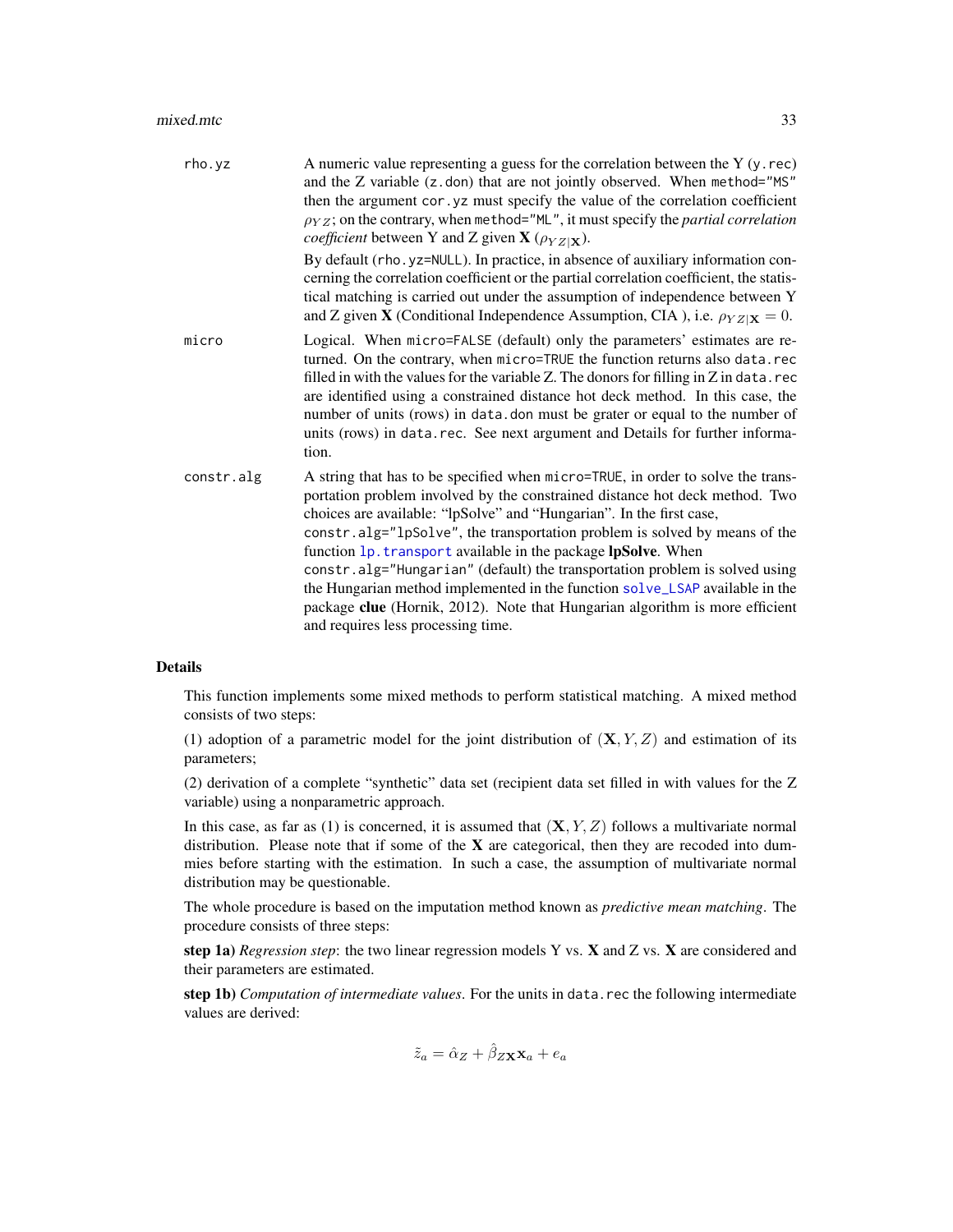for each  $a = 1, \ldots, n_A$ , being  $n_A$  the number of units in data.rec (rows of data.rec). Note that,  $e_a$  is a random draw from the multivariate normal distribution with zero mean and estimated residual variance  $\hat{\sigma}_{Z|\mathbf{X}}$ .

Similarly, for the units in data. don the following intermediate values are derived:

$$
\tilde{y}_b = \hat{\alpha}_Y + \hat{\beta}_Y \mathbf{x} \mathbf{x}_b + e_b
$$

for each  $b = 1, ..., n_B$ , being  $n_B$  the number of units in data.don (rows of data.don).  $e_b$  is a random draw from the multivariate normal distribution with zero mean and estimated residual variance  $\hat{\sigma}_{Y|X}$ .

step 2) *Matching step*. For each observation (row) in data.rec a donor is chosen in data.don through a nearest neighbor constrained distance hot deck procedure. The distances are computed between  $(y_a, \tilde{z}_a)$  and  $(\tilde{y}_b, z_b)$  using Mahalanobis distance.

For further details see Sections 2.5.1 and 3.6.1 in D'Orazio *et al.* (2006).

In step 1a) the parameters of the regression model can be estimated by means of the Maximum Likelihood method (method="ML") (see D'Orazio *et al.*, 2006, pp. 19–23,73–75) or, using the Moriarity and Scheuren (2001 and 2003) approach (method="MS") (see also D'Orazio *et al.*, 2006, pp. 75–76). The two estimation methods are compared in D'Orazio *et al.* (2005).

When method="MS", if the value specified for the argument rho.yz is not compatible with the other correlation coefficients estimated from the data, then it is substituted with the closest value compatible with the other estimated coefficients.

When micro=FALSE only the estimation of the parameters is performed (step 1a). Otherwise, (micro=TRUE) the whole procedure is carried out.

#### Value

A list with a varying number of components depending on the values of the arguments method and rho.yz.

| mu            | The estimated mean vector.                                                                                                                                                                                                                                                                                                                                                                                                                                                                                                                                         |
|---------------|--------------------------------------------------------------------------------------------------------------------------------------------------------------------------------------------------------------------------------------------------------------------------------------------------------------------------------------------------------------------------------------------------------------------------------------------------------------------------------------------------------------------------------------------------------------------|
| <b>VC</b>     | The estimated variance–covariance matrix.                                                                                                                                                                                                                                                                                                                                                                                                                                                                                                                          |
| cor           | The estimated correlation matrix.                                                                                                                                                                                                                                                                                                                                                                                                                                                                                                                                  |
| res.var       | A vector with estimates of the residual variances $\sigma_{Y ZX}$ and $\sigma_{Z YX}$ .                                                                                                                                                                                                                                                                                                                                                                                                                                                                            |
| start.prho.yz | It is the initial guess for the partial correlation coefficient $\rho_{YZ X}$ passed in input<br>via the rho. yz argument when method="ML".                                                                                                                                                                                                                                                                                                                                                                                                                        |
| rho.yz        | Returned in output only when method="MS". It is a vector with four values:<br>the initial guess for $\rho_{YZ}$ ; the lower and upper bounds for $\rho_{YZ}$ in the statistical<br>matching framework given the correlation coefficients between Y and X and<br>the correlation coefficients between $Z$ and $X$ estimated from the available data;<br>and, finally, the closest admissible value used in computations instead of the<br>initial rho. yz that resulted not coherent with the others correlation coefficients<br>estimated from the available data. |
| phi           | When method="MS". Estimates of the $\phi$ terms introduced by Moriarity and<br>Scheuren (2001 and 2003).                                                                                                                                                                                                                                                                                                                                                                                                                                                           |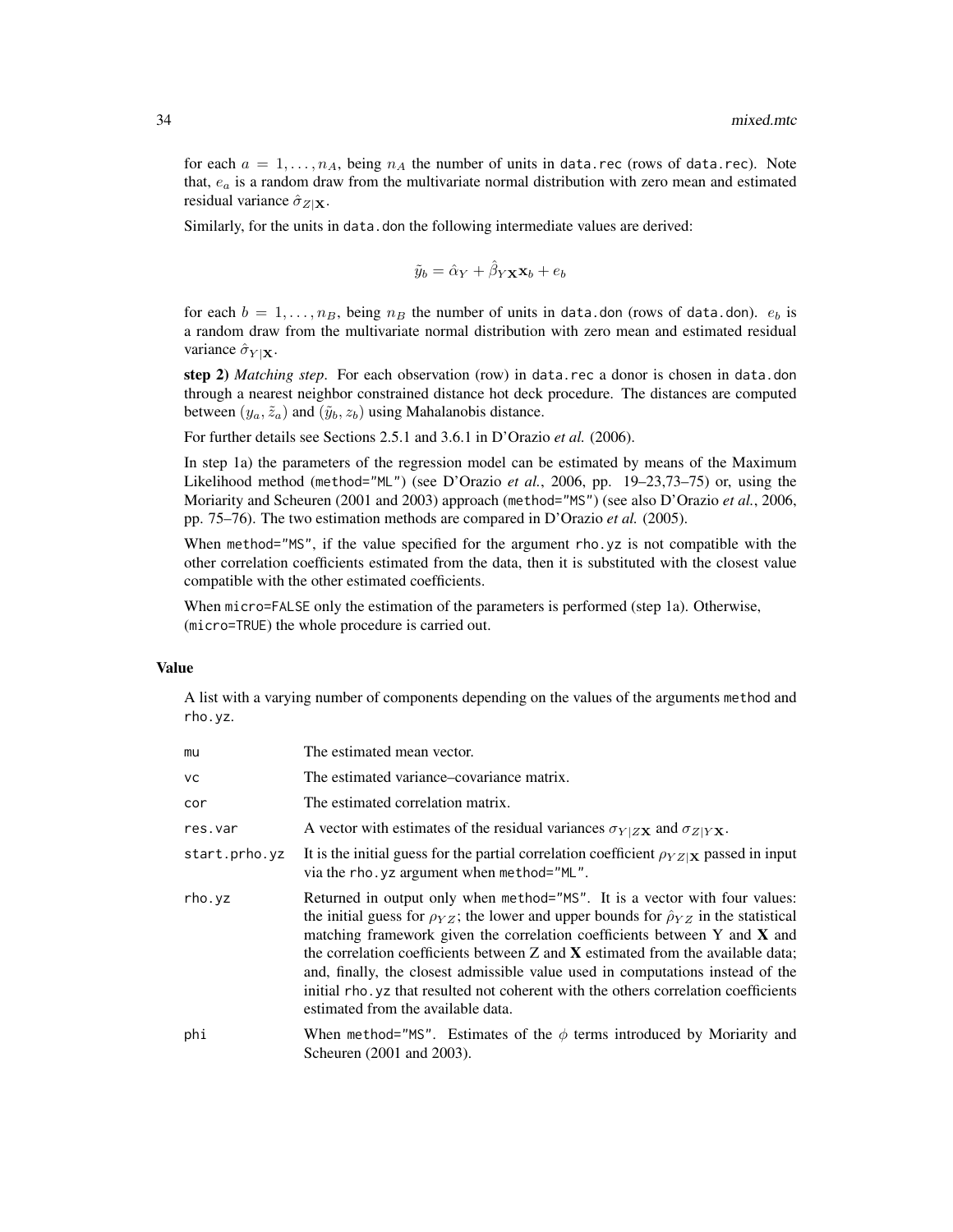#### <span id="page-34-0"></span>mixed.mtc 35

| filled.rec | The data. rec filled in with the values of Z. It is returned only when<br>micro=TRUE.                                                                                                                                                                                                                                                                                              |
|------------|------------------------------------------------------------------------------------------------------------------------------------------------------------------------------------------------------------------------------------------------------------------------------------------------------------------------------------------------------------------------------------|
| mtc.ids    | when micro=TRUE. This is a matrix with the same number of rows of data.rec<br>and two columns. The first column contains the row names of the data.rec<br>and the second column contains the row names of the corresponding donors<br>selected from the data. don. When the input matrices do not contain row names,<br>a numeric matrix with the indexes of the rows is provided. |
| dist.rd    | A vector with the distances between each recipient unit and the corresponding<br>donor, returned only in case micro=TRUE.                                                                                                                                                                                                                                                          |
| call       | How the function has been called.                                                                                                                                                                                                                                                                                                                                                  |

### Author(s)

Marcello D'Orazio <mdo.statmatch@gmail.com>

#### References

D'Orazio, M., Di Zio, M. and Scanu, M. (2005). "A comparison among different estimators of regression parameters on statistically matched files through an extensive simulation study", *Contributi*, 2005/10, Istituto Nazionale di Statistica, Rome.

D'Orazio, M., Di Zio, M. and Scanu, M. (2006). *Statistical Matching: Theory and Practice.* Wiley, Chichester.

Hornik K. (2012). clue: Cluster ensembles. R package version 0.3-45. [https://CRAN.R-project.](https://CRAN.R-project.org/package=clue) [org/package=clue](https://CRAN.R-project.org/package=clue).

Moriarity, C., and Scheuren, F. (2001). "Statistical matching: a paradigm for assessing the uncertainty in the procedure". *Journal of Official Statistics*, 17, 407–422.

Moriarity, C., and Scheuren, F. (2003). "A note on Rubin's statistical matching using file concatenation with adjusted weights and multiple imputation", *Journal of Business and Economic Statistics*, 21, 65–73.

### See Also

[NND.hotdeck](#page-36-1), [mahalanobis.dist](#page-28-1)

### Examples

```
# reproduce the statistical matching framework
# starting from the iris data.frame
suppressWarnings(RNGversion("3.5.0"))
set.seed(98765)
pos <- sample(1:150, 50, replace=FALSE)
ir.A \leftarrow iris[pos, c(1, 3:5)]ir.B \leftarrow iris[-pos, 2:5]xx <- intersect(colnames(ir.A), colnames(ir.B))
xx # common variables
```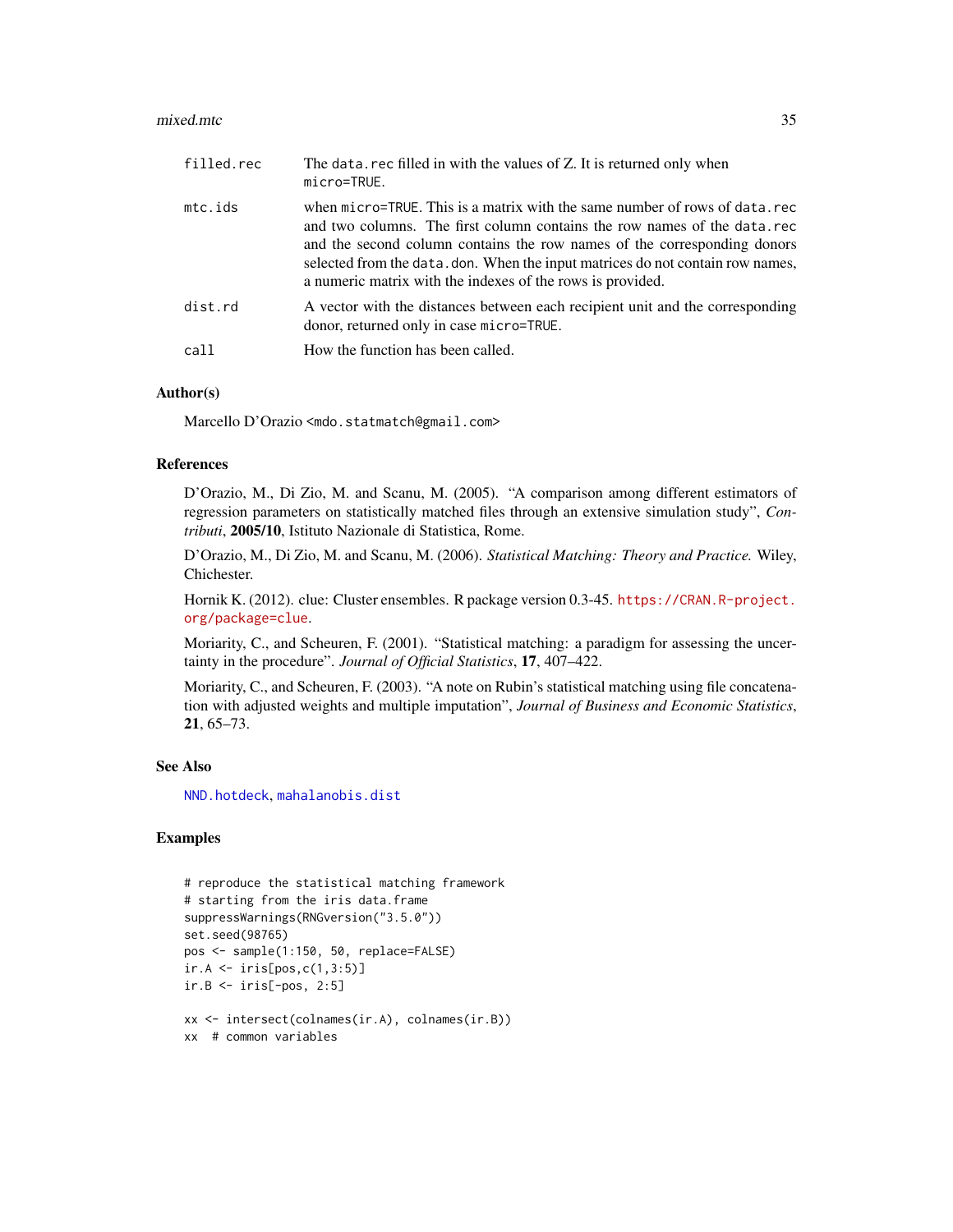```
# ML estimation method under CIA ((rho_YZ|X=0));
# only parameter estimates (micro=FALSE)
# only continuous matching variables
xx.mtc <- c("Petal.Length", "Petal.Width")
mtc.1 <- mixed.mtc(data.rec=ir.A, data.don=ir.B, match.vars=xx.mtc,
                    y.rec="Sepal.Length", z.don="Sepal.Width")
# estimated correlation matrix
mtc.1$cor
# ML estimation method under CIA ((rho_YZ|X=0));
# only parameter estimates (micro=FALSE)
# categorical variable 'Species' used as matching variable
xx.mtc <- xx
mtc.2 <- mixed.mtc(data.rec=ir.A, data.don=ir.B, match.vars=xx.mtc,
                    y.rec="Sepal.Length", z.don="Sepal.Width")
# estimated correlation matrix
mtc.2$cor
# ML estimation method with partial correlation coefficient
# set equal to 0.5 (rho_YZ|X=0.5)
# only parameter estimates (micro=FALSE)
mtc.3 <- mixed.mtc(data.rec=ir.A, data.don=ir.B, match.vars=xx.mtc,
                    y.rec="Sepal.Length", z.don="Sepal.Width",
                    rho.yz=0.5)
# estimated correlation matrix
mtc.3$cor
# ML estimation method with partial correlation coefficient
# set equal to 0.5 (rho_YZ|X=0.5)
# with imputation step (micro=TRUE)
mtc.4 <- mixed.mtc(data.rec=ir.A, data.don=ir.B, match.vars=xx.mtc,
                    y.rec="Sepal.Length", z.don="Sepal.Width",
                    rho.yz=0.5, micro=TRUE, constr.alg="Hungarian")
# first rows of data.rec filled in with z
head(mtc.4$filled.rec)
#
# Moriarity and Scheuren estimation method under CIA;
# only with parameter estimates (micro=FALSE)
mtc.5 <- mixed.mtc(data.rec=ir.A, data.don=ir.B, match.vars=xx.mtc,
                    y.rec="Sepal.Length", z.don="Sepal.Width",
                    method="MS")
# the starting value of rho.yz and the value used
# in computations
```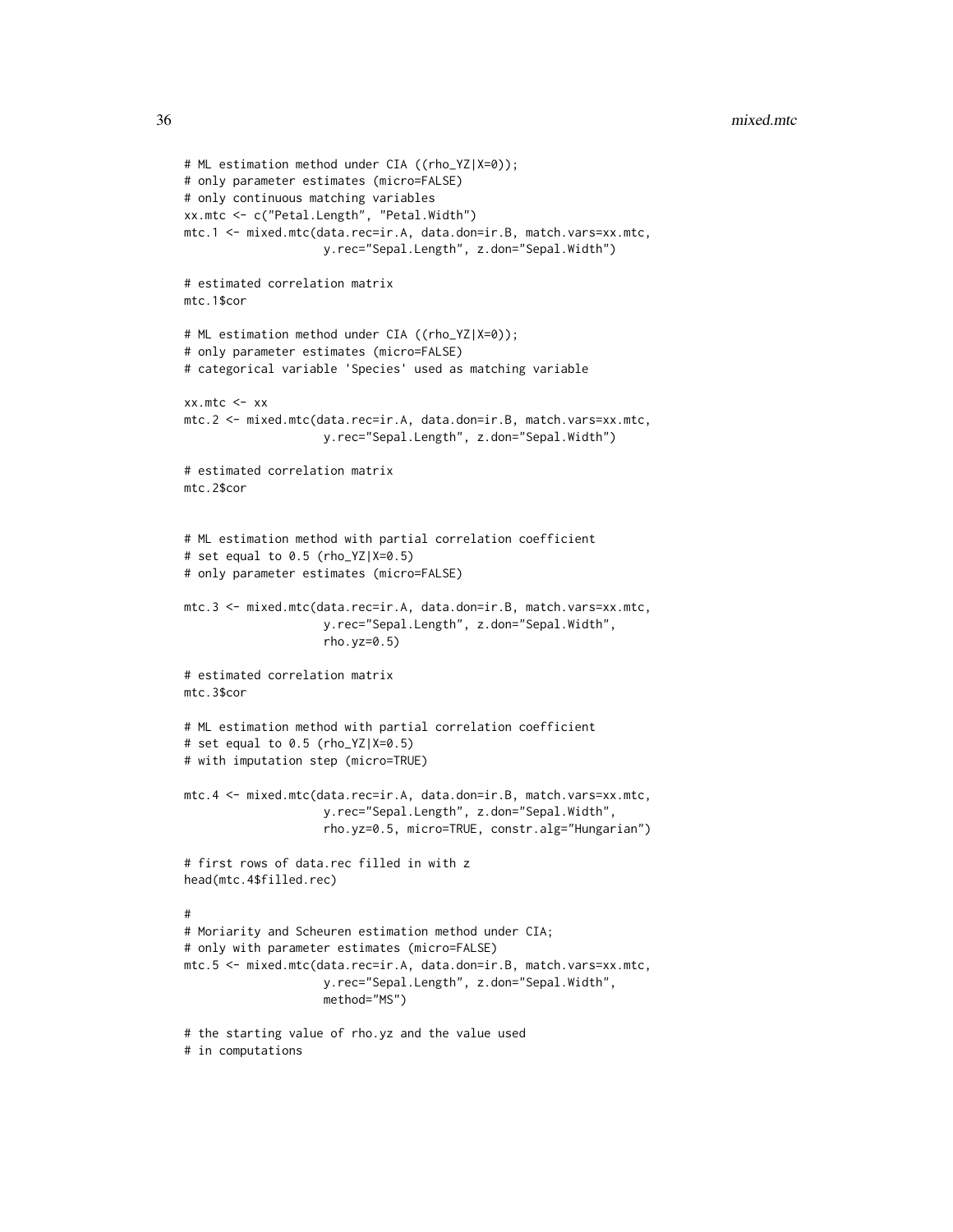### <span id="page-36-0"></span>NND.hotdeck 37

```
mtc.5$rho.yz
# estimated correlation matrix
mtc.5$cor
# Moriarity and Scheuren estimation method
# with correlation coefficient set equal to -0.15 (rho_YZ=-0.15)
# with imputation step (micro=TRUE)
mtc.6 <- mixed.mtc(data.rec=ir.A, data.don=ir.B, match.vars=xx.mtc,
                    y.rec="Sepal.Length", z.don="Sepal.Width",
                    method="MS", rho.yz=-0.15,
                    micro=TRUE, constr.alg="lpSolve")
# the starting value of rho.yz and the value used
# in computations
mtc.6$rho.yz
# estimated correlation matrix
mtc.6$cor
# first rows of data.rec filled in with z imputed values
head(mtc.6$filled.rec)
```
<span id="page-36-1"></span>

NND.hotdeck *Distance Hot Deck method.*

#### Description

This function implements the distance hot deck method to match the records of two data sources that share some variables.

### Usage

```
NND.hotdeck(data.rec, data.don, match.vars,
             don.class=NULL, dist.fun="Manhattan",
             constrained=FALSE, constr.alg="Hungarian",
             k=1, keep.t=FALSE, ...)
```
### Arguments

| data.rec | A matrix or data frame that plays the role of <i>recipient</i> . This data frame must<br>contain the variables (columns) that should be used, directly or indirectly, in the<br>matching application (specified via match, vars and eventually don, class).<br>Missing values (NA) are allowed. |
|----------|-------------------------------------------------------------------------------------------------------------------------------------------------------------------------------------------------------------------------------------------------------------------------------------------------|
| data.don | A matrix or data frame that plays the role of <i>donor</i> . The variables (columns)<br>involved, directly or indirectly, in the computation of distance must be the same<br>and of the same type as those in data, rec (specified via match, vars and even-<br>tually don. class).             |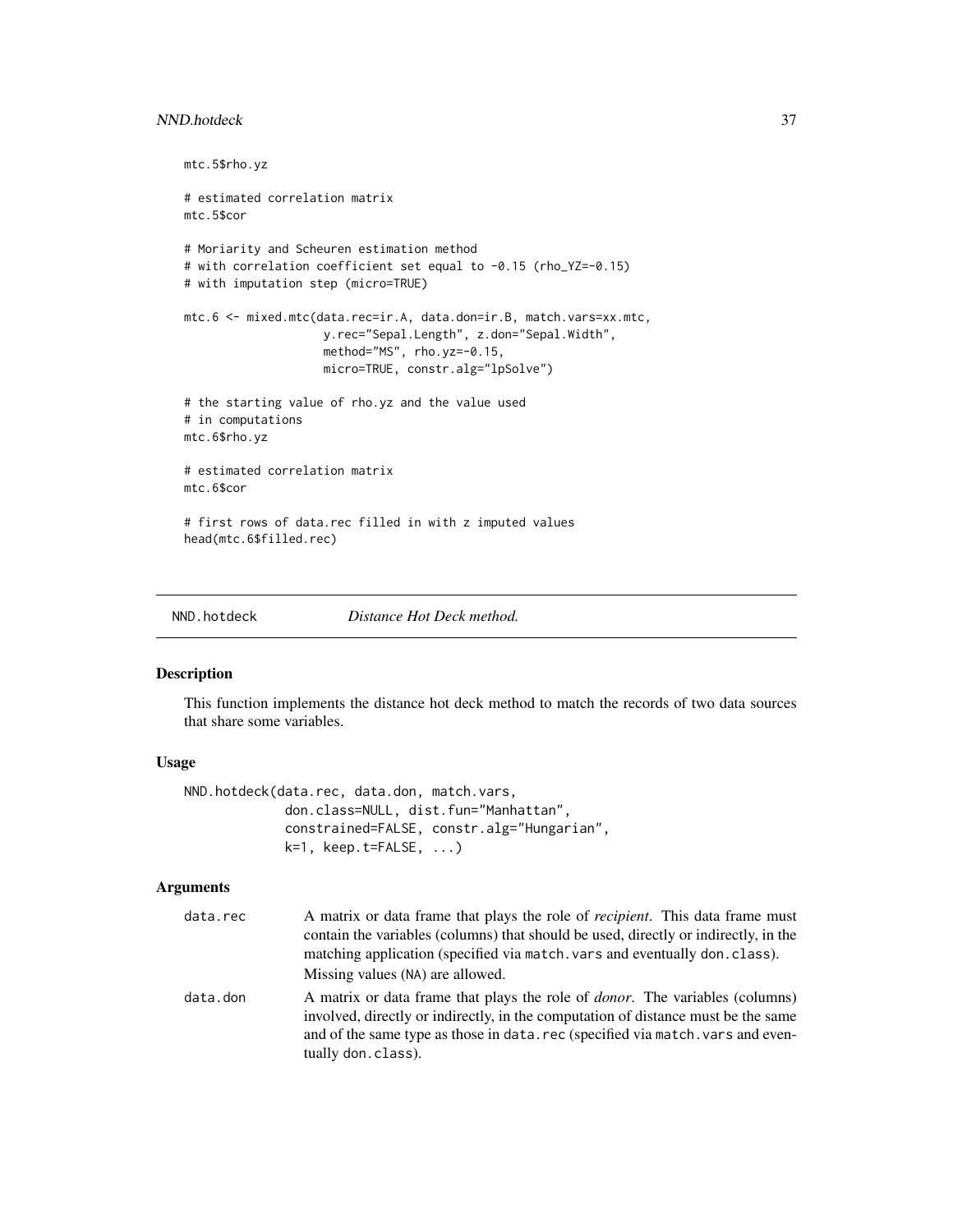<span id="page-37-0"></span>

| match.vars | A character vector with the names of the matching variables (the columns in     |
|------------|---------------------------------------------------------------------------------|
|            | both the data frames) that have to be used to compute distances between records |
|            | (rows) in data.rec and those in data.don. The variables used in computing       |
|            | distances may contain missing values but only a limited number of distance      |
|            | functions can handle them (see Details for clarifications).                     |

don.class A character vector with the names of the variables (columns in both the data frames) that have to be used to identify the donation classes. In this case the computation of distances is limited to those units of data.rec and data.doc that belong to the same donation class. The case of empty donation classes should be avoided. It would be preferable that variables used to form donation classes are defined as factor.

> The variables chosen for the creation of the donation clasess should NOT contain missing values (NAs).

> When not specified (default), no donation classes are used. This choice may require more memory to store a larger distance matrix and a higher computational effort.

dist.fun A string with the name of the distance function that has to be used. The following distances are allowed: "Manhattan" (aka "City block"; default), "Euclidean", "Mahalanobis","exact" or "exact matching", "Gower", "minimax" or one of the distance functions available in the package proxy. Note that the distance is computed using the function [dist](#page-0-0) of the package proxy with the exception of the "Gower" (see function [gower.dist](#page-20-1) for details), "Mahalanobis" (function [mahalanobis.dist](#page-28-1)) and "minimax" (see [maximum.dist](#page-29-1)) cases. When dist.fun="Manhattan", "Euclidean", "Mahalanobis" or "minimax" all the non numeric variables in data.rec and data.don will be converted to numeric. On the contrary, when dist.fun="exact" or dist.fun="exact matching", all the variables in data.rec and data.don will be converted to character and, as far as the distance computation is concerned, they will be treated as categorical nominal variables, i.e. distance is 0 if a couple of units presents the same response category and 1 otherwise.

constrained Logical. When constrained=FALSE (default) each record in data.don can be used as a donor more than once. On the contrary, when constrained=TRUE each record in data.don can be used as a donor only k times. In this case, the set of donors is selected by solving an optimization problem, whose goal is to minimize the overall matching distance. See description of the argument constr.alg for details.

- constr.alg A string that has to be specified when constrained=TRUE. Two choices are available: "lpSolve" and "hungarian". In the first case, constr.alg="lpSolve", the optimization problem is solved by means of the function [lp.transport](#page-0-0) available in the package lpSolve. When constr.alg="hungarian" (default) the problem is solved using the Hungarian method, implemented in function [solve\\_LSAP](#page-0-0) available in the package clue. Note that Hungarian algorithm is faster and more efficient if compared to constr.alg="lpSolve" but it allows selecting a donor just once, i.e.  $k = 1$ .
- k The number of times that a unit in data.don can be selected as a donor when constrained=TRUE (default  $k = 1$ ). When  $k > 1$  then optimization problem can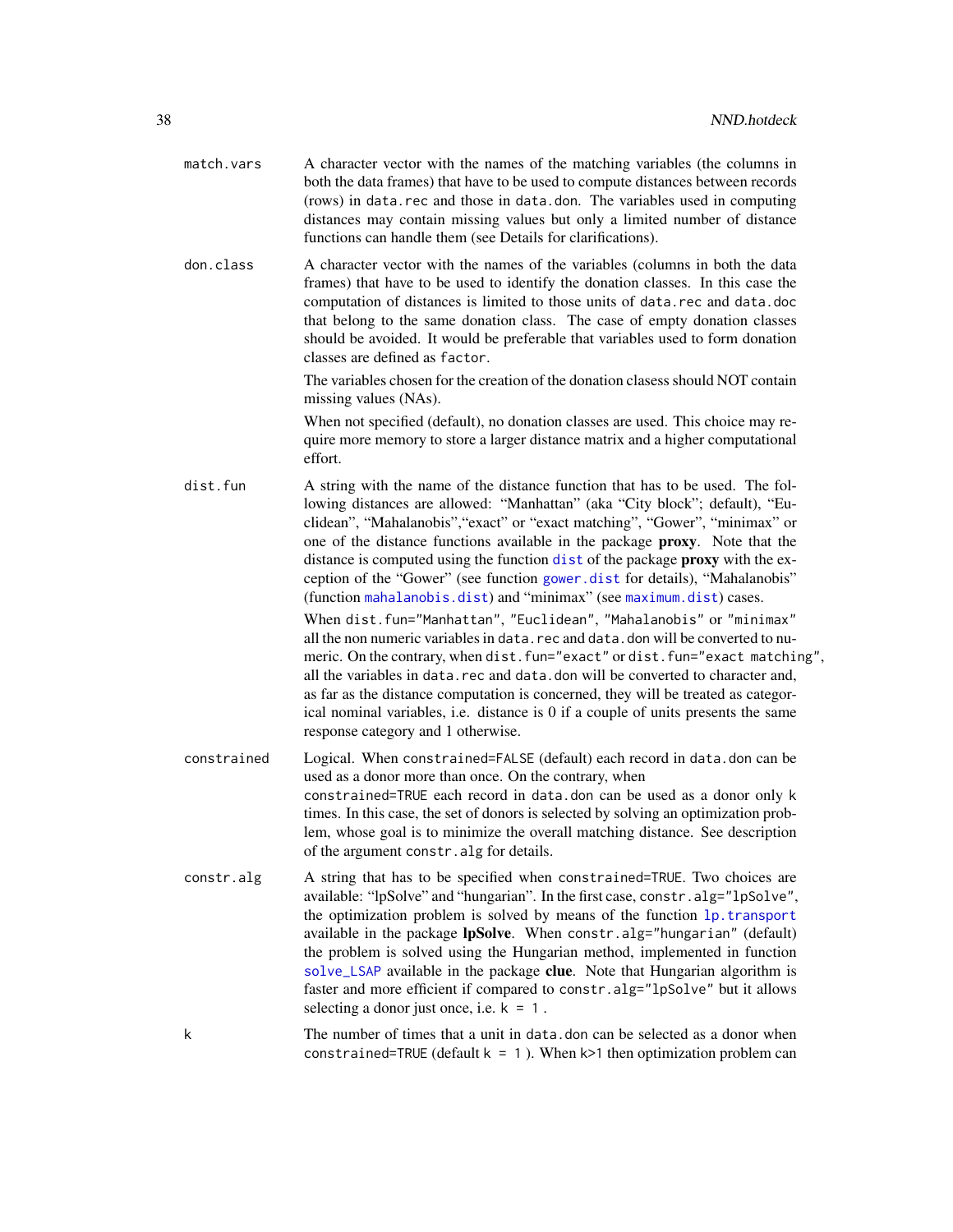<span id="page-38-0"></span>

|                         | be solved by setting constr.alg="lpSolve". Hungarian algorithm<br>(constr.alg="hungarian") can be used only when $k = 1$ .                                  |
|-------------------------|-------------------------------------------------------------------------------------------------------------------------------------------------------------|
| keep.t                  | Logical, when donation classes are used by setting keep. t=TRUE prints infor-<br>mation on the donation classes being processed (by default keep. t=FALSE). |
| $\cdot$ $\cdot$ $\cdot$ | Additional arguments that may be required by gower. dist.<br>maximum.dist.ordist.                                                                           |

### **Details**

This function finds a donor record in data.don for each record in data.rec. In the unconstrained case, it searches for the closest donor record according to the chosen distance function. When for a given recipient record there are more donors available at the minimum distance, one of them is picked at random.

In the constrained case a donor can be used just a fixed number of times, as specified by the k argument, but the whole set of donors is chosen in order to minimize the overall matching distance. When k=1 the number of units (rows) in the donor data set has to be larger or equal to the number of units of the recipient data set; when the donation classes are used, this condition must be satisfied in each donation class. For further details on nearest neighbor distance hot deck refer to Chapter 2 in D'Orazio *et al.* (2006).

This function can also be used to impute missing values in a data set using the nearest neighbor distance hot deck. In this case data.rec is the part of the initial data set that contains missing values on the target variable; on the contrary, data.don is the part of the data set without missing values on it. See R code in the Examples for details.

Please note that only "Gower" and "minimax" distance functions allow for the presence of missing values (NAs) in the variables used in computing distances. In both the cases when one of the of the observations presents a variable showing an NA, then this variable is excluded from the computation of distance between them.

### Value

A R list with the following components:

| mc.ids  | A matrix with the same number of rows of data, rec and two columns. The first<br>column contains the row names of the data, rec and the second column contains<br>the row names of the corresponding donors selected from the data, don. When<br>the input matrices do not contain row names, a numeric matrix with the indexes<br>of the rows is provided. |
|---------|-------------------------------------------------------------------------------------------------------------------------------------------------------------------------------------------------------------------------------------------------------------------------------------------------------------------------------------------------------------|
| dist.rd | A vector with the distances between each recipient unit and the corresponding<br>donor.                                                                                                                                                                                                                                                                     |
| noad    | When constrained=FALSE, it reports the number of available donors at the<br>minimum distance for each recipient unit.                                                                                                                                                                                                                                       |
| call    | How the function has been called.                                                                                                                                                                                                                                                                                                                           |

### Author(s)

Marcello D'Orazio <mdo.statmatch@gmail.com>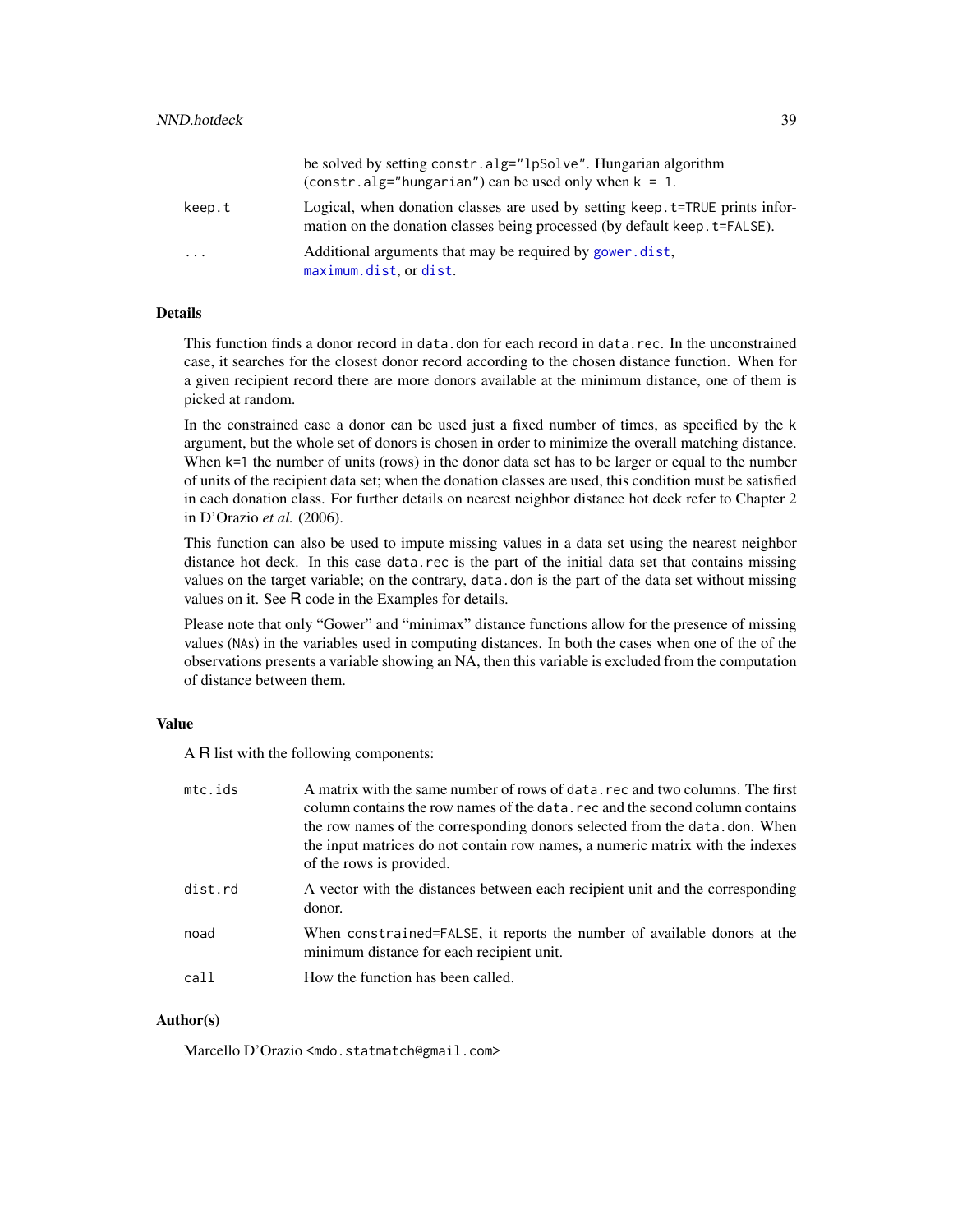### References

D'Orazio, M., Di Zio, M. and Scanu, M. (2006). *Statistical Matching: Theory and Practice.* Wiley, Chichester.

Hornik K. (2012). clue: Cluster ensembles. R package version 0.3-45. [https://CRAN.R-project.](https://CRAN.R-project.org/package=clue) [org/package=clue](https://CRAN.R-project.org/package=clue).

Rodgers, W.L. (1984). "An evaluation of statistical matching". *Journal of Business and Economic Statistics*, 2, 91–102.

Singh, A.C., Mantel, H., Kinack, M. and Rowe, G. (1993). "Statistical matching: use of auxiliary information as an alternative to the conditional independence assumption". *Survey Methodology*, 19, 59–79.

### See Also

[RANDwNND.hotdeck](#page-46-1)

### Examples

```
# create the classical matching framework
lab \leftarrow c(1:15, 51:65, 101:115)iris.rec <- iris[lab, c(1:3,5)] # recipient data.frame
iris.don < -iris[-lab, c(1:2,4:5)] #donor data.frame
# Now iris.rec and iris.don have the variables
# "Sepal.Length", "Sepal.Width" and "Species"
# in common.
# "Petal.Length" is available only in iris.rec
# "Petal.Width" is available only in iris.don
# Find the closest donors donors computing distance
# on "Sepal.Length" and "Sepal.Width"
# unconstrained case, Euclidean distance
out.NND.1 <- NND.hotdeck(data.rec=iris.rec, data.don=iris.don,
                         match.vars=c("Sepal.Length", "Sepal.Width") )
# create the synthetic data.set:
# fill in "Petal.Width" in iris.rec
fused.1 <- create.fused(data.rec=iris.rec, data.don=iris.don,
                        mtc.ids=out.NND.1$mtc.ids, z.vars="Petal.Width")
head(fused.1)
# Find the closest donors computing distance
# on "Sepal.Length", "Sepal.Width" and Species;
# unconstrained case, Gower's distance
out.NND.2 <- NND.hotdeck(data.rec=iris.rec, data.don=iris.don,
                         match.vars=c("Sepal.Length", "Sepal.Width", "Species"),
```
<span id="page-39-0"></span>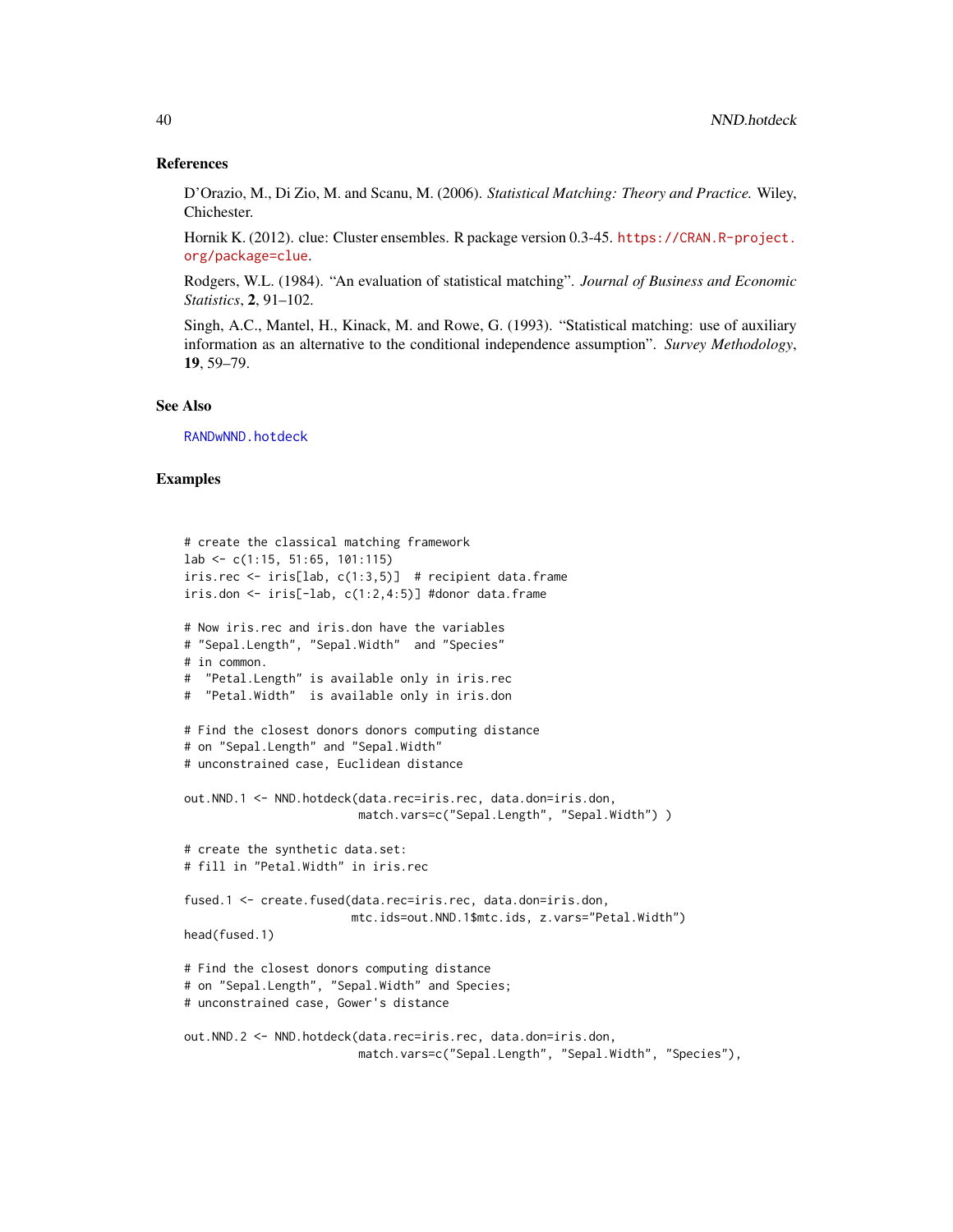#### <span id="page-40-0"></span> $pBayes$  41

```
dist.fun="Gower")
# find the closest donors using "Species" to form donation classes
# and "Sepal.Length" and "Sepal.Width" to compute distance;
# unconstrained case.
out.NND.3 <- NND.hotdeck(data.rec=iris.rec, data.don=iris.don,
                         match.vars=c("Sepal.Length", "Sepal.Width"),
                         don.class="Species")
# find the donors using "Species" to form donation classes
# and "Sepal.Length" and "Sepal.Width" to compute distance;
# constrained case, "Hungarian" algorithm
library(clue)
out.NND.4 <- NND.hotdeck(data.rec=iris.rec, data.don=iris.don,
                         match.vars=c("Sepal.Length", "Sepal.Width"),
                         don.class="Species", constrained=TRUE,
                         constr.alg="Hungarian")
# Example of Imputation of missing values.
# Introducing missing values in iris
ir.mat <- iris
miss <- rbinom(nrow(iris), 1, 0.3)
ir.mat[miss==1,"Sepal.Length"] <- NA
iris.rec <- ir.mat[miss==1,-1]
iris.don <- ir.mat[miss==0,]
#search for NND donors
imp.NND <- NND.hotdeck(data.rec=iris.rec, data.don=iris.don,
                       match.vars=c("Sepal.Width","Petal.Length", "Petal.Width"),
                       don.class="Species")
# imputing missing values
iris.rec.imp <- create.fused(data.rec=iris.rec, data.don=iris.don,
                             mtc.ids=imp.NND$mtc.ids, z.vars="Sepal.Length")
# rebuild the imputed data.frame
final <- rbind(iris.rec.imp, iris.don)
head(final)
```
<span id="page-40-1"></span>pBayes *Pseudo-Bayes estimates of cell probabilities*

#### Description

Estimation of cells counts in contingency tables by means of the pseudo-Bayes estimator.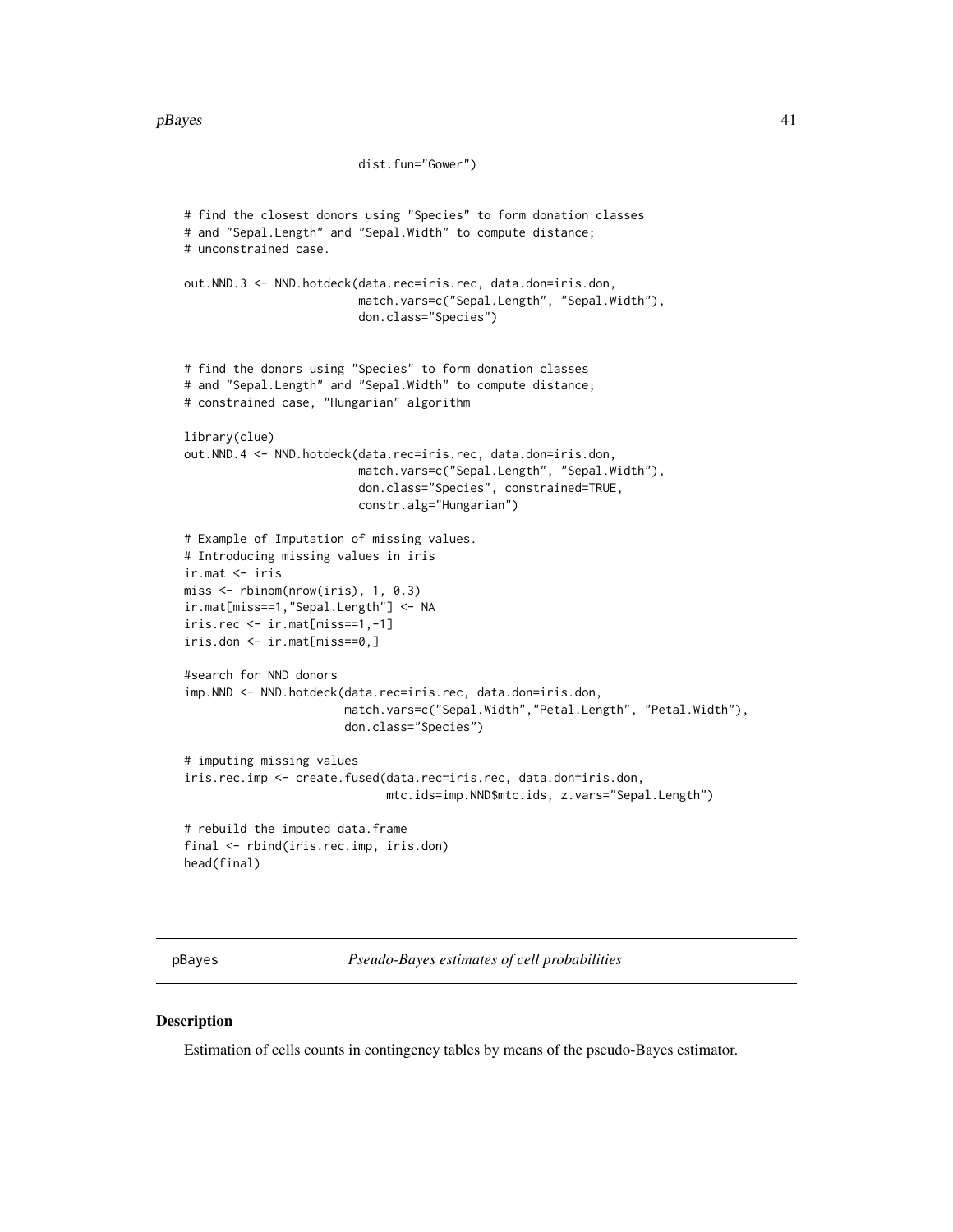### <span id="page-41-0"></span>Usage

pBayes(x, method="m.ind", const=NULL)

#### Arguments

| X      | A contingency table with observed cell counts. Typically the output of table or<br>xtabs. More in general an R array with the counts.                                                                                                                                                                |
|--------|------------------------------------------------------------------------------------------------------------------------------------------------------------------------------------------------------------------------------------------------------------------------------------------------------|
| method | The method for estimating the final cell frequencies. The following options are<br>available:                                                                                                                                                                                                        |
|        | method = $"Jeffreys", consists in adding 0.5 to each cell before estimation of$<br>the relative frequencies.                                                                                                                                                                                         |
|        | method = "minimax", consists in adding $\sqrt{n}/c$ to each cell before estimation<br>of the relative frequencies, being $n$ the sum of all the counts and $c$ the number<br>of cells in the table.                                                                                                  |
|        | method = "invcat", consists in adding $1/c$ to each cell before estimation of<br>the relative frequencies.                                                                                                                                                                                           |
|        | method = "user", consists in adding a used defined constant $a (a > 0)$ to<br>each cell before estimation of the relative frequencies. The constant $a$ should be<br>passed via the argument const.                                                                                                  |
|        | method = $\degree$ m.ind", the prior guess for the unknown cell probabilities is ob-<br>tained by considering estimated probabilities under the mutual independence<br>hypothesis. This option is available when dealing with at least two-way contin-<br>gency tables<br>$(length(dim(x))>=2).$     |
|        | method = $"h$ . assoc", the prior guess for the unknown cell probabilities is<br>obtained by considering estimated probabilities under the homogeneous associ-<br>ation hypothesis. This option is available when dealing with at least two-way<br>contingency tables $(\text{length}(dim(x))>=2)$ . |
| const  | Numeric value, a user defined constant $a(a > 0)$ to be added to each cell before<br>estimation of the relative frequencies when method = "user". As a general<br>rule of thumb, it is preferable to avoid that the sum of constant over all the cells<br>is greater than $0.20 \times n$ .          |

### Details

This function estimates the frequencies in a contingency table by using the pseudo-Bayes approach. In practice the estimator being considered is a weighted average of the input (observed) cells counts  $n_h$  and a suitable prior guess,  $\gamma_h$ , for cells probabilities :

$$
\tilde{p}_h = \frac{n}{n+K}\hat{p}_h + \frac{K}{n+K}\gamma_h
$$

K depends on the parameters of Dirichlet prior distribution being considered (for major details see Chapter 12 in Bishop et al., 1974). It is worth noting that with a constant prior guess  $\gamma_h = 1/c$  (h =  $1, 2, \dots, c$ , then  $K = 1$  and in practice corresponds to adding  $1/c$  to each cell before estimation of the relative frequencies (method = "invcat");  $K = c/2$  when the constant 0.5 is added to of the relative frequencies (inection  $\overline{a}$  =  $\overline{b}$  invest  $\overline{b}$ ,  $K = c/2$  when the constant 0.5 is added to each cell (method = "Jeffreys"); finally  $K = \sqrt{n}$  when the quantity  $\sqrt{n}/c$  is added to each cell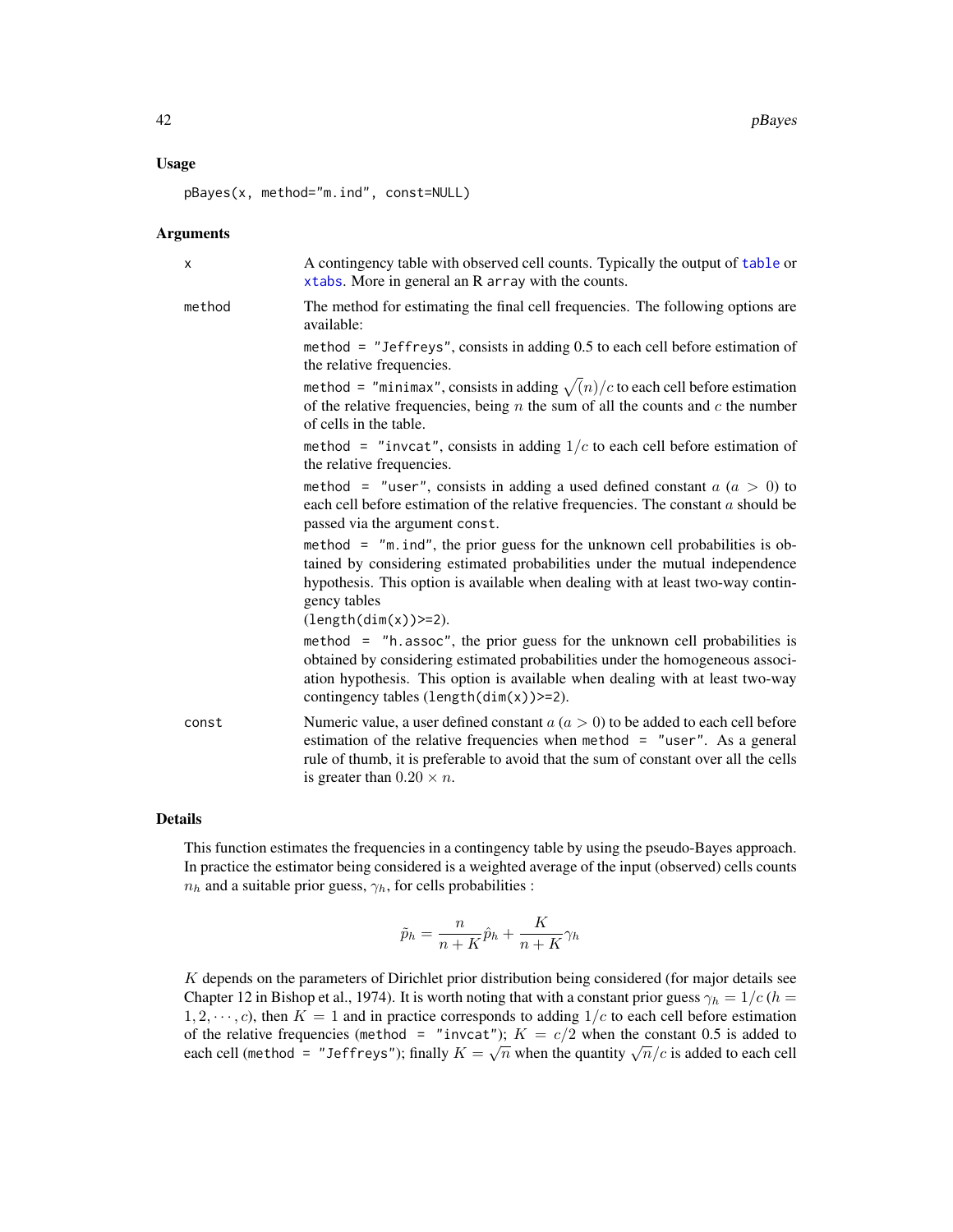#### $pBayes$  43

(method = "minimax"). All these cases corresponds to adding a flattening constant; the higher is the value of K the more the estimates will be shrinked towards  $\gamma_h = 1/c$  (flattening).

When method = "m.ind" the prior guess  $\gamma_h$  is estimated under the hypothesis of mutual independence between the variables crossed in the initial contingency table x, supposed to be at least a two-way table. In this case the value of  $K$  is estimated via a data-driven approach by considering

$$
\hat{K} = \frac{1 - \sum_h \hat{p}_h^2}{\sum_h (\hat{\gamma}_h - \hat{p}_h)^2}
$$

On the contrary, when method = "h.assoc" the prior guess  $\gamma_h$  is estimated under the hypothesis of homogeneous association between the variables crossed in the initial contingency table x.

Please note that when the input table is estimated from sample data where a weight is assigned to each unit, the weights should be used in estimating the input table, but it is suggested to rescale them so that their sum is equal to  $n$ , the sample size.

### Value

A list object with three components.

| info    | A vector with the sample size "n", the number of cells ("no. cells") in x, the<br>average cell frequency ("av.cfr"), the number of cells showing frequencies<br>equal to zero ( $"no.0s"$ ), the const input argument, the chosen/estimated K<br>("K") and the relative size of K, i.e. $K/(n+K)$ ("rel.K"). |
|---------|--------------------------------------------------------------------------------------------------------------------------------------------------------------------------------------------------------------------------------------------------------------------------------------------------------------|
| prior   | A table having the same dimension as x with the considered prior values for the<br>cell frequencies.                                                                                                                                                                                                         |
| pseudoB | A table with having the same dimension as x providing the pseudo-Bayes esti-<br>mates for the cell frequencies in x.                                                                                                                                                                                         |

#### Author(s)

Marcello D'Orazio <mdo.statmatch@gmail.com>

#### References

Bishop Y.M.M., Fienberg, S.E., Holland, P.W. (1974) *Discrete Multivariate Analysis: Theory and Practice.* The Massachusetts Institute of Technology

### Examples

```
data(samp.A, package="StatMatch")
tab \le xtabs(\le area5 + urb + c.age + sex + edu7, data = samp.A)
out.pb <- pBayes(x=tab, method="m.ind")
out.pb$info
out.pb <- pBayes(x=tab, method="h.assoc")
out.pb$info
out.pb <- pBayes(x=tab, method="Jeffreys")
```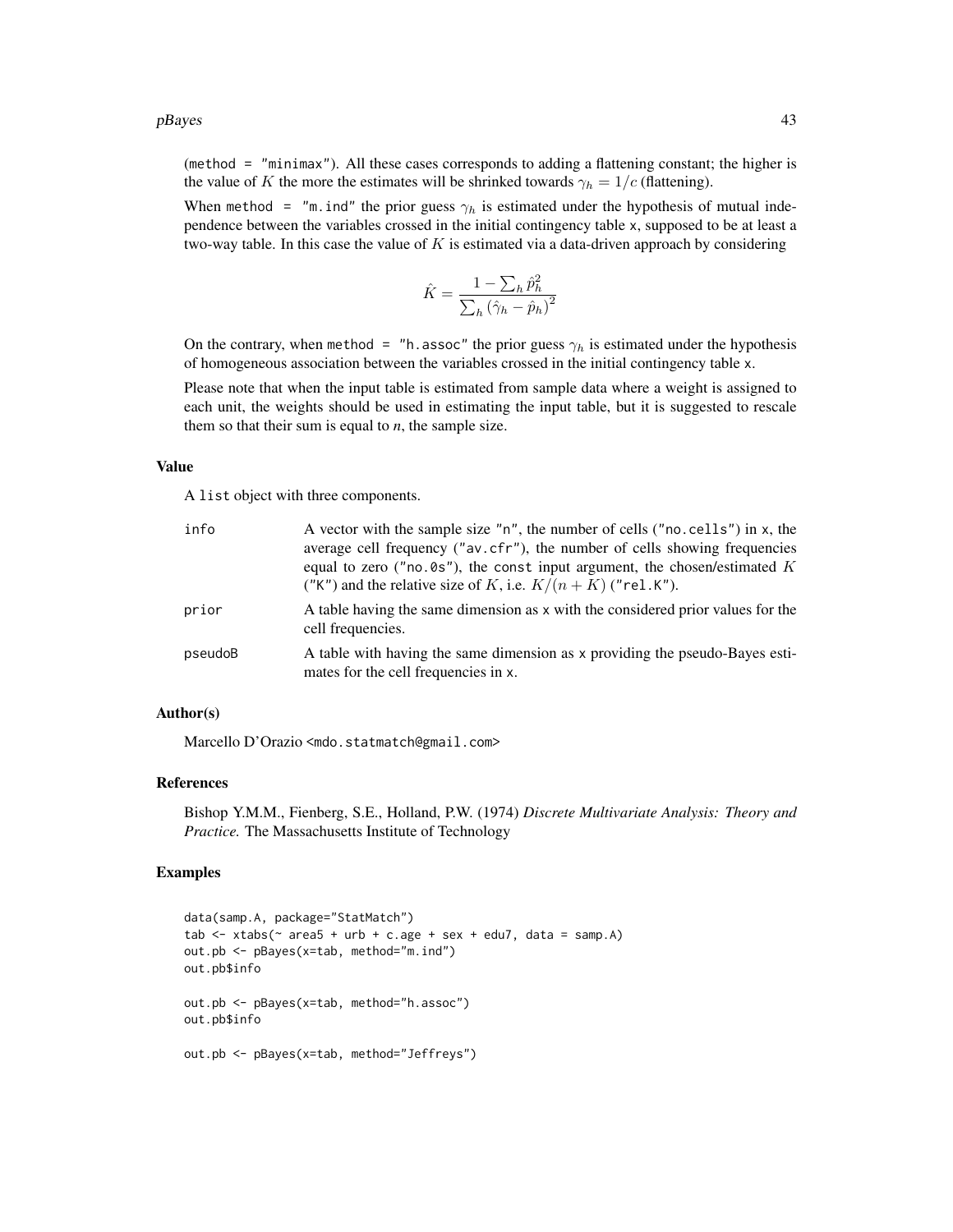```
out.pb$info
# usage of weights in estimating the input table
n <- nrow(samp.A)
r.w \le samp. A$ww / sum(samp. A$ww) * n # rescale weights to sum up to n
tab.w \leftarrow x tabs(r.w \sim area5 + urb + c.age + sex + edu7, data = samp.A)out.pbw <- pBayes(x=tab.w, method="m.ind")
out.pbw$info
```

```
pw.assoc Pairwise measures between categorical variables
```
### Description

This function computes some association and *Proportional Reduction in Error* (PRE) measures between a categorical nominal variable and each of the other available predictors (being also categorical variables).

### Usage

pw.assoc(formula, data, weights=NULL, out.df=FALSE)

### **Arguments**

| formula | A formula of the type $y \sim x1+x2$ where y denotes the name of the categorical<br>variable (a factor in $\bf{R}$ ) which plays the role of the dependent variable, while<br>x1 and x2 are the name of the predictors (both categorical variables). Numeric<br>variables are not allowed; eventual numerical variables should be categorized<br>(see function cut) before being passed to pw. assoc.                                 |
|---------|---------------------------------------------------------------------------------------------------------------------------------------------------------------------------------------------------------------------------------------------------------------------------------------------------------------------------------------------------------------------------------------------------------------------------------------|
| data    | The data frame which contains the variables called by formula.                                                                                                                                                                                                                                                                                                                                                                        |
| weights | The name of the variable in data which provides the units' weights. Weights<br>are used to estimate frequencies (a cell frequency is estimated by summing the<br>weights of the units which present the given characteristic). Default is NULL<br>(no weights available) and each unit counts 1. When case weight are provided,<br>then they are scales so that their sum equals $n$ , the sample size (assumed to be<br>nrow(data)). |
| out.df  | Logical. If NULL measures will be organized in a data frame (a column for each<br>measure).                                                                                                                                                                                                                                                                                                                                           |

### Details

This function computes some association, PRE measures, AIC and BIC for each couple responsepredictor that can be created starting from argument formula. In particular, a two-way contingency table  $X \times Y$  is built for each available X variable (X in rows and Y in columns); then the following measures are considered.

Cramer's *V*:

<span id="page-43-0"></span>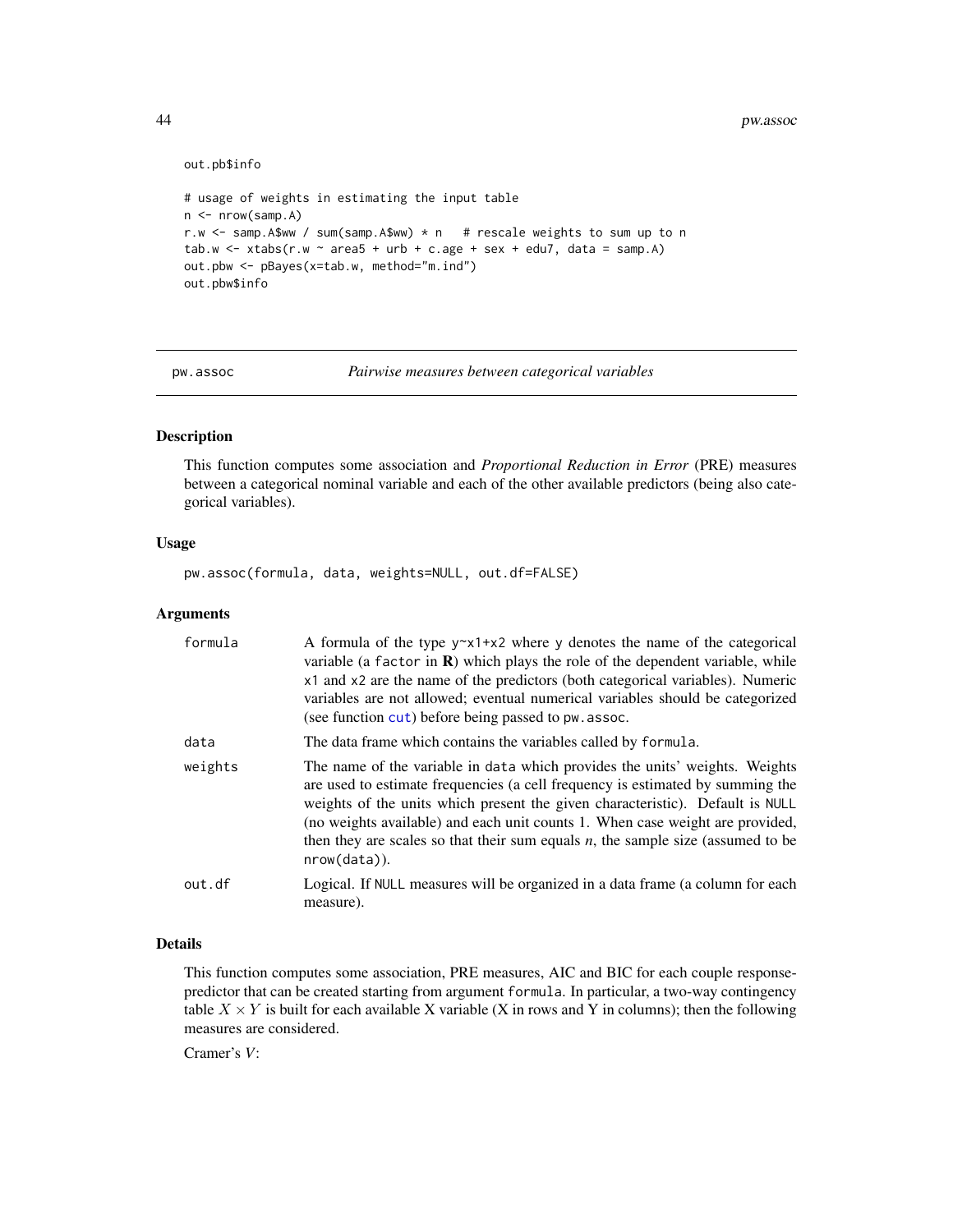pw.assoc **45** 

$$
V = \sqrt{\frac{\chi^2}{n \times min\left[I-1, J-1\right]}}
$$

*n* is the sample size, *I* is the number of rows (categories of X) and *J* is the number of columns (categories of Y). Cramer's *V* ranges from 0 to 1.

Bias-corrected Cramer's  $V(V_c)$  proposed by Bergsma (2013).

Mutual information:

$$
I(X;Y) = \sum_{i,j} p_{ij} \log \left( \frac{p_{ij}}{p_{i+}p_{+j}} \right)
$$

equal to 0 in case of independence but with infinite upper bound, i.e.  $0 \le I(X;Y) < \infty$ . In it  $p_{ij} = n_{ij}/n.$ 

A normalized version of  $I(X; Y)$ , ranging from 0 (independence) to 1 and not affected by number of categories (*I* and *J*):

$$
I(X;Y)^* = \frac{I(X;Y)}{\min(H_X,H_Y)}
$$

being  $H_X$  and  $H_Y$  the entropy of the variable X and Y, respectively.

Goodman-Kruskal  $\lambda(Y|X)$  (i.e. response conditional on the given predictor):

$$
\lambda(Y|X) = \frac{\sum_{i=1}^{I} max_j(p_{ij}) - max_j(p_{+j})}{1 - max_j(p_{+j})}
$$

It ranges from 0 to 1, and denotes how much the knowledge of the row variable X (predictor) helps in reducing the prediction error of the values of the column variable Y (response).

Goodman-Kruskal  $\tau(Y|X)$ :

$$
\tau(Y|X) = \frac{\sum_{i=1}^{I} \sum_{j=1}^{J} p_{ij}^2 / p_{i+} - \sum_{j=1}^{J} p_{+j}^2}{1 - \sum_{j=1}^{J} p_{+j}^2}
$$

It takes values in the interval [0,1] and has the same PRE meaning of the lambda. Theil's uncertainty coefficient:

$$
U(Y|X) = \frac{\sum_{i=1}^{I} \sum_{j=1}^{J} p_{ij} log(p_{ij}/p_{i+}) - \sum_{j=1}^{J} p_{+j} log p_{+j}}{-\sum_{j=1}^{J} p_{+j} log p_{+j}}
$$

It takes values in the interval [0,1] and measures the reduction of uncertainty in the column variable Y due to knowing the row variable X. Note that the numerator of  $U(Y|X)$  is the mutual information  $I(X;Y)$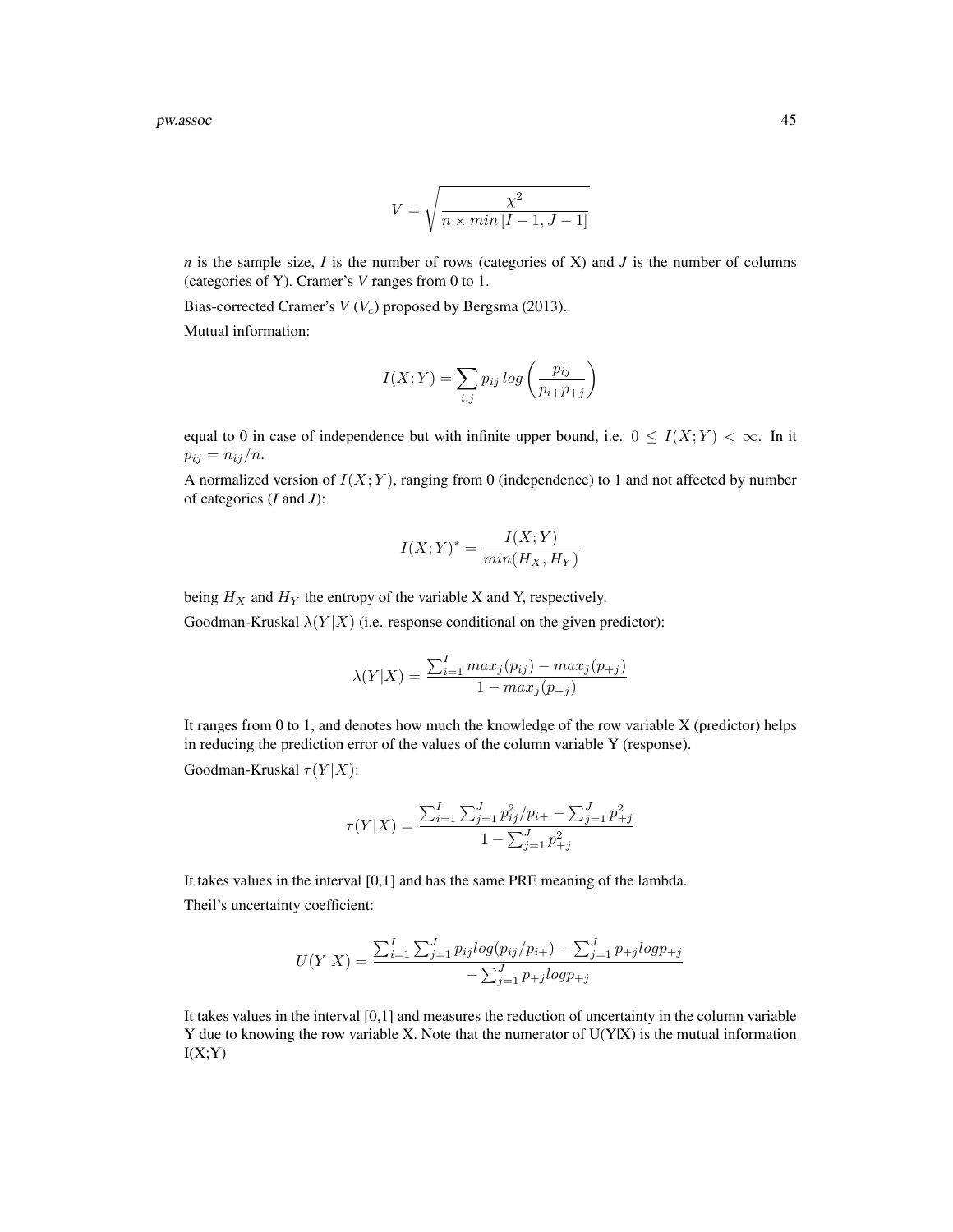It is worth noting that  $\lambda$ ,  $\tau$  and *U* can be viewed as measures of the proportional reduction of the variance of the Y variable when passing from its marginal distribution to its conditional distribution given the predictor X, derived from the general expression (cf. Agresti, 2002, p. 56):

$$
\frac{V(Y) - E[V(Y|X)]}{V(Y)}
$$

They differ in the way of measuring variance, in fact it does not exist a general accepted definition of the variance for a categorical variable.

Finally, AIC (and BIC) is calculated, as suggested in Sakamoto and Akaike (1977). In particular:

$$
AIC(Y|X) = -2\sum_{i,j} n_{ij} \log\left(\frac{n_{ij}}{n_{i+}}\right) + 2I(J-1)
$$

$$
BIC(Y|X) = -2\sum_{i,j} n_{ij} \log\left(\frac{n_{ij}}{n_{i+}}\right) + I(J-1)\log(n)
$$

being  $I(J - 1)$  the parameters (conditional probabilities) to estimate. Note that the R package catdap provides functions to identify the best subset of predictors based on AIC.

#### Value

When out.df=FALSE (default) a list object with four components:

| $\vee$     | A vector with the estimated Cramer's V for each couple response-predictor.                                                                   |
|------------|----------------------------------------------------------------------------------------------------------------------------------------------|
| bcV        | A vector with the estimated bias-corrected Cramer's V for each couple response-<br>predictor.                                                |
| mi         | A vector with the estimated mutual information $I(X;Y)$ for each couple response-<br>predictor.                                              |
| norm.mi    | A vector with the normalized mutual information $I(X;Y)^*$ for each couple response-<br>predictor.                                           |
| lambda     | A vector with the values of Goodman-Kruscal $\lambda(Y X)$ for each couple response-<br>predictor.                                           |
| tau        | A vector with the values of Goodman-Kruscal $\tau(Y X)$ for each couple response-<br>predictor.                                              |
| U          | A vector with the values of Theil's uncertainty coefficient U(YIX) for each cou-<br>ple response-predictor.                                  |
| AIC        | A vector with the values of $AIC(Y X)$ for each couple response-predictor.                                                                   |
| <b>BIC</b> | A vector with the values of $BIC(Y X)$ for each couple response-predictor.                                                                   |
| npar       | A vector with the number of parameters (conditional probabilities) estimated to<br>calculate AIC and BIC for each couple response-predictor. |

When out.df=TRUE the output will be a data.frame with a column for each measure.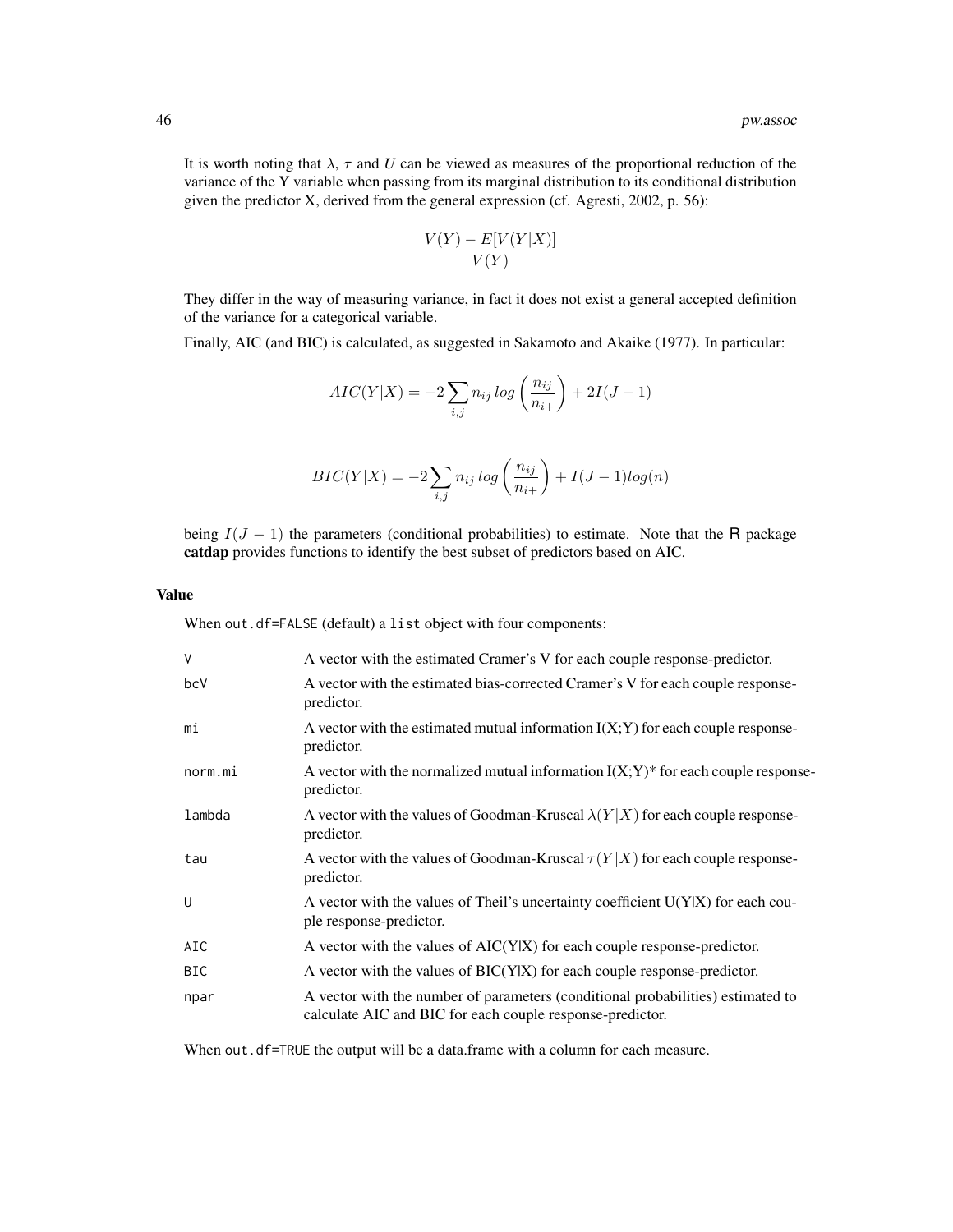### <span id="page-46-0"></span>Author(s)

Marcello D'Orazio <mdo.statmatch@gmail.com>

### References

Agresti A (2002) *Categorical Data Analysis. Second Edition*. Wiley, new York.

Bergsma W (2013) A bias-correction for Cramer's V and Tschuprow's T. *Journal of the Korean Statistical Society*, 42, 323–328.

The Institute of Statistical Mathematics (2018). catdap: Categorical Data Analysis Program Package. R package version 1.3.4. <https://CRAN.R-project.org/package=catdap>

Sakamoto Y and Akaike, H (1977) Analysis of Cross-Classified Data by AIC. *Ann. Inst. Statist. Math.*, 30, 185-197.

#### Examples

```
data(quine, package="MASS") #loads quine from MASS
str(quine)
# how Lrn is response variable
pw.assoc(Lrn~Age+Sex+Eth, data=quine)
```

```
# usage of units' weights
quine$ww <- runif(nrow(quine), 1,4) #random gen 1<=weights<=4
pw.assoc(Lrn~Age+Sex+Eth, data=quine, weights="ww")
```
<span id="page-46-1"></span>RANDwNND.hotdeck *Random Distance hot deck.*

### Description

This function implements a variant of the distance hot deck method. For each recipient record a subset of of the closest donors is retained and then a donor is selected at random.

### Usage

```
RANDwNND.hotdeck(data.rec, data.don, match.vars=NULL,
                 don.class=NULL, dist.fun="Manhattan",
                 cut.don="rot", k=NULL, weight.don=NULL,
                 keep.t=FALSE, ...)
```
### Arguments

data.rec A numeric matrix or data frame that plays the role of *recipient*. This data frame must contain the variables (columns), specified via match. vars and don.class, that should be used in the matching. Missing values (NA) are allowed.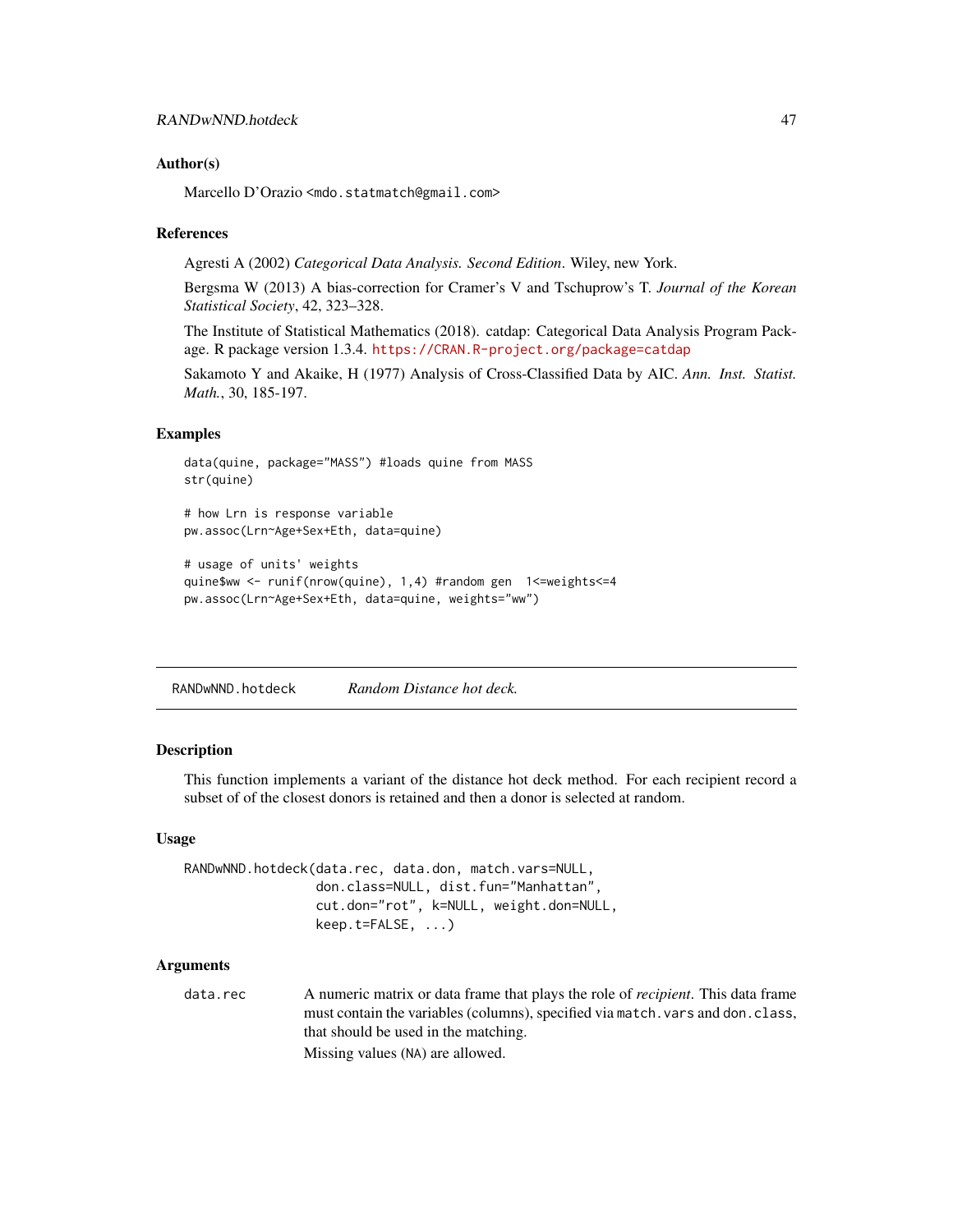- <span id="page-47-0"></span>data.don A matrix or data frame that plays the role of *donor*. This data frame must contain the variables (columns), specified via match.vars and don.class, that should be used in the matching.
- match.vars A character vector with the names of the variables (the columns in both the data frames) that have to be used to compute distances between records (rows) in data.rec and those in data.don. When no matching variables are considered (match.vars=NULL) then all the units in the same donation class are considered as possible donors. Hence one of them is selected at random or with probability proportional to its weight (see argument weight.don). When match.vars=NULL and the donation classes are not created (don.class=NULL) then all the available records in the data.don are considered
	- as potential donors.
- don.class A character vector with the names of the variables (columns in both the data frames) that have to be used to identify donation classes. In this case the computation of distances is limited to those units in data.rec and data.doc that belong to the same donation class. The case of empty donation classes should be avoided. It would be preferable that variables used to form donation classes are defined as factor.

When not specified (default), no donation classes are used. This may result in a heavy computational effort.

dist.fun A string with the name of the distance function that has to be used. The following distances can be used: "Manhattan" (aka "City block"; default), "Euclidean", "Mahalanobis","exact" or "exact matching", "Gower", "minimax", "difference", or one of the distance functions available in the package **proxy**. Note that the distances are computed using the function [dist](#page-0-0) of the package proxy with the exception of the "Gower" (see function [gower.dist](#page-20-1) for details), "Mahalanobis" (function [mahalanobis.dist](#page-28-1)), "minimax" (see [maximum.dist](#page-29-1)) "difference" case. Note that dist.fun="difference" computes just the difference between the values of the unique numeric matching variable considered; in practice, it should be used when the subset of the donation classes should be formed by comparing the values of the unique matching variable (for further details see the argument cut.don.

> By setting dist.fun="ANN" or dist.fun="RANN" it is possible to search for the k nearest neighbours for each recipient record by using the the Approximate Nearest Neighbor (ANN) search as implemented in the function [nn2](#page-0-0) provided by the package RANN.

> When dist.fun="Manhattan", "Euclidean", "Mahalanobis" or "minimax" all the non numeric variables in data.rec and data.don will be converted to numeric. On the contrary, when dist.fun="exact" or

> dist.fun="exact matching", all the variables in data.rec and data.don will be converted to character and, as far as the distance computation is concerned, they will be treated as categorical nominal variables, i.e. distance is 0 if a couple of units shows the same response category and 1 otherwise.

cut.don A character string that, jointly with the argument k, identifies the rule to be used to form the subset of the closest donor records.

> • cut.don="rot": (default) then the number of the closest donors to retain Eq. (30.1- 1 or ). (detaint) then the number of the crosss donors to retain<br>is given by  $[\sqrt{n_D}] + 1$ ; being  $n_D$  the total number of available donors. In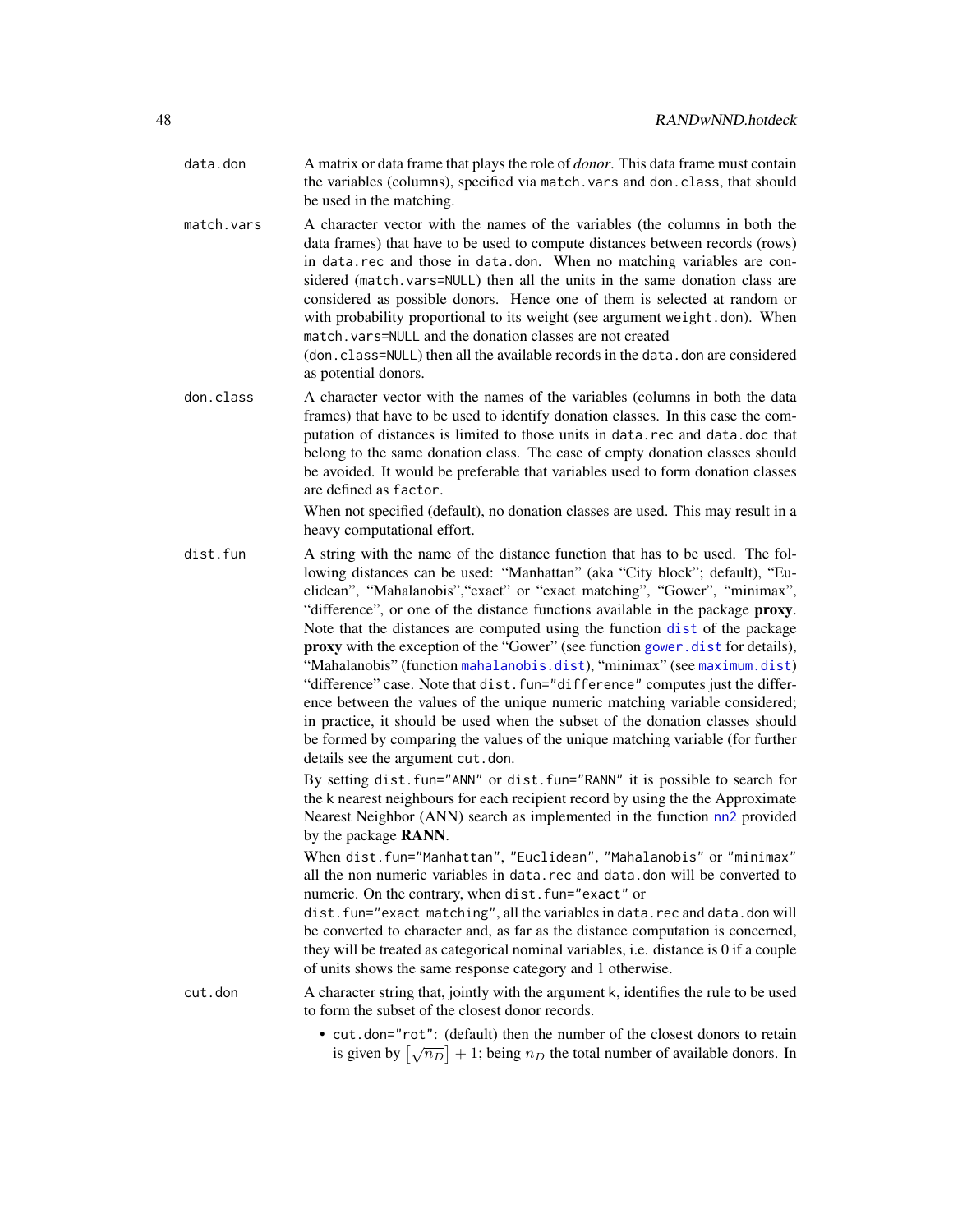this case k must not to be specified.

- <span id="page-48-0"></span>• cut.don="span": the number of closest donors is determined as the proportion k of all the available donors, i.e.  $[n_D \times k]$ . Note that, in this case,  $0 < k \leq 1$ .
- cut.don="exact": the kth closest donors out of the  $n_D$  are retained. In this case,  $0 < k \leq n_D$ .
- cut.don="min": the donors at the minimum distance from the recipient are retained.
- cut.don="k.dist": only the donors whose distance from the recipient is less or equal to the value specified with the argument k. Note that in this case it is not possible to use dist.fun="ANN".
- cut.don="lt" or cut.don="<": only the donors whose value of the matching variable is smaller than the value of the recipient are retained. Note that in this case it is has to be set dist.fun="difference".
- cut.don="le" or cut.don="<=": only the donors whose value of the matching variable is smaller or equal to the value of the recipient are retained. Note that in this case it is has to be set dist.fun="difference".
- cut.don="ge" or cut.don=">=": only the donors whose value of the matching variable is greater or equal to the value of the recipient are retained. Note that in this case it is has to be set dist.fun="difference".
- cut.don="gt" or cut.don=">": only the donors whose value of the matching variable is greater than the value of the recipient are retained. Note that in this case it is has to be set dist.fun="difference".

k Depends on the cut.don argument.

| weight.don | A character string providing the name of the variable with the weights associ-                                                                              |
|------------|-------------------------------------------------------------------------------------------------------------------------------------------------------------|
|            | ated to the donor units in data.don. When this variable is specified, then the                                                                              |
|            | selection of a donor among those in the subset of the closest donors is done with                                                                           |
|            | probability proportional to its weight (units with larger weight will have a higher                                                                         |
|            | chance of being selected). When weight.don=NULL (default) all the units in the                                                                              |
|            | subset of the closest donors will have the same probability of being selected.                                                                              |
| keep.t     | Logical, when donation classes are used by setting keep. t=TRUE prints infor-<br>mation on the donation classes being processed (by default keep. t=FALSE). |
| .          | Additional arguments that may be required by gower. dist, by<br>maximum.dist, by dist or by nn2.                                                            |

### Details

This function finds a donor record for each record in the recipient data set. The donor is chosen at random in the subset of available donors. This procedure is known as *random hot deck* (cf. Andridge and Little, 2010). In RANDwNND.hotdeck, the number of closest donors retained to form the subset is determined according to criterion specified with the argument cut.don. The selection of the donor among those in the subset is carried out with equal probability (weight.don=NULL) or with probability proportional to a weight associated to the donors, specified via the weight.don argument. This procedure is is known as *weighted random hot deck* (cf. Andridge and Little, 2010).

The search for the subset of the closest donors can be speed up by using the Approximate Nearest Neighbor search as implemented in the function  $nn2$  provided by the package **RANN**. Note that this search can be used in all the cases with the exception of cut.don="k.dist".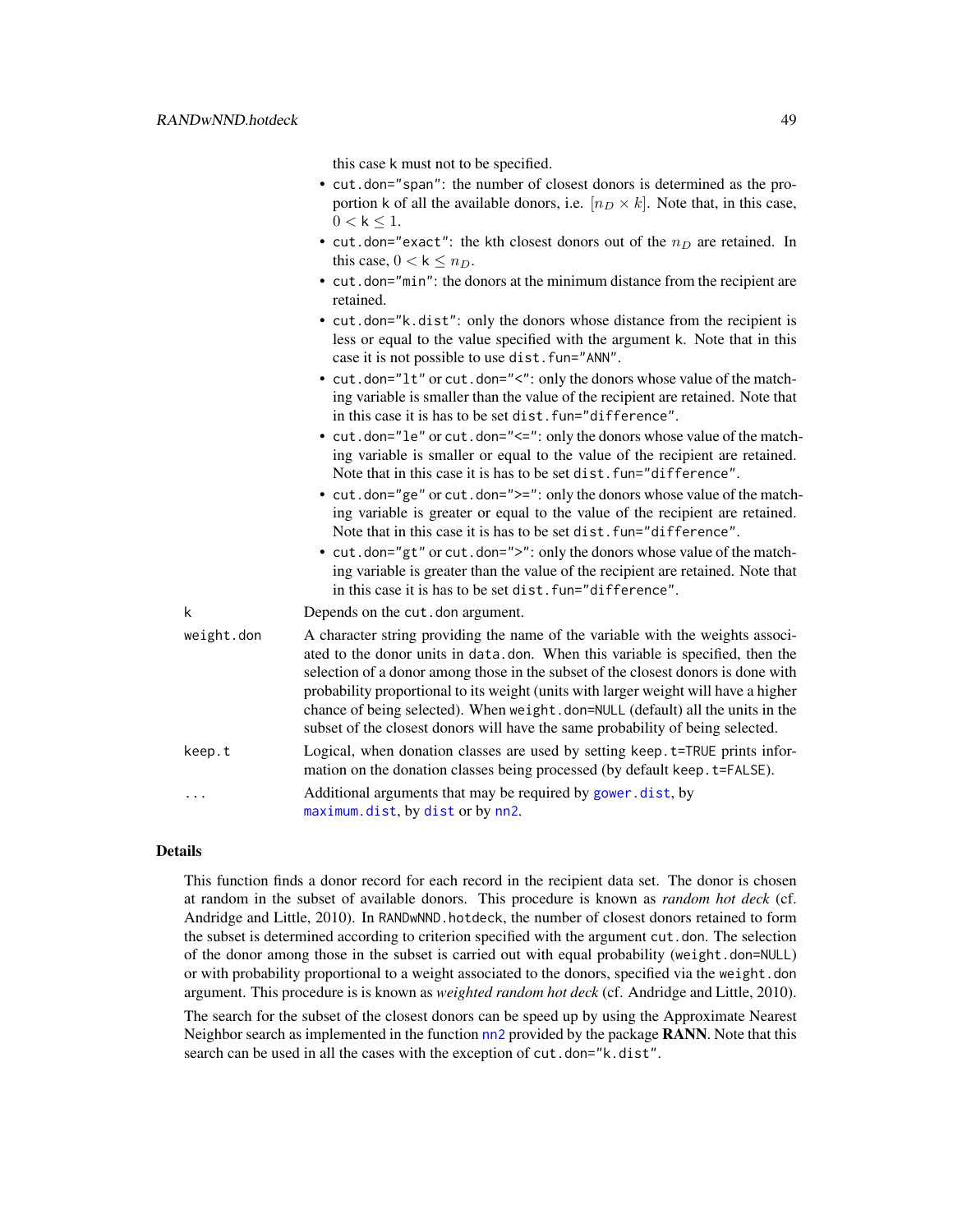<span id="page-49-0"></span>Note that the same donor can be used more than once.

This function can also be used to impute missing values in a data set. In this case data.rec is the part of the initial data set that contains missing values; on the contrary, data.don is the part of the data set without missing values. See R code in the Examples for details.

### Value

A R list with the following components:

| $mc$ . $ids$ | A matrix with the same number of rows of data, rec and two columns. The first<br>column contains the row names of the data, rec and the second column contains<br>the row names of the corresponding donors selected from the data, don. When<br>the input matrices do not contain row names, then a numeric matrix with the<br>indexes of the rows is provided.                                                                                                                                                                                        |
|--------------|---------------------------------------------------------------------------------------------------------------------------------------------------------------------------------------------------------------------------------------------------------------------------------------------------------------------------------------------------------------------------------------------------------------------------------------------------------------------------------------------------------------------------------------------------------|
| sum.dist     | A matrix with summary statistics concerning the subset of the closest donors.<br>The first three columns report the minimum, the maximum and the standard<br>deviation of the distances among the recipient record and the donors in the subset<br>of the closest donors, respectively. The 4th column reports the cutting distance,<br>i.e. the value of the distance such that donors at a higher distance are discarded.<br>The 5th column reports the distance between the recipient and the donor chosen<br>at random in the subset of the donors. |
| noad         | For each recipient unit, reports the number of donor records in the subset of<br>closest donors.                                                                                                                                                                                                                                                                                                                                                                                                                                                        |
| call         | How the function has been called.                                                                                                                                                                                                                                                                                                                                                                                                                                                                                                                       |

### Author(s)

Marcello D'Orazio <mdo.statmatch@gmail.com>

### References

Andridge, R.R., and Little, R.J.A. (2010) "A Review of Hot Deck Imputation for Survey Nonresponse". *International Statistical Review*, 78, 40–64.

D'Orazio, M., Di Zio, M. and Scanu, M. (2006). *Statistical Matching: Theory and Practice.* Wiley, Chichester.

Rodgers, W.L. (1984). "An evaluation of statistical matching". *Journal of Business and Economic Statistics*, 2, 91–102.

Singh, A.C., Mantel, H., Kinack, M. and Rowe, G. (1993). "Statistical matching: use of auxiliary information as an alternative to the conditional independence assumption". *Survey Methodology*, 19, 59–79.

#### See Also

[NND.hotdeck](#page-36-1)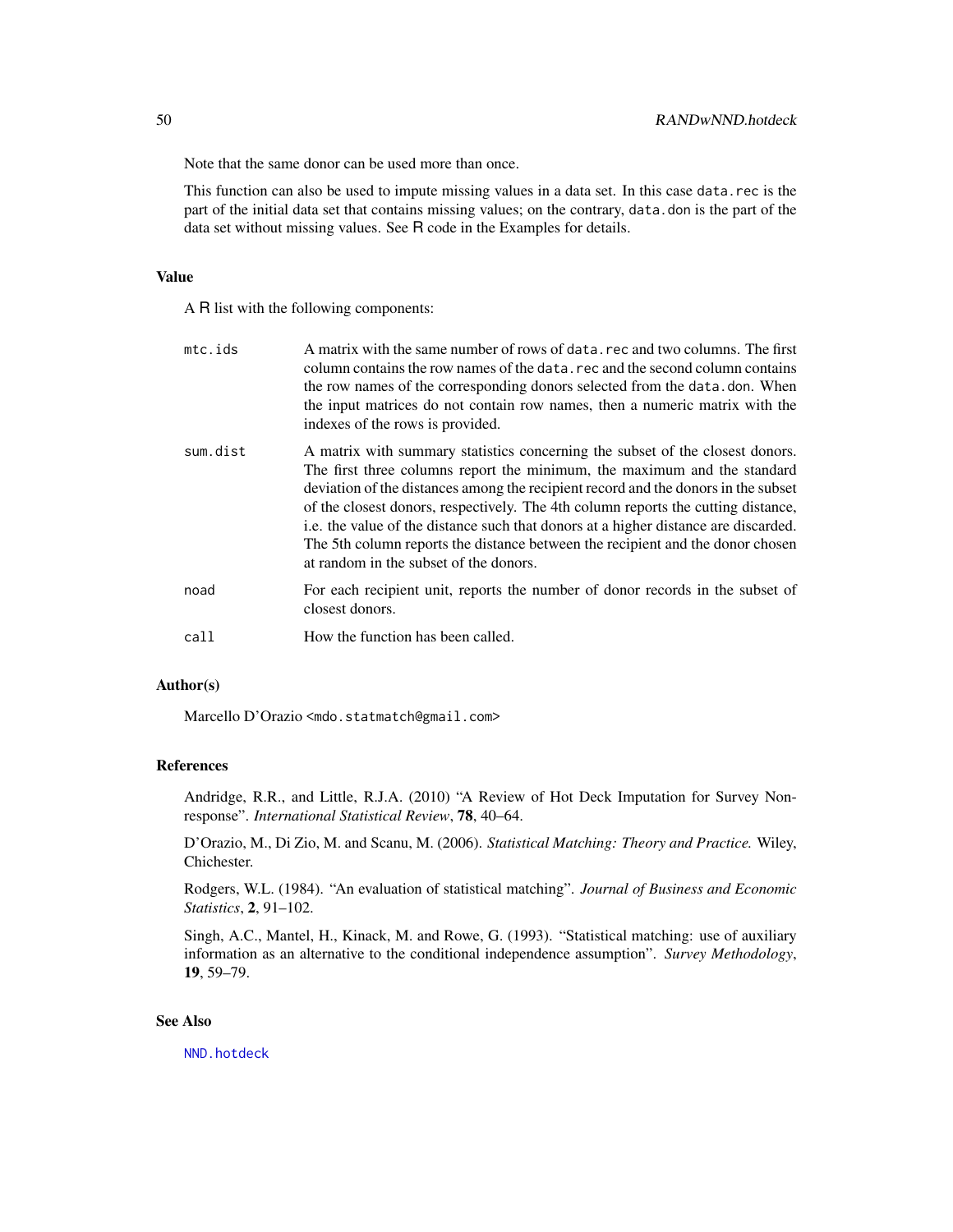### Examples

```
data(samp.A, samp.B, package="StatMatch") #loads data sets
?samp.A
?samp.B
# samp.A plays the role of recipient
# samp.B plays the role of donor
# find a donor in the in the same region ("area5") and with the same
# gender ("sex"), then only the closest k=20 donors in terms of
# "age" are cnsidered and one of them is picked up at random
out.RND.1 <- RANDwNND.hotdeck(data.rec=samp.A, data.don=samp.B,
                              don.class=c("area5", "sex"), dist.fun="ANN",
                              match.vars="age", cut.don="exact", k=20)
# create the synthetic (or fused) data.frame:
# fill in "labour5" in A
fused.1 <- create.fused(data.rec=samp.A, data.don=samp.B,
                        mtc.ids=out.RND.1$mtc.ids, z.vars="labour5")
head(fused.1)
# weights ("ww") are used in selecting the donor in the final step
out.RND.2 <- RANDwNND.hotdeck(data.rec=samp.A, data.don=samp.B,
                              don.class=c("area5", "sex"), dist.fun="ANN",
                              match.vars="age", cut.don="exact",
                              k=20, weight.don="ww")
fused.2 <- create.fused(data.rec=samp.A, data.don=samp.B,
                        mtc.ids=out.RND.2$mtc.ids, z.vars="labour5")
head(fused.2)
# find a donor in the in the same region ("area5") and with the same
# gender ("sex"), then only the donors with "age" <= to the age of the
# recipient are considered,
# then one of them is picked up at random
out.RND.3 <- RANDwNND.hotdeck(data.rec=samp.A, data.don=samp.B,
                              don.class=c("area5", "sex"), dist.fun="diff",
                              match.vars="age", cut.don="<=")
# create the synthetic (or fused) data.frame:
# fill in "labour5" in A
fused.3 <- create.fused(data.rec=samp.A, data.don=samp.B,
                        mtc.ids=out.RND.3$mtc.ids, z.vars="labour5")
head(fused.3)
# Example of Imputation of missing values
# introducing missing vales in iris
ir.mat <- iris
miss <- rbinom(nrow(iris), 1, 0.3)
```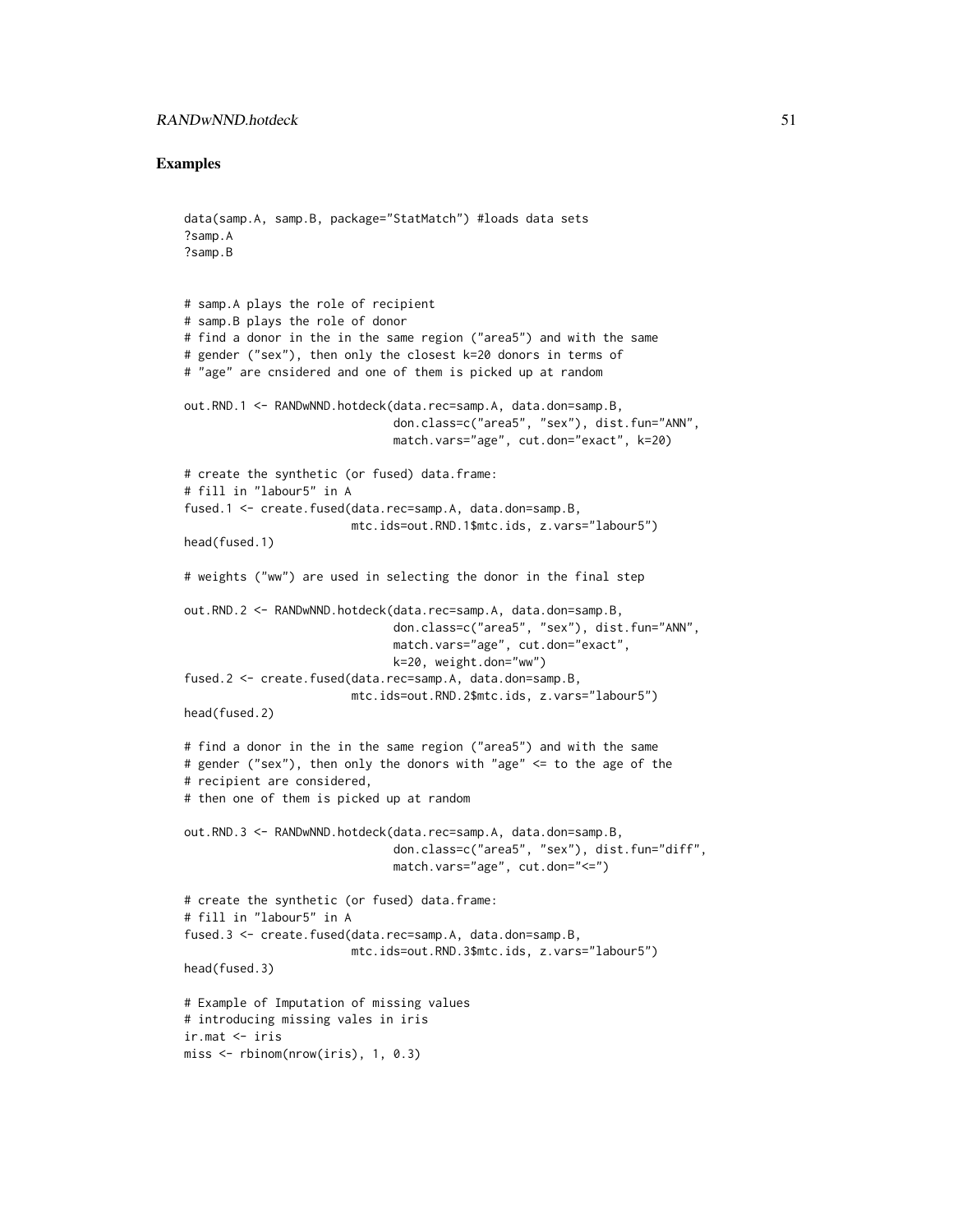```
ir.mat[miss==1,"Sepal.Length"] <- NA
iris.rec <- ir.mat[miss==1,-1]
iris.don <- ir.mat[miss==0,]
#search for NND donors
imp.RND <- RANDwNND.hotdeck(data.rec=iris.rec, data.don=iris.don,
                            match.vars=c("Sepal.Width","Petal.Length", "Petal.Width"),
                            don.class="Species")
# imputing missing values
iris.rec.imp <- create.fused(data.rec=iris.rec, data.don=iris.don,
                             mtc.ids=imp.RND$mtc.ids, z.vars="Sepal.Length")
# rebuild the imputed data.frame
final <- rbind(iris.rec.imp, iris.don)
head(final)
```
<span id="page-51-1"></span>rankNND.hotdeck *Rank distance hot deck method.*

### Description

This function implements rank hot deck distance method. For each recipient record the closest donors is chosen by considering the distance between the percentage points of the empirical cumulative distribution function.

### Usage

```
rankNND.hotdeck(data.rec, data.don, var.rec, var.don=var.rec,
                don.class=NULL, weight.rec=NULL, weight.don=NULL,
                constrained=FALSE, constr.alg="Hungarian",
                keep.t=FALSE)
```
### Arguments

| data.rec | A numeric matrix or data frame that plays the role of <i>recipient</i> . This data<br>frame must contain the variable var, rec to be used in computing the percent-<br>age points of the empirical cumulative distribution function and eventually the<br>variables that identify the donation classes (see argument don. class) and the<br>case weights (see argument weight.rec).<br>Missing values (NA) are not allowed. |
|----------|-----------------------------------------------------------------------------------------------------------------------------------------------------------------------------------------------------------------------------------------------------------------------------------------------------------------------------------------------------------------------------------------------------------------------------|
| data.don | A matrix or data frame that plays the role of <i>donor</i> . This data frame must contain<br>the variable var, don to be used in computing percentage points of the the em-<br>pirical cumulative distribution function and eventually the variables that identify<br>the donation classes (see argument don. class) and the case weights (see argu-<br>ment weight.don).                                                   |

<span id="page-51-0"></span>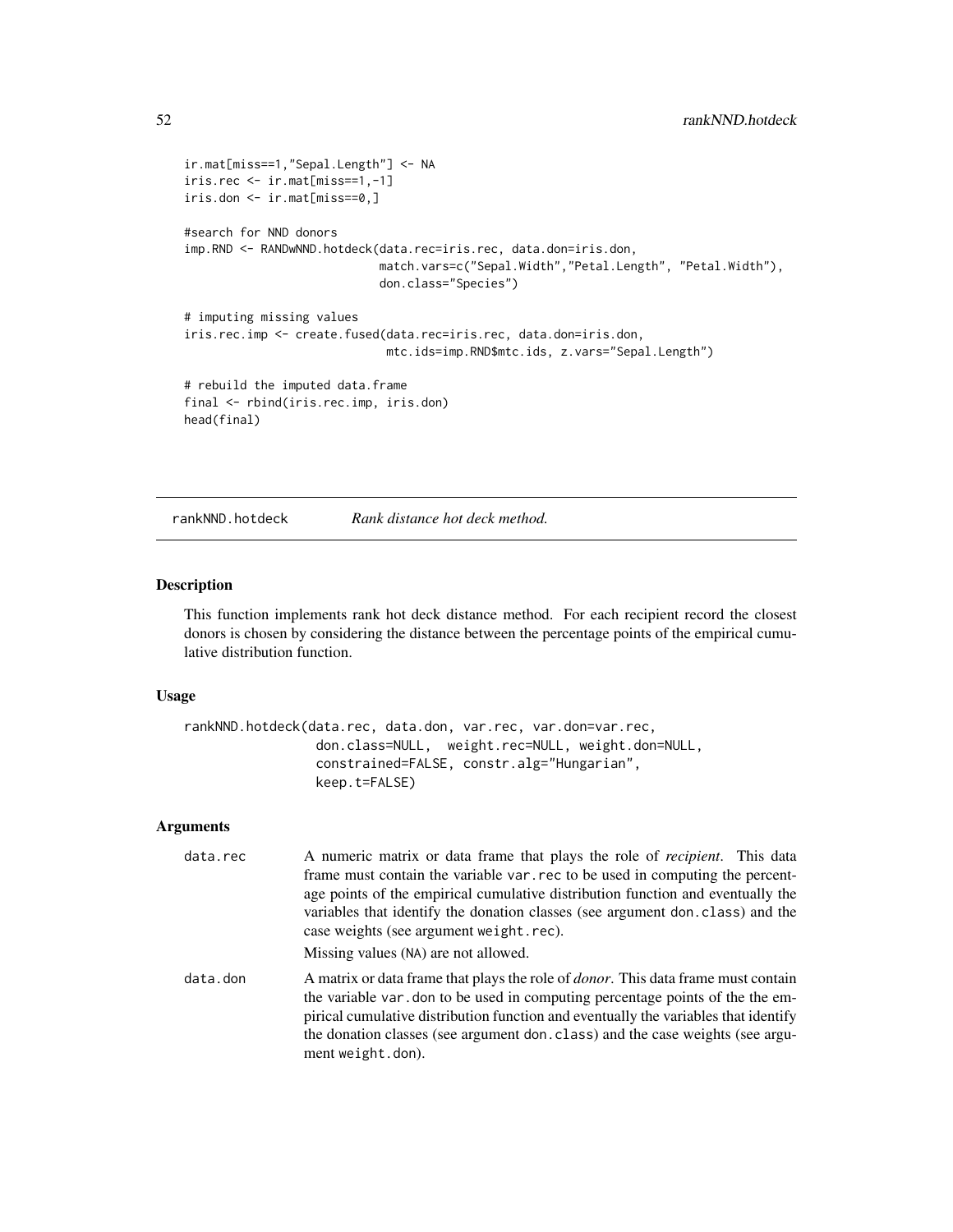<span id="page-52-0"></span>

| var.rec | A character vector with the name of the variable in data, rec that should be |
|---------|------------------------------------------------------------------------------|
|         | ranked.                                                                      |

- var.don A character vector with the name of the variable data.don that should be ranked. If not specified, by default var.don=var.rec.
- don.class A character vector with the names of the variables (columns in both the data frames) that identify donation classes. In each donation class the computation of percentage points is carried out independently. Then only distances between percentage points of the units in the same donation class are computed. The case of empty donation classes should be avoided. It would be preferable that the variables used to form donation classes are defined as factor.

When not specified (default), no donation classes are used.

- weight.rec Eventual name of the variable in data.rec that provides the weights that should be used in computing the the empirical cumulative distribution function for var.rec (see Details).
- weight.don Eventual name of the variable in data.don that provides the weights that should be used in computing the the empirical cumulative distribution function for var.don (see Details).
- constrained Logical. When constrained=FALSE (default) each record in data.don can be used as a donor more than once. On the contrary, when constrained=TRUE each record in data.don can be used as a donor only once. In this case, the set of donors is selected by solving a transportation problem, in order to minimize the overall matching distance. See description of the argument constr.alg for details.
- constr.alg A string that has to be specified when constrained=TRUE. Two choices are available: "lpSolve" and "Hungarian". In the first case, constr.alg="lpSolve", the transportation problem is solved by means of the function [lp.transport](#page-0-0) available in the package lpSolve. When constr.alg="Hungarian" (default) the transportation problem is solved using the Hungarian method, implemented in function [solve\\_LSAP](#page-0-0) available in the package clue. Note that constr.alg="Hungarian" is faster and more efficient.
- keep.t Logical, when donation classes are used by setting keep.t=TRUE prints information on the donation classes being processed (by default keep.t=FALSE).

### Details

This function finds a donor record for each record in the recipient data set. The chosen donor is the one at the closest distance in terms of empirical cumulative distribution (Singh et al., 1990). In practice the distance is computed by considering the estimated empirical cumulative distribution for the reference variable (var.rec and var.don) in data.rec and data.don. The empirical cumulative distribution function is estimated by:

$$
\hat{F}(y) = \frac{1}{n} \sum_{i=1}^{n} I(y_i \le y)
$$

being  $I() = 1$  if  $y_i \leq y$  and 0 otherwise.

In presence of weights, the empirical cumulative distribution function is estimated by: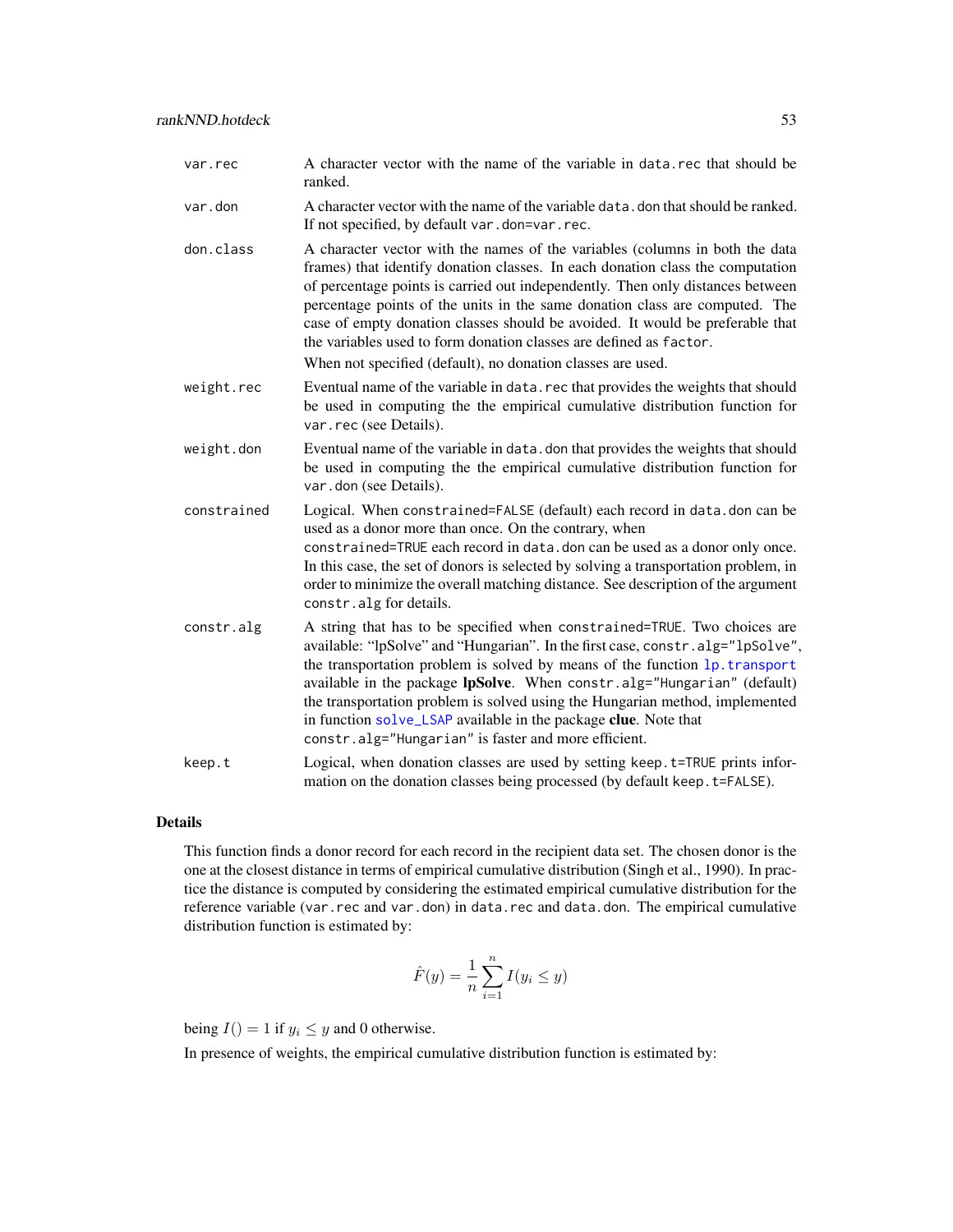$$
\hat{F}(y) = \frac{\sum_{i=1}^{n} w_i I(y_i \le y)}{\sum_{i=1}^{n} w_i}
$$

<span id="page-53-0"></span>In the unconstrained case, when there are more donors at the same distance, one of them is chosen at random.

When the donation class are introduced, then the empirical cumulative distribution function is estimated independently in each donation classes and the search of a recipient is restricted to donors in the same donation class.

A donor can be chosen more than once. To avoid it set constrained=TRUE. In such a case a donor can be chosen just once and the selection of the donors is carried out by solving a transportation problem with the objective of minimizing the overall matching distance (sum of the distances recipient-donor).

### Value

A R list with the following components:

| mc.ids  | A matrix with the same number of rows of data, rec and two columns. The first<br>column contains the row names of the data, rec and the second column contains<br>the row names of the corresponding donors selected from the data, don. When<br>the input matrices do not contain row names, then a numeric matrix with the<br>indexes of the rows is provided. |
|---------|------------------------------------------------------------------------------------------------------------------------------------------------------------------------------------------------------------------------------------------------------------------------------------------------------------------------------------------------------------------|
| dist.rd | A vector with the distances between each recipient unit and the corresponding<br>donor.                                                                                                                                                                                                                                                                          |
| noad    | The number of available donors at the minimum distance for each recipient unit<br>(only in unconstrained case)                                                                                                                                                                                                                                                   |
| call    | How the function has been called.                                                                                                                                                                                                                                                                                                                                |

### Author(s)

Marcello D'Orazio <mdo.statmatch@gmail.com>

### References

D'Orazio, M., Di Zio, M. and Scanu, M. (2006). *Statistical Matching: Theory and Practice.* Wiley, Chichester.

Singh, A.C., Mantel, H., Kinack, M. and Rowe, G. (1993). "Statistical matching: use of auxiliary information as an alternative to the conditional independence assumption". *Survey Methodology*, 19, 59–79.

#### See Also

[NND.hotdeck](#page-36-1)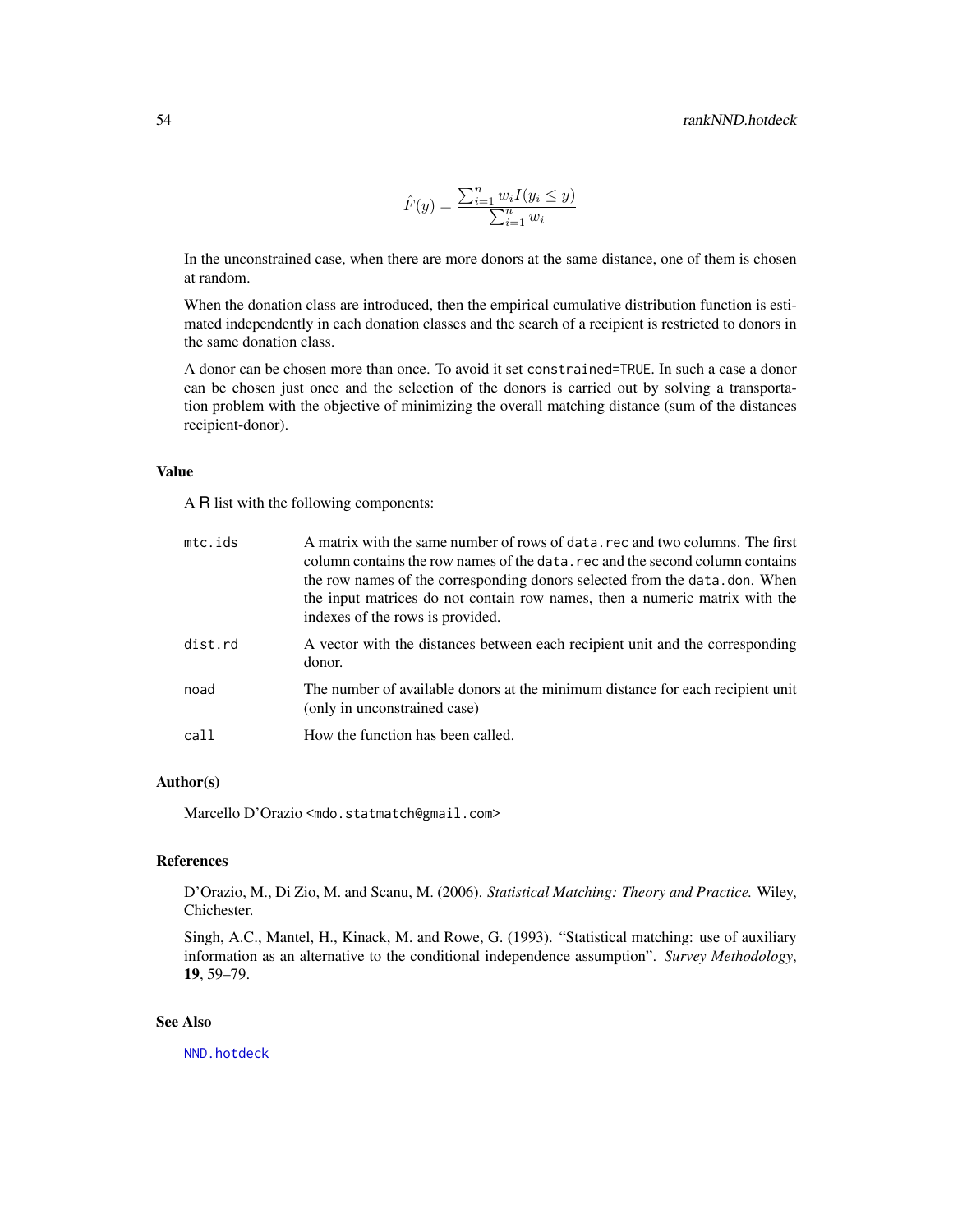#### <span id="page-54-0"></span>samp.A 55

### Examples

```
data(samp.A, samp.B, package="StatMatch") #loads data sets
# samp.A plays the role of recipient
?samp.A
# samp.B plays the role of donor
?samp.B
# rankNND.hotdeck()
# donation classes formed using "area5"
# ecdf conputed on "age"
# UNCONSTRAINED case
out.1 <- rankNND.hotdeck(data.rec=samp.A, data.don=samp.B, var.rec="age",
                         don.class="area5")
fused.1 <- create.fused(data.rec=samp.A, data.don=samp.B,
                        mtc.ids=out.1$mtc.ids, z.vars="labour5")
head(fused.1)
# as before but ecdf estimated using weights
# UNCONSTRAINED case
out.2 <- rankNND.hotdeck(data.rec=samp.A, data.don=samp.B, var.rec="age",
                         don.class="area5",
                         weight.rec="ww", weight.don="ww")
fused.2 <- create.fused(data.rec=samp.A, data.don=samp.B,
                        mtc.ids=out.2$mtc.ids, z.vars="labour5")
head(fused.2)
```
samp.A *Artificial data set resembling EU–SILC survey*

#### Description

This data set provides a limited number of variables observed at persons levels among those usually collected in the European Union Statistics on Income and Living Conditions Survey (EU–SILC). The data are artificially generated, just to show the application of the statistical matching techniques implemented in StatMatch.

### Usage

```
data(samp.A)
```
### Format

A data frame with 3009 observations and the following variables: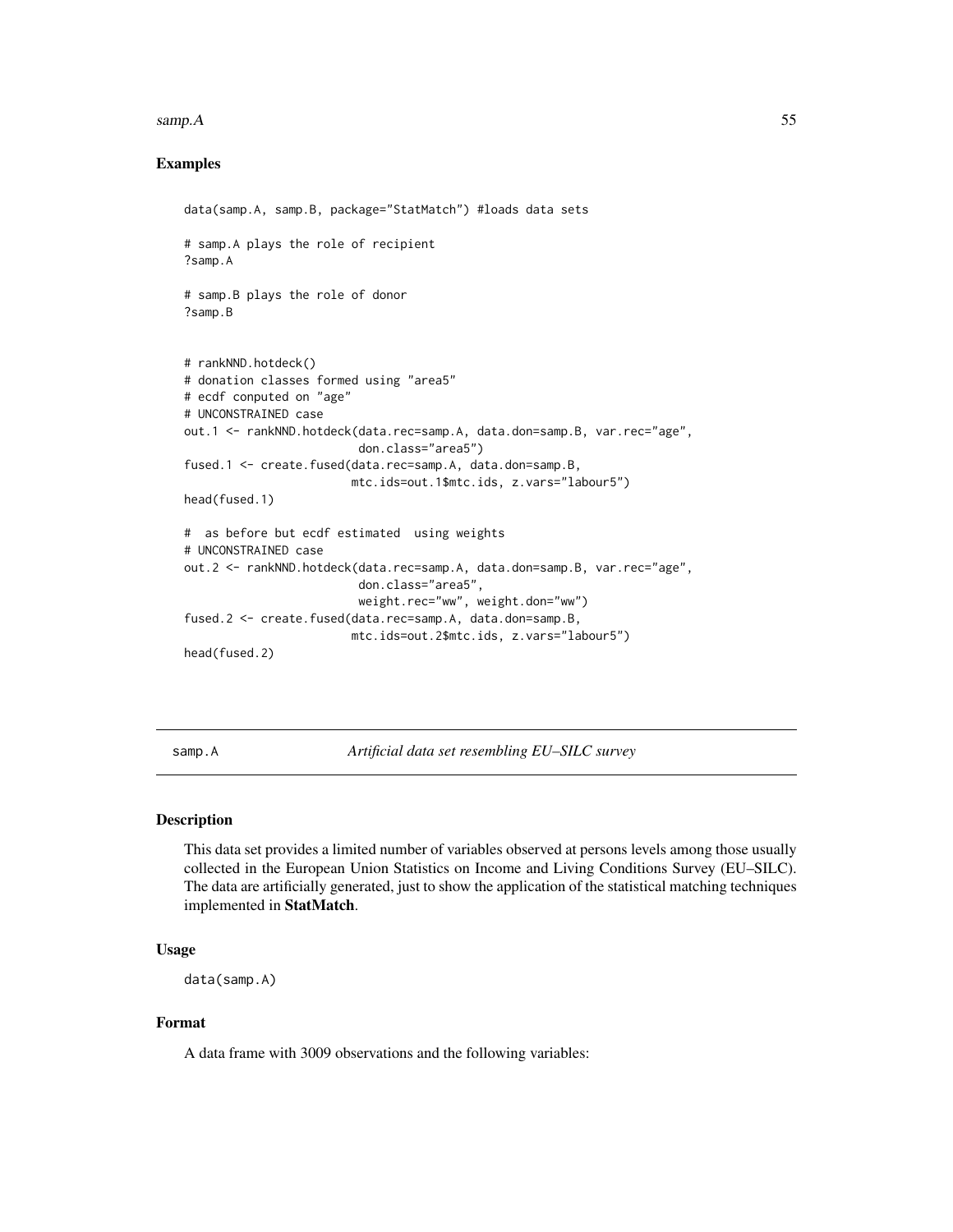- HH.P.id unique unit identifier of the type aa.bb where aa identifies the Household while bb identifies the household member
- area5 large geographic area, factor with 5 levels: 'NE'=North–East, 'NO'=North–West, 'C'=center, 'S'=South, 'I'=islands
- urb Degree of urbanization, factor with 3 levels: '1'=densely populated area, '2'=intermediate area, '3'=thinly populated area
- hsize integer, size of the household in which the person lives
- hsize5 factor with 5 levels derived from hsize, where the 5th level '>=5' denotes 5 and more people in the household
- age integer, the person's age
- c.age factor, age categorized in 5 classes
- sex factor, the person's gender: '1'=male, '2'=female
- marital factor, the person's marital status: '1'=never married, '2'=married, '3'=other (separated, widowed, divorced)
- edu7 factor, the person's highest education level attained, follows the ISCED-97 categories: '0'=pre– primary education, '1'=primary education, '2'=lower secondary education, '3'= (upper) secondary education, '4'= post–secondary non tertiary education, '5'=first stage of tertiary education (not leading directly to an advanced research qualification), '6'=second stage of tertiary education (leading to an advanced research qualification)
- n.income numeric, the person's net income in Euros
- c.neti factor, the person's net income categorized in 7 classes of thousand of Euros
- ww numeric, the unit's weight

### Details

Please note that this data set is just for illustrative purposes. The unit's weight do not reflect the Italian population size. The variables included are derived starting from the those usually observed in the EU–SILC survey.

#### Source

This data set is artificially created starting from the EU–SILC survey structure.

### References

<http://ec.europa.eu/eurostat/web/income-and-living-conditions/overview>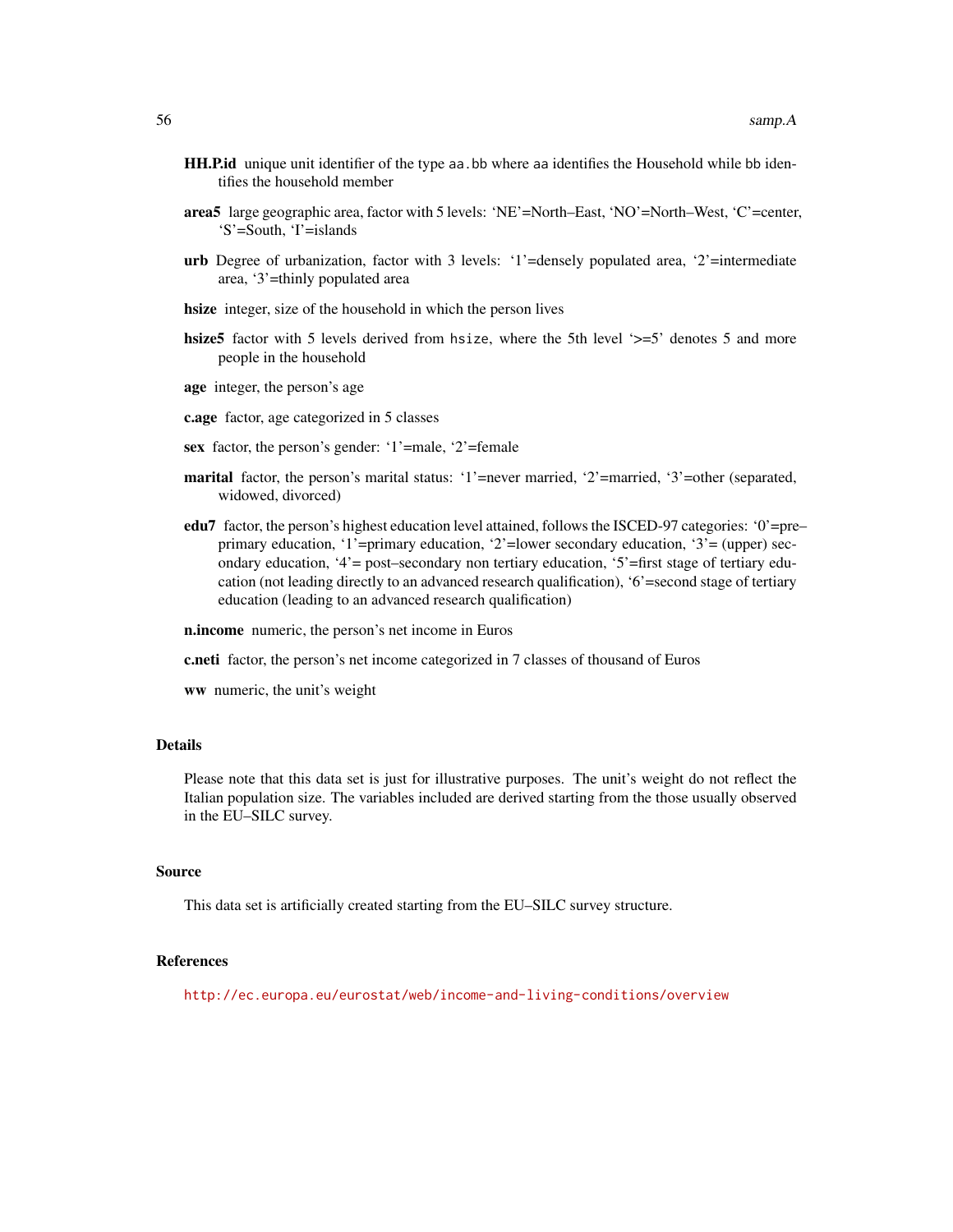<span id="page-56-0"></span>

### Description

This data set provides a limited number of variables observed at persons levels among those usually collected in the European Union Statistics on Income and Living Conditions Survey (EU–SILC). The data are artificially generated, just to show the application of the statistical matching techniques implemented in StatMatch.

#### Usage

data(samp.B)

### Format

A data frame with 6686 observations and the following variables:

- **HH.P.id** unique unit identifier of the type aa. bb where aa identifies the Household while bb identifies the household member
- area5 large geographic area, factor with 5 levels: 'NE'=North–East, 'NO'=North–West, 'C'=center, 'S'=South, 'I'=islands
- urb Degree of urbanization, factor with 3 levels: '1'=densely populated area, '2'=intermediate area, '3'=thinly populated area
- hsize integer, size of the household in which the person lives
- hsize5 factor with 5 levels derived from hsize, where the 5th level '>=5' denotes 5 and more people in the household
- age integer, the person's age
- c.age factor, age categorized in 5 classes
- sex factor, the person's gender: '1'=male, '2'=female
- marital factor, the person's marital status: '1'=never married, '2'=married, '3'=other (separated, widowed, divorced)
- edu7 factor, the person's highest education level attained, follows the ISCED-97 categories: '0'=pre– primary education, '1'=primary education, '2'=lower secondary education, '3'= (upper) secondary education, '4'= post–secondary non tertiary education, '5'=first stage of tertiary education (not leading directly to an advanced research qualification), '6'=second stage of tertiary education (leading to an advanced research qualification)
- labour5 the person's self-defined economic status, factor with 5 levels: '1'=employee working full–time or part–time, '2'=self–employed working full–time or part–time, '3'=unemployed, '4'=In retirement or in early retirement or has given up business, '5'=other status (student, permanent disabled, in compulsory military service, fulfilling domestic tasks, etc.)
- ww numeric, the unit's weight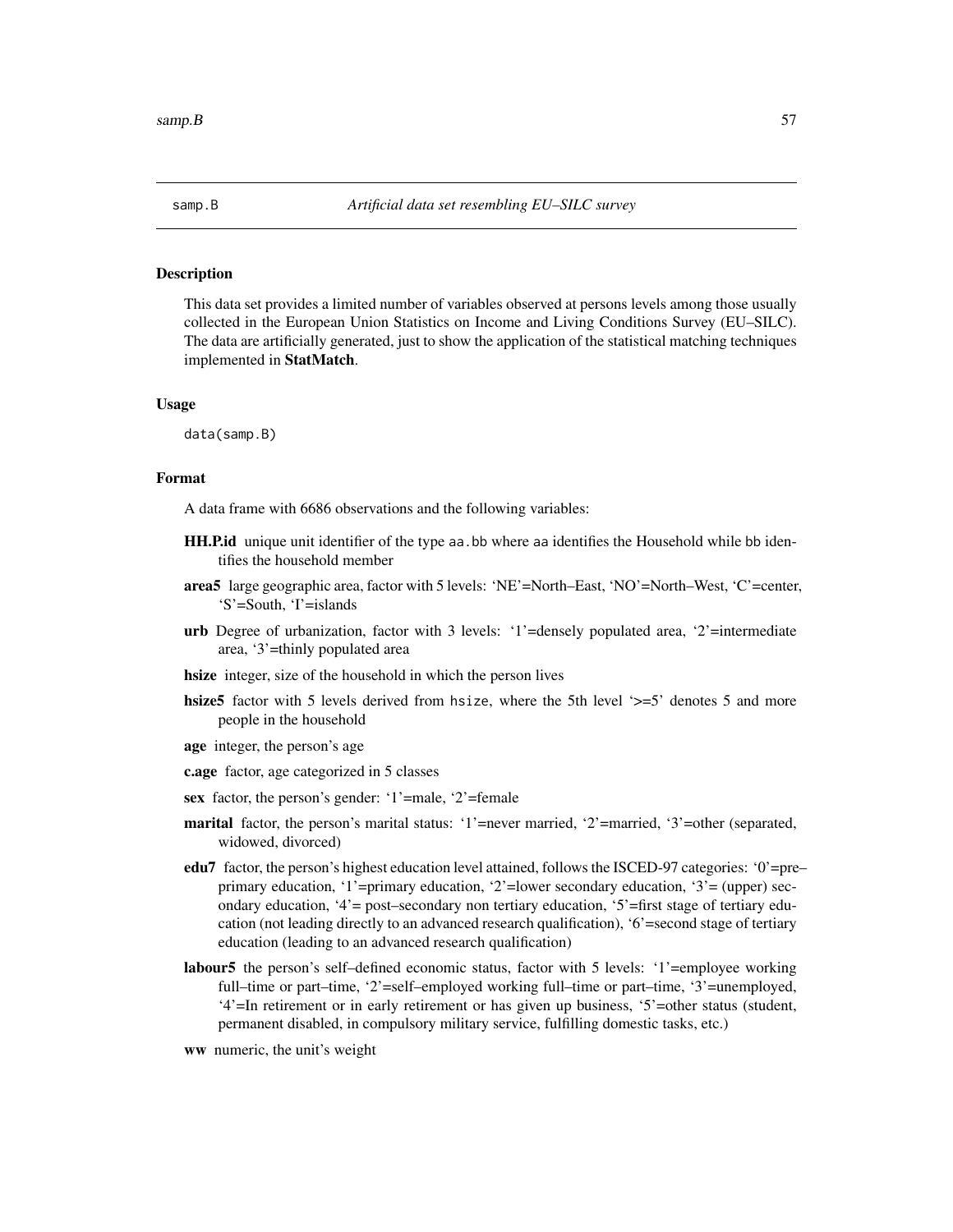### <span id="page-57-0"></span>Details

Please note that this data set is just for illustrative purposes. The unit's weight do not reflect the Italian population size. The variables included are derived starting from the those usually observed in the EU–SILC survey.

### Source

This data set is artificially created starting from the EU–SILC survey structure.

### References

<http://ec.europa.eu/eurostat/web/income-and-living-conditions/overview>

samp.C *Artificial data set resembling EU–SILC survey*

### Description

This data set provides a limited number of variables observed at persons levels among those usually collected in the European Union Statistics on Income and Living Conditions Survey (EU–SILC). The data are artificially generated, just to show the application of the statistical matching techniques implemented in StatMatch.

### Usage

data(samp.C)

### Format

A data frame with 980 observations and the following variables:

- HH.P.id unique unit identifier of the type aa.bb where aa identifies the Household while bb identifies the household member
- area5 large geographic area, factor with 5 levels: 'NE'=North–East, 'NO'=North–West, 'C'=center, 'S'=South, 'I'=islands
- urb Degree of urbanization, factor with 3 levels: '1'=densely populated area, '2'=intermediate area, '3'=thinly populated area
- hsize integer, size of the household in which the person lives
- hsize5 factor with 5 levels derived from hsize, where the 5th level '>=5' denotes 5 and more people in the household
- age integer, the person's age

c.age factor, age categorized in 5 classes

- sex factor, the person's gender: '1'=male, '2'=female
- marital factor, the person's marital status: '1'=never married, '2'=married, '3'=other (separated, widowed, divorced)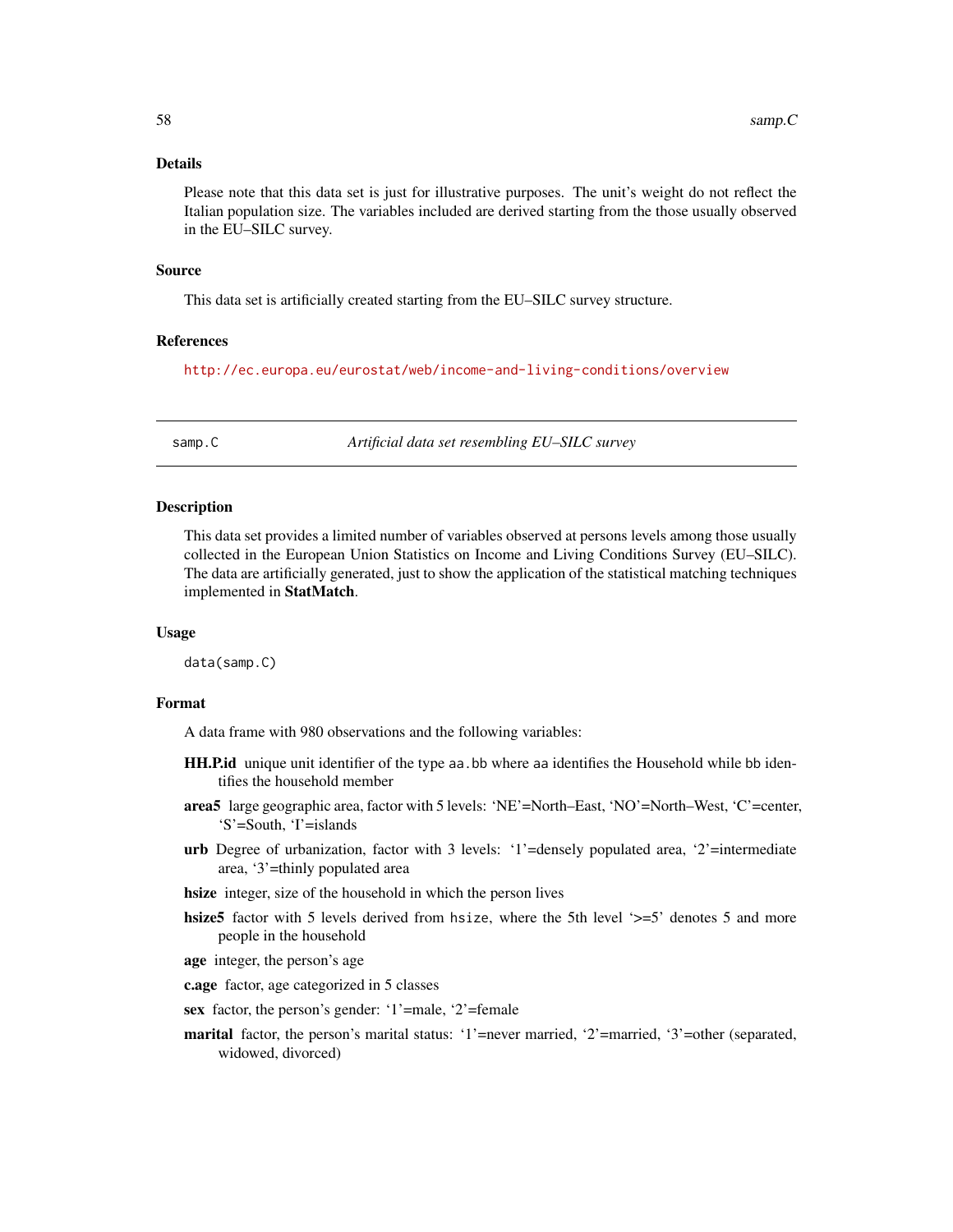- <span id="page-58-0"></span>edu7 factor, the person's highest education level attained, follows the ISCED-97 categories: '0'=pre– primary education, '1'=primary education, '2'=lower secondary education, '3'= (upper) secondary education, '4'= post–secondary non tertiary education, '5'=first stage of tertiary education (not leading directly to an advanced research qualification), '6'=second stage of tertiary education (leading to an advanced research qualification)
- labour5 the person's self–defined economic status, factor with 5 levels: '1'=employee working full–time or part–time, '2'=self–employed working full–time or part–time, '3'=unemployed, '4'=In retirement or in early retirement or has given up business, '5'=other status (student, permanent disabled, in compulsory military service, fulfilling domestic tasks, etc.)

n.income numeric, the person's net income in Euros

c.neti factor, the person's net income categorized in 7 classes of thousand of Euros

ww numeric, the unit's weight

#### Details

Please note that this data set is just for illustrative purposes. The unit's weight do not reflect the Italian population size. The variables included are derived starting from the those usually observed in the EU–SILC survey.

#### Source

This data set is artificially created starting from the EU–SILC survey structure.

#### References

<http://ec.europa.eu/eurostat/web/income-and-living-conditions/overview>

| selMtc.by.unc | Identifies the best combination if matching variables in reducing un- |
|---------------|-----------------------------------------------------------------------|
|               | certainty in estimation the contingency table Y vs. Z.                |

### Description

This function identifies the "best" subset of matching variables in terms of reduction of uncertainty when estimating relative frequencies in the contingency table Y vs. Z. The sequential procedure presented in D'Orazio *et al.* (2017 and 2019) is implemented. This procedure avoids exploring all the possible combinations of the available X variables as in [Fbwidths.by.x](#page-13-1).

### Usage

selMtc.by.unc(tab.x, tab.xy, tab.xz, corr.d=2, nA=NULL, nB=NULL, align.margins=FALSE)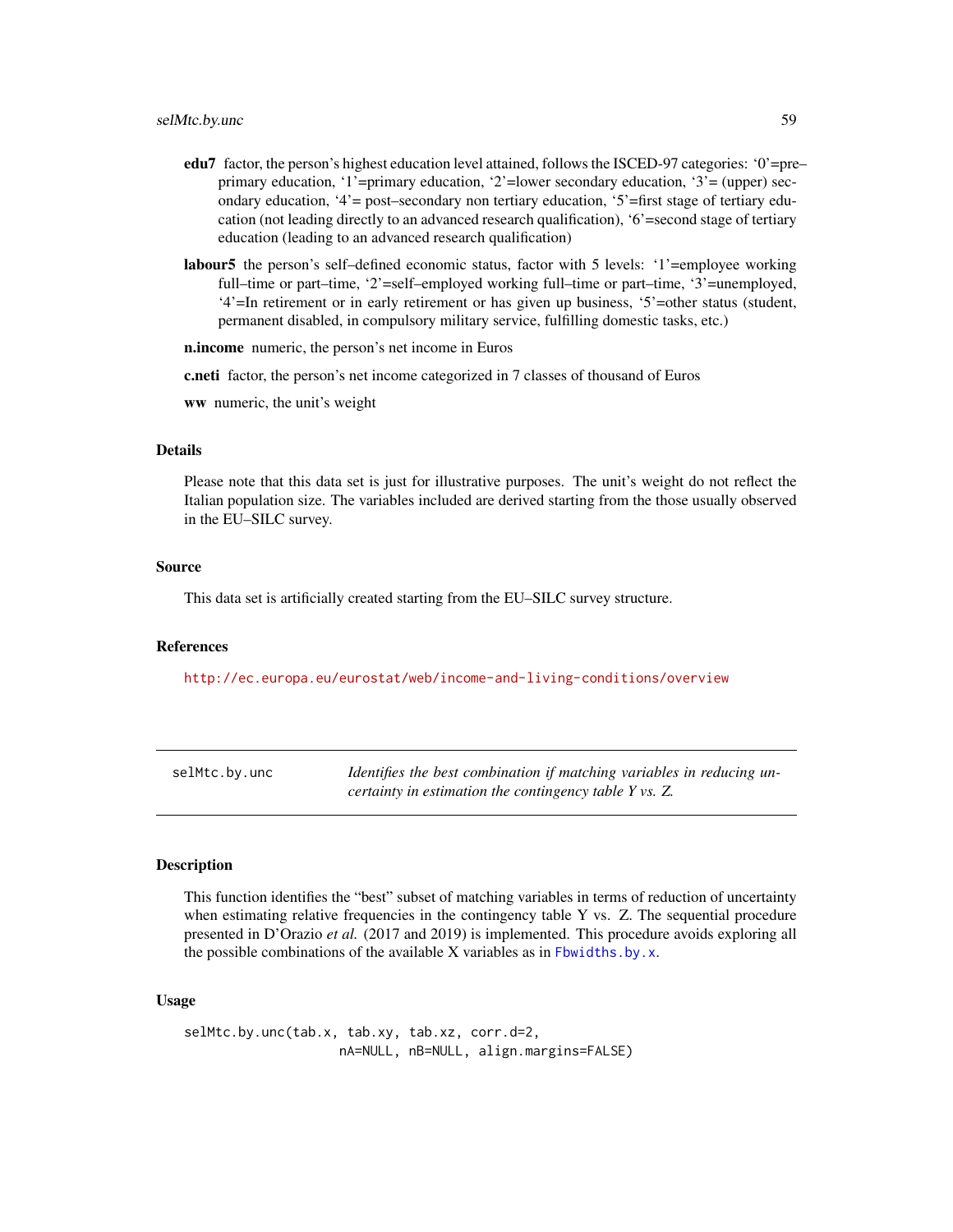### <span id="page-59-0"></span>Arguments

| tab.x         | A R table crossing the $X$ variables. This table must be obtained by using the<br>function xtabs or table, e.g.<br>tab.x <- xtabs( $x1+x2+x3$ , data=data.all). A minimum number of 3<br>variables is needed.                                                                                                                                                                                                                                                                                                                                                                                                                                                                                                                |
|---------------|------------------------------------------------------------------------------------------------------------------------------------------------------------------------------------------------------------------------------------------------------------------------------------------------------------------------------------------------------------------------------------------------------------------------------------------------------------------------------------------------------------------------------------------------------------------------------------------------------------------------------------------------------------------------------------------------------------------------------|
| tab.xy        | A R table of $X$ vs. Y variable. This table must be obtained by using the function<br>xtabs or table, e.g.<br>table.xy <- xtabs(~x1+x2+x3+y, data=data.A).                                                                                                                                                                                                                                                                                                                                                                                                                                                                                                                                                                   |
|               | A single categorical Y variables is allowed. At least three categorical variables<br>should be considered as $X$ variables (common variables). The same $X$ vari-<br>ables in tab. x must be available in tab. xy. Usually, it is assumed that the joint<br>distribution of the $X$ variables computed from tab. xy is equal to tab. x (a warn-<br>ing appears if any absolute difference is greater than tol). Note that when the<br>marginal distribution of $X$ in tab. xy is not equal to that of tab. x it is possible<br>to align them before computations (see argument align.margins).                                                                                                                               |
| tab.xz        | A R table of $X$ vs. Z variable. This table must be obtained by using the function<br>xtabs or table, e.g.<br>$tab.xz \leftarrow xtabs(\sim x1+x2+x3+z, data=data.B).$                                                                                                                                                                                                                                                                                                                                                                                                                                                                                                                                                       |
|               | A single categorical Z variable is allowed. At least three categorical variables<br>should be considered as $X$ variables (common variables). The same $X$ vari-<br>ables in tab. x must be available in tab. xz. Usually, it is assumed that the joint<br>distribution of the $X$ variables computed from tab. xz is equal to tab. x (a warn-<br>ing appears if any absolute difference is greater than tol). Note that when the<br>marginal distribution of $X$ in tab. xz is not equal to that of tab. x it is possible<br>to align them before computations (see argument align.margins).                                                                                                                                |
| corr.d        | Integer, indicates the penalty that should be introduced in estimating the uncer-<br>tainty by means of the average width of cell bounds. When corr. d=1 the penalty<br>being considered is the one introduced in D'Orazio et al. (2017) (i.e. penalty1 in<br>Fbwidths.by.x). When corr.d=2 (default) it is considered a penalty suggested<br>in D'Orazio et al. (2019) (indicated as "penalty2" in Fbwidths.by.x). Finally,<br>no penalties are considered when corr.d=0.                                                                                                                                                                                                                                                   |
| nA            | Integer, sample size of file A used to estimate tab.xy. If NULL is obtained as<br>sum of frequencies in tab.xy.                                                                                                                                                                                                                                                                                                                                                                                                                                                                                                                                                                                                              |
| nВ            | Integer, sample size of file B used to estimate tab.xz. If NULL is obtained as<br>sum of frequencies in tab.xz.                                                                                                                                                                                                                                                                                                                                                                                                                                                                                                                                                                                                              |
| align.margins | Logical (default FALSE). When when TRUE the distribution of $X$ variables in<br>tab.xy is aligned with the distribution resulting from tab.x, without affect-<br>ing the marginal distribution of Y. Similarly the distribution of X variables in<br>tab. xz is aligned with the distribution resulting from tab. x, without affecting<br>the marginal distribution of Z. The alignment is performed by running IPF algo-<br>rithm as implemented in the function Estimate in the package mipfp. To avoid<br>lack of convergence due to combinations of Xs encountered in one table but not<br>in the other (statistical 0s), before running IPF a small constant (1e-06) is added<br>to empty cells in tab. xy and tab. xz. |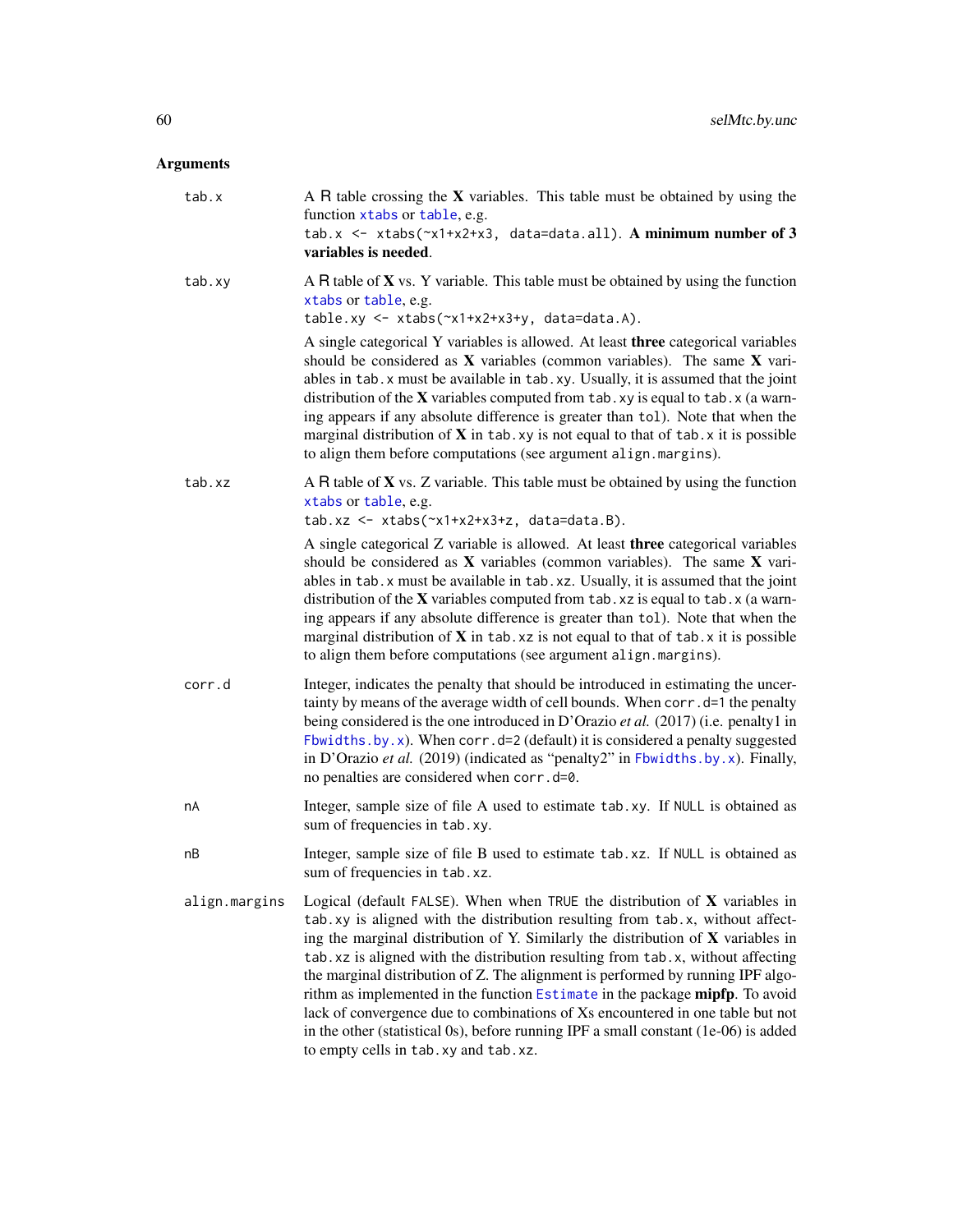#### selMtc.by.unc 61

#### Details

This function follows the sequential procedure described in D'Orazio *et al.* (2017, 2019) to identify the combination of common variables most effective in reducing uncertainty when estimating the contingency table Y vs. Z. Initially, the available Xs are ordered according to the reduction of average width of uncertainty bounds when conditioning on each of them. Then in each step one the remaining X variables is added until the table became too sparse; in practice the procedure stops when:

$$
min\left[\frac{n_A}{H_{D_m} \times J}, \frac{n_B}{H_{D_m} \times K}\right] \le 1
$$

For major details see also [Fbwidths.by.x](#page-13-1).

#### Value

A list with the main outcomes of the procedure.

- ini.ord Average width of uncertainty bounds when conditioning on each of the available X variables. Variable most effective in reducing uncertainty comes first. The ordering determines the order in which they are entered in the sequential procedure.
- list.xs List with the various combinations of the matching variables being considered in each step.
- av.df Data.frame with all the relevant information for each of combination of X variables. The last row corresponds to the combination of the X variables identified as the best in reducing average width of uncertainty bounds (penalized or not depending on the input argument corr.d). For each combination of X variables the following additional information are reported: the number of cells (name starts with "nc"); the number of empty cells (name starts with "nc0"; the average relative frequency (name starts with "av.crf"); sparseness measured as Cohen's effect size with respect to equiprobability (uniform distribution across cells). Finally there are the value of the stopping criterion ("min.av"), the unconditioned average width of uncertainty bounds ("avw"), the penalty term ("penalty") and the penalized width ("avw.pen"; avw.pen=avw+penalty).

#### Author(s)

Marcello D'Orazio <mdo.statmatch@gmail.com>

### References

D'Orazio, M., Di Zio, M. and Scanu, M. (2006). *Statistical Matching: Theory and Practice.* Wiley, Chichester.

D'Orazio, M., Di Zio, M. and Scanu, M. (2017). "The use of uncertainty to choose matching variables in statistical matching". *International Journal of Approximate Reasoning*, 90, pp. 433- 440.

D'Orazio, M., Di Zio, M. and Scanu, M. (2019). "Auxiliary variable selection in a a statistical matching problem". In Zhang, L.-C. and Chambers, R. L. (eds.) *Analysis of Integrated Data*, Chapman & Hall/CRC (forthcoming).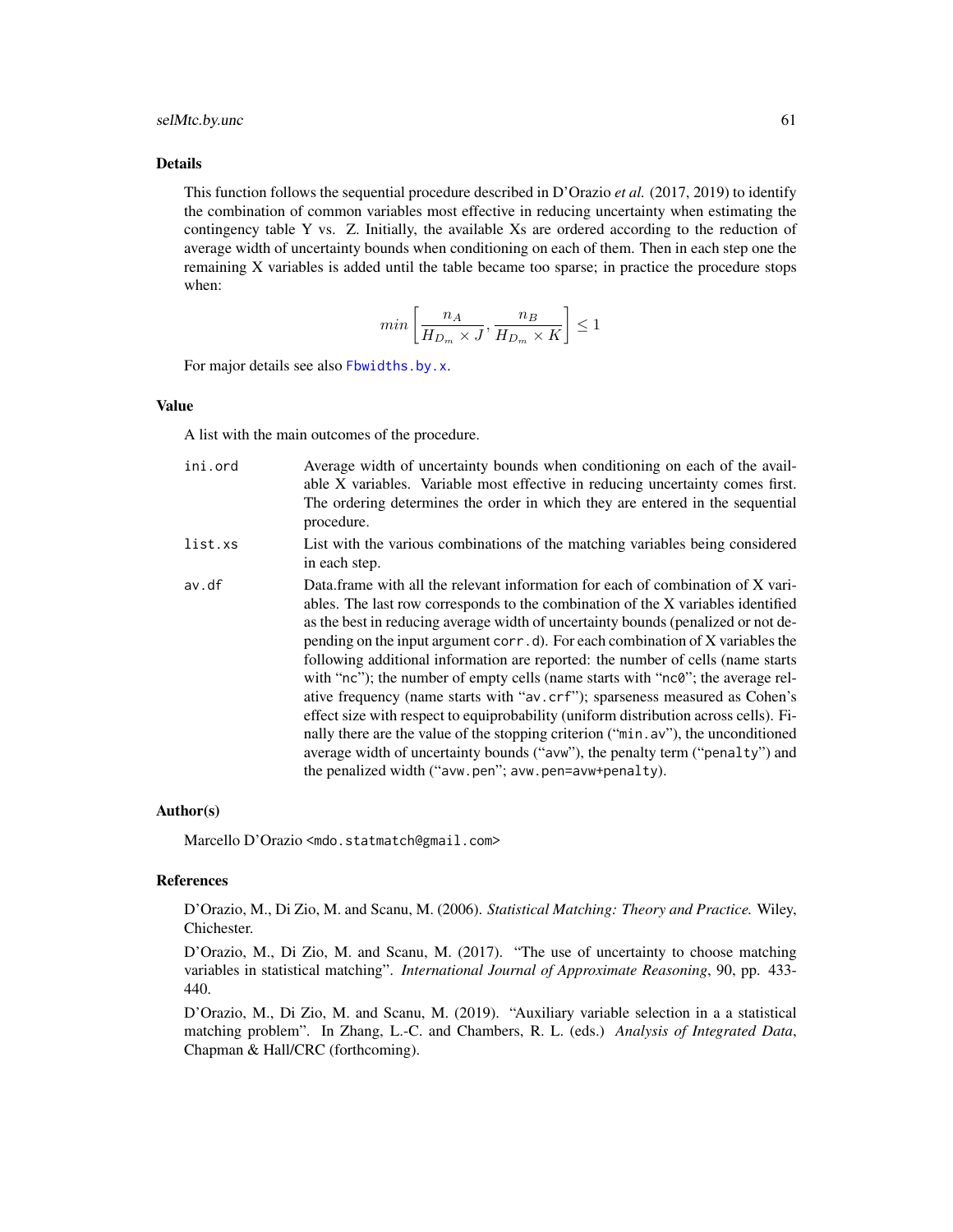### <span id="page-61-0"></span>See Also

[Fbwidths.by.x](#page-13-1), [Frechet.bounds.cat](#page-17-1)

### Examples

```
data(quine, package="MASS") #loads quine from MASS
str(quine)
quine$c.Days <- cut(quine$Days, c(-1, seq(0,50,10),100))
table(quine$c.Days)
```

```
# split quine in two subsets
suppressWarnings(RNGversion("3.5.0"))
set.seed(1111)
lab.A <- sample(nrow(quine), 70, replace=TRUE)
quine.A <- quine[lab.A, 1:4]
quine.B \leq quine[-lab.A, c(1:3,6)]
```

```
# compute the tables required by Fbwidths.by.x()
freq.xA <- xtabs(~Eth+Sex+Age, data=quine.A)
freq.xB <- xtabs(~Eth+Sex+Age, data=quine.B)
```

```
freq.xy <- xtabs(~Eth+Sex+Age+Lrn, data=quine.A)
freq.xz <- xtabs(~Eth+Sex+Age+c.Days, data=quine.B)
```

```
# apply Fbwidths.by.x()
bb <- Fbwidths.by.x(tab.x=freq.xA+freq.xB,
                          tab.xy=freq.xy, tab.xz=freq.xz,
                          warn=FALSE)
bb$sum.unc
cc <- selMtc.by.unc(tab.x=freq.xA+freq.xB,
                          tab.xy=freq.xy, tab.xz=freq.xz, corr.d=0)
cc$ini.ord
cc$av.df
```